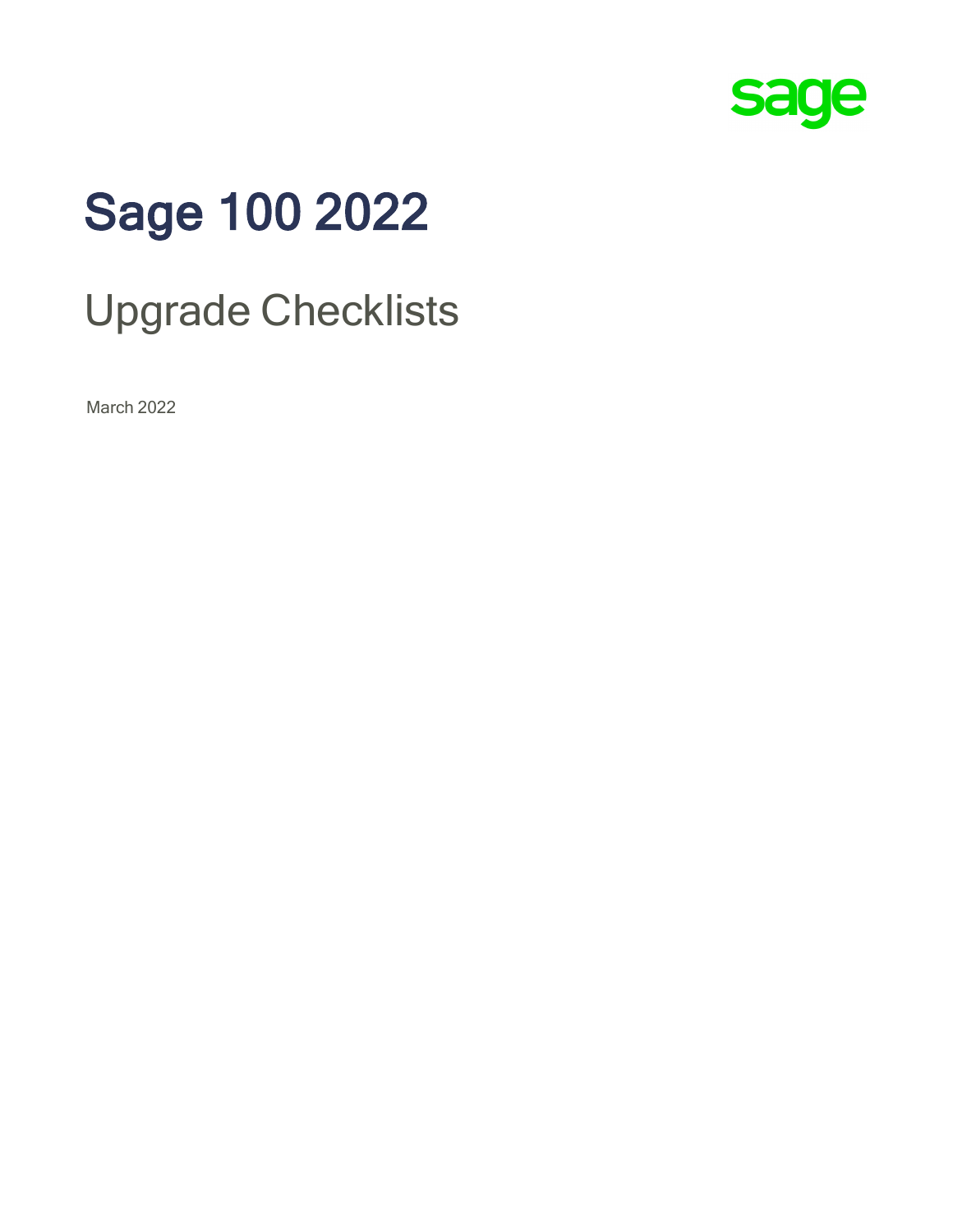This is a publication of Sage Software, Inc.

© 2022 The Sage Group plc or its licensors. All rights reserved. Sage, Sage logos, and Sage product and service names mentioned herein are the trademarks of The Sage Group plc or its licensors. All other trademarks are the property of their respective owners.

Last updated: March 10, 2022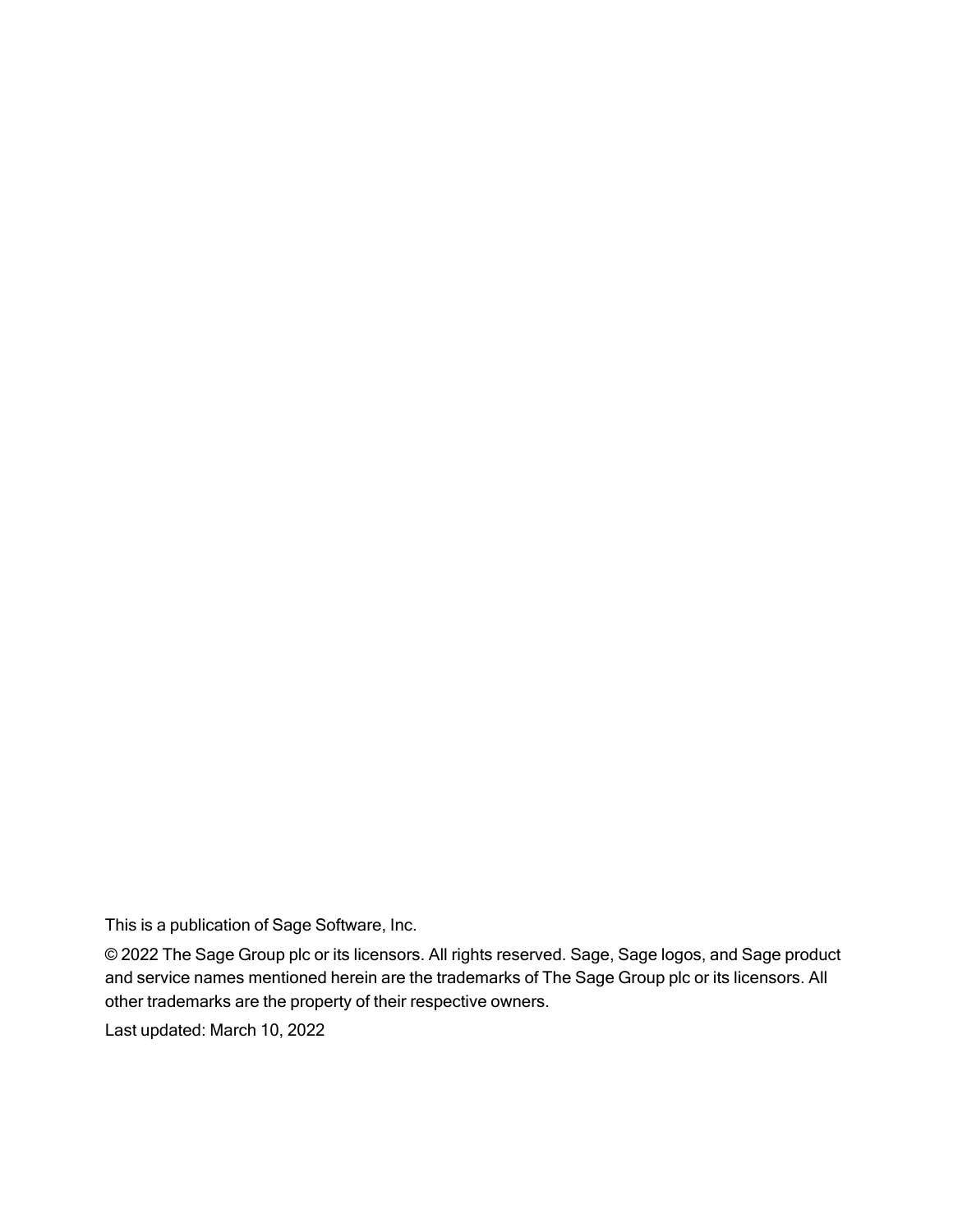# Upgrade Checklists

These checklists provide instructions for migrating your data from your older Sage 100 installation and then upgrading the data to version 2022.

If you haven't already, follow the instructions in the Sage 100 2022 Installation and System Administrator's Guide to install and set up Sage 100 2022. The guide is in the Documents folder accessible within the installation program, and it's also available on the Sage 100 [Documents](http://cdn.na.sage.com/docs/en/customer/100erp/Documentation.htm) page.

The data upgrade process consists of three steps:

- 1. Preparing your data for upgrading
- 2. Migrating your data to your version 2022 installation
- 3. Converting your data to version 2022

This guide contains the information you'll need to migrate and convert your data. Use one of the following checklists based on the version of Sage 100 you're upgrading from.

- ["Upgrading](#page-3-0) from Version 2021 to Version 2022" (page 2)
- ["Upgrading](#page-13-0) from Version 2020 to Version 2022" (page 12)
- <sup>l</sup> ["Upgrading](#page-23-0) from Version 2019 to Version 2022" (page 22)
- <sup>l</sup> ["Upgrading](#page-33-0) from Version 2018 to Version 2022" (page 32)
- ["Upgrading](#page-43-0) from Version 2017 to Version 2022" (page 42)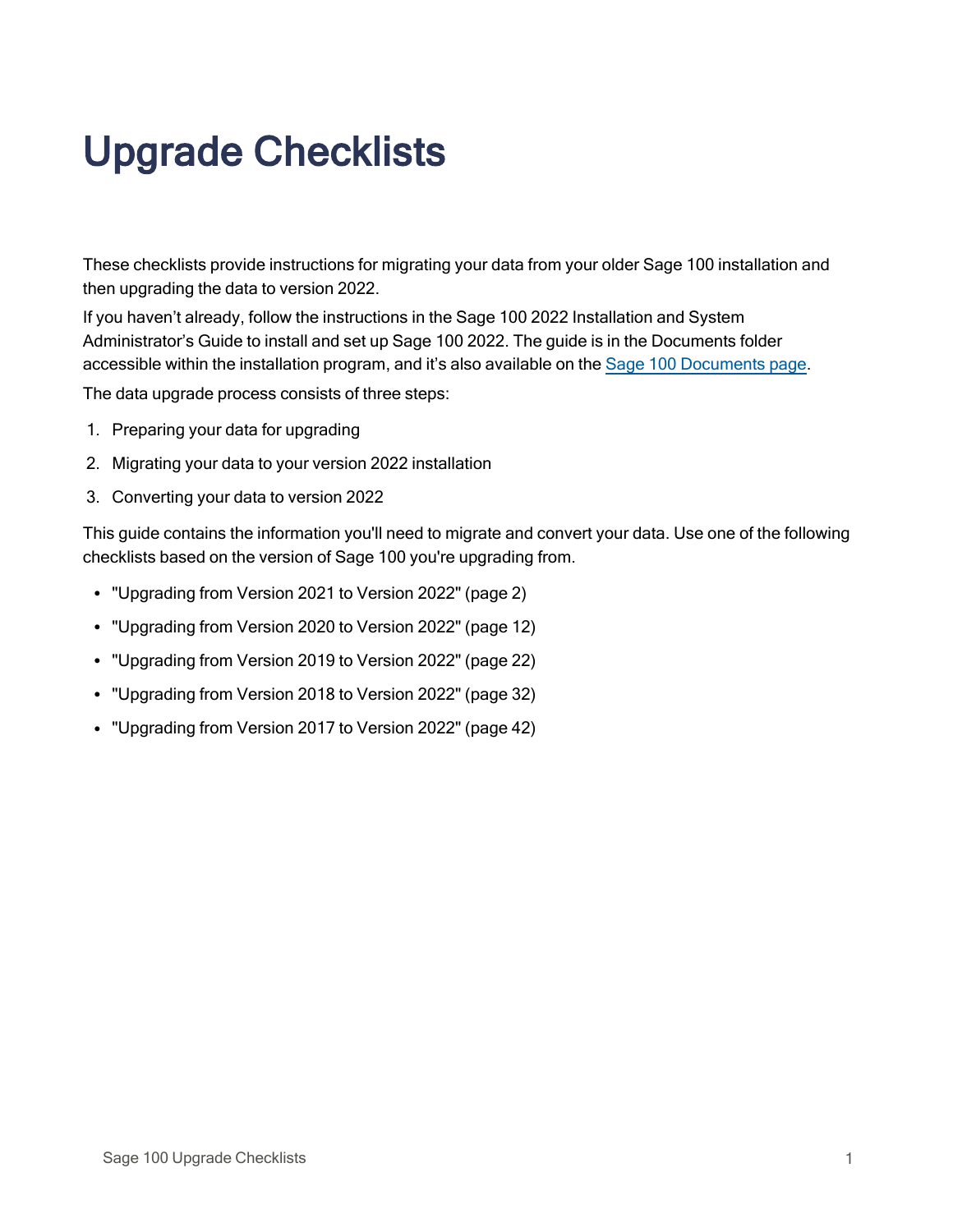# <span id="page-3-0"></span>Upgrading from Version 2021 to Version 2022

When upgrading to version 2022, you must perform a parallel installation, and use the Pre-Migration and Parallel Migration utilities from the Library Master Utilities menu to upgrade your data. For more information, consult with your Sage business partner.

If you have custom modules or modifications to any of your modules, consult your Sage business partner or development partner prior to beginning the upgrade process.

If your system is integrated with Sage CRM, you must follow the instructions for upgrading Sage CRM in the Sage 100 Installation and System Administrators Guide. You can find the guide on the [Sage](http://cdn.na.sage.com/docs/en/customer/100erp/Documentation.htm) 100 [documents](http://cdn.na.sage.com/docs/en/customer/100erp/Documentation.htm) page.

# <span id="page-3-1"></span>Pre-Upgrade Checklist

You must prepare your version 2021 data for upgrading. This should be done for each company you plan to upgrade.

Complete these steps in your version 2021 installation.

- 1. Process all pending credit card transactions.
- 2. Print and update all journals and registers.

Important! Failure to complete this step may result in loss of data.

- 3. If you use the Payroll module:
	- Update the Payroll Check Register.
	- Complete and purge all direct deposit transactions.

You must install the Payroll module in addition to installing Sage 100. Payroll is not part of the Sage 100 installation program. To avoid the need to run a separate data conversion for Payroll, install the module before proceeding to the Upgrade Checklist.

For more information, see the Sage 100 Payroll Installation and Upgrade Guide available on the Sage 100 [Documents](http://cdn.na.sage.com/docs/en/customer/100erp/Documentation.htm) Page.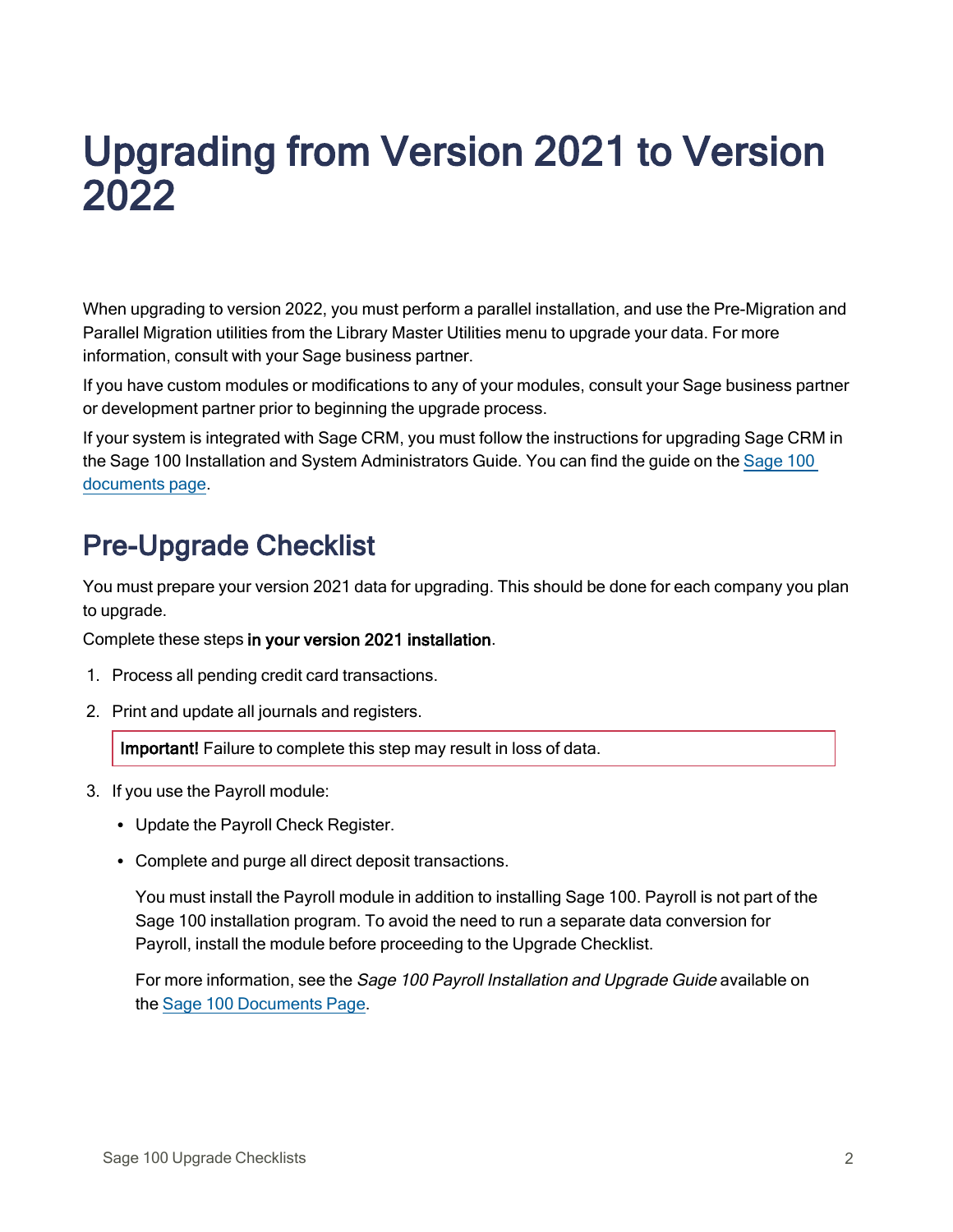- 4. If you're upgrading the Work Order module to Production Management, run Work Order Purge to move closed work orders into the history files. Work Order Purge is located on the Work Order Main menu.
- 5. Create a backup of your version 2020 MAS90 folder, which includes data for all of your companies. Perform this step following your usual backup process. For specific support on how to back up your data, refer to manuals for your backup software or contact the vendor from whom you purchased that product.
- 6. Rebuild all data files.
	- If you are upgrading from Sage 100 Standard or Advanced, use the Rebuild Key Files and Rebuild Sort File utilities.
	- If you are upgrading from Sage 100 Premium, use the Rebuild Sort File utility.

You must answer Yes to all recalculation questions.

- 7. Print all customized form definitions.
- 8. If you are using eBusiness Manager, back up any templates, .htm files, and the IW folder before uninstalling the previous version of the Web Engine.
- 9. Run the Pre-Migration Utility on the Library Master Utilities menu. The utility examines your data and displays a list of tasks that you should run before migrating your data. For more information, see the Pre-Migration Utility help.
- 10. If you are upgrading Sage 100 Premium, configure your firewall to allow access to port number 1433 on the server with your version 2020 installation. Port 1433 is the default SQL Server port.

## Upgrade Checklist

After completing the ["Pre-Upgrade](#page-3-1) Checklist" (page 2), you are ready to migrate your data to your version 2022 system.

Complete these steps in your version 2022 installation.

- For Sage 100 Standard or Advanced, use the checklist below.
- For Sage 100 Premium, see ["Upgrade](#page-5-0) Checklist for Sage 100 Premium " (page 4).

Note: If you're going to convert data for the Payroll module, you'll need access to Tax Profile Maintenance. If you use Payroll departments, you must have access to all departments in each company.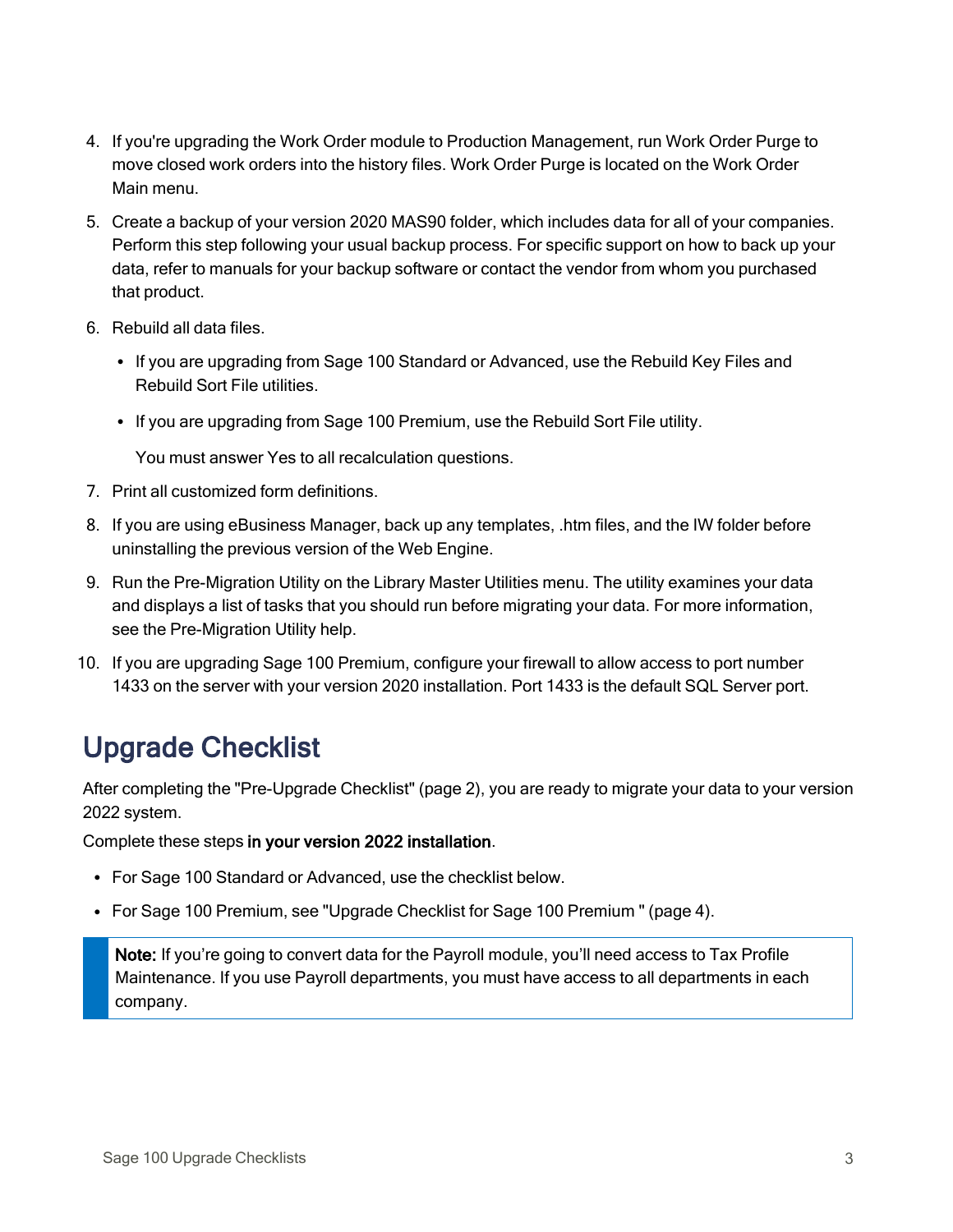## Upgrade Checklist for Sage 100 Standard and Advanced

- 1. Create a backup of your version 2022 MAS90 folder. Creating a backup now will save time if you need to revert to the folder's original sate.
- 2. Log into Sage 100 2022 as the Administrator. From the Administrative Tools window:
	- a. Start Role Maintenance and create a role that you'll use to run the Parallel Migration Wizard.
	- b. On the Tasks tab, expand Library Master > Miscellaneous Tasks, and then select the Parallel Migration check box.
	- c. Start User Maintenance, create a logon, and select the role that you created.
	- d. Close the Administrative Tools window.
- 3. Log in to Sage 100 2022, and select Library Master > Utilities > Parallel Migration. Follow the steps in the wizard to migrate your data.
- 4. After the migration is complete, log into Sage 100 2022 as the Administrator. Use the tasks available from the Administrative Tools window to review user security and set up and assign the appropriate roles to your users.
- 5. Review security tasks for new features in version 2022. Review ODBC security if it is used.
- 6. If you are using Unified Logon and you upgraded your system files, you must add the following statement on one workstation SOTA.ini: Logon=Yes.
- 7. If you customized your Desktop, review the customizations.

Important! After migrating data for companies that are connected to Bank Feeds, you cannot use Bank Feeds in any pre-existing company that was not migrated and converted. You will not be able to connect or disconnect banks or process transactions.

## <span id="page-5-0"></span>Upgrade Checklist for Sage 100 Premium

Use this checklist to migrate your Sage 100 Premium data.

#### Important!

- You must have administrator rights for the server with your prior version of Sage 100 and the server with your version 2021 installation.
- Clustered drives do not allow hidden shares. If you are using clustered drives, follow the instructions in the Manual Workaround section of article [number](https://support.na.sage.com/selfservice/viewdocument.do?noCount=true&externalId=76993) 76993 in the Sage Knowledgebase.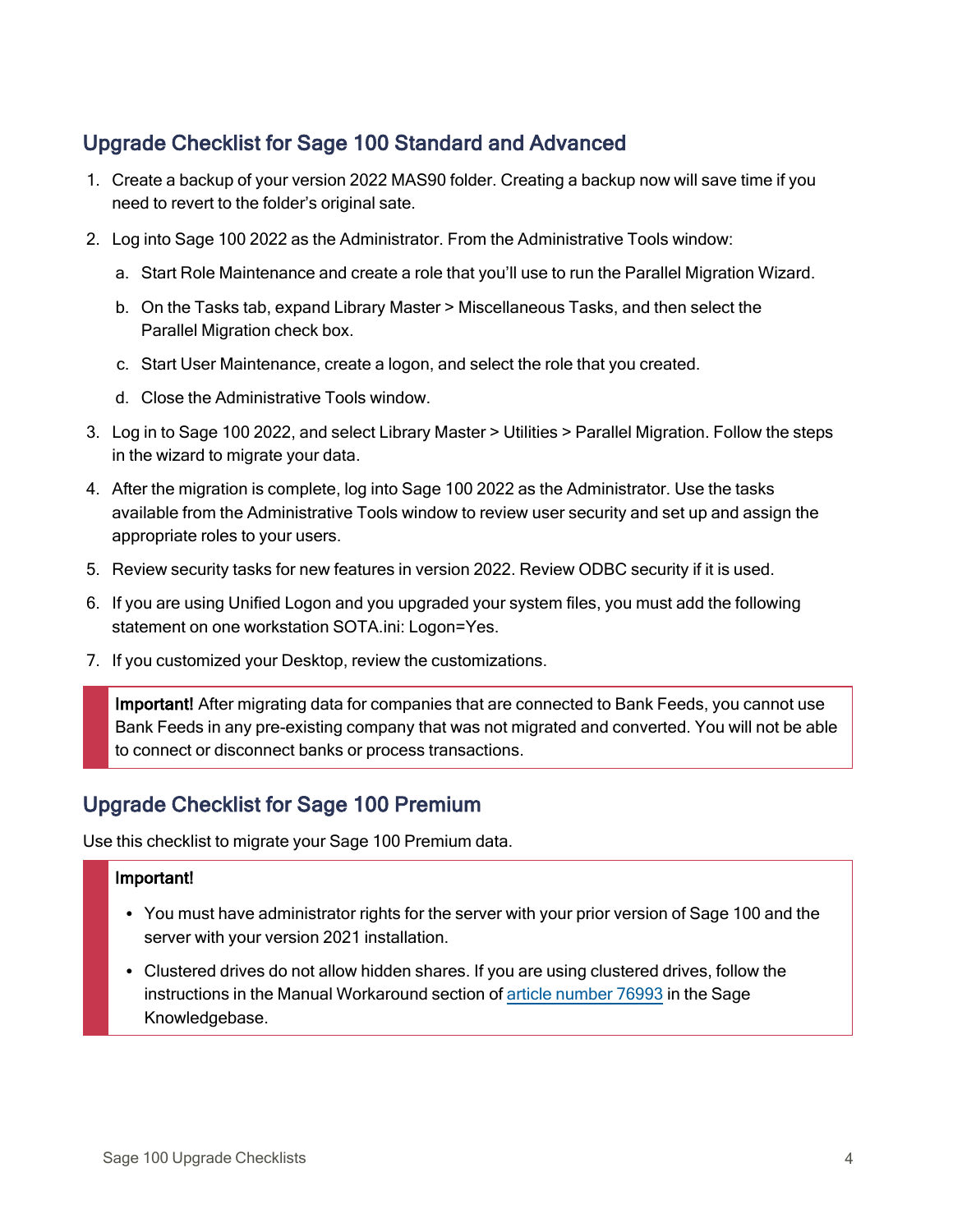- 1. For your Sage 100 2022 installation, create a backup of the following:
	- a. The Sage 100 MAS90 folder
	- b. The MAS System SQL Server database

Creating backups now will save time if you need to revert to the installation's original state.

- 2. Verify that the required rights and permissions are set up on the server(s) where SQL Server is installed. If the instance of SQL Server for Sage 100 2022 is installed on a different server than the instance used for your prior version, you must complete these steps on **both** servers.
	- a. Open the Control Panel, select Administrative Tools, and the select Services.
	- b. In the Services window, locate the SQL Server instance used for Sage 100 Premium, right click it, and select Properties.
	- c. In the Properties window, click the Log On tab and select an option.
		- If the SQL Server instance that you're using for version 2022 is installed on the same server as the instance used for your prior version of Sage 100 Premium, select Local System Account.
		- If the SQL Server instance that you're using for version 2022 is installed on a different server than the one used for your prior version of Sage 100 Premium, select This Account.

In the account field, enter: \\ServerName\Administrator

Replace "ServerName" with the name of the server. Sage strongly recommends using the actual Administrator or Domain Administrator account.

Enter the password for the account.

- d. Apply your changes and then stop and restart the services.
- e. If you're working with more than one server, make sure that all servers can access each other through hidden shares.

For example: \\ServerName\C\$, \\ServerName\D\$

- 3. Start the Parallel Migration Wizard using one of the methods below, and follow the steps in the Wizard.
	- If you are using Windows Server 2008, start the Parallel Migration Wizard from the Sage program group on the Start menu.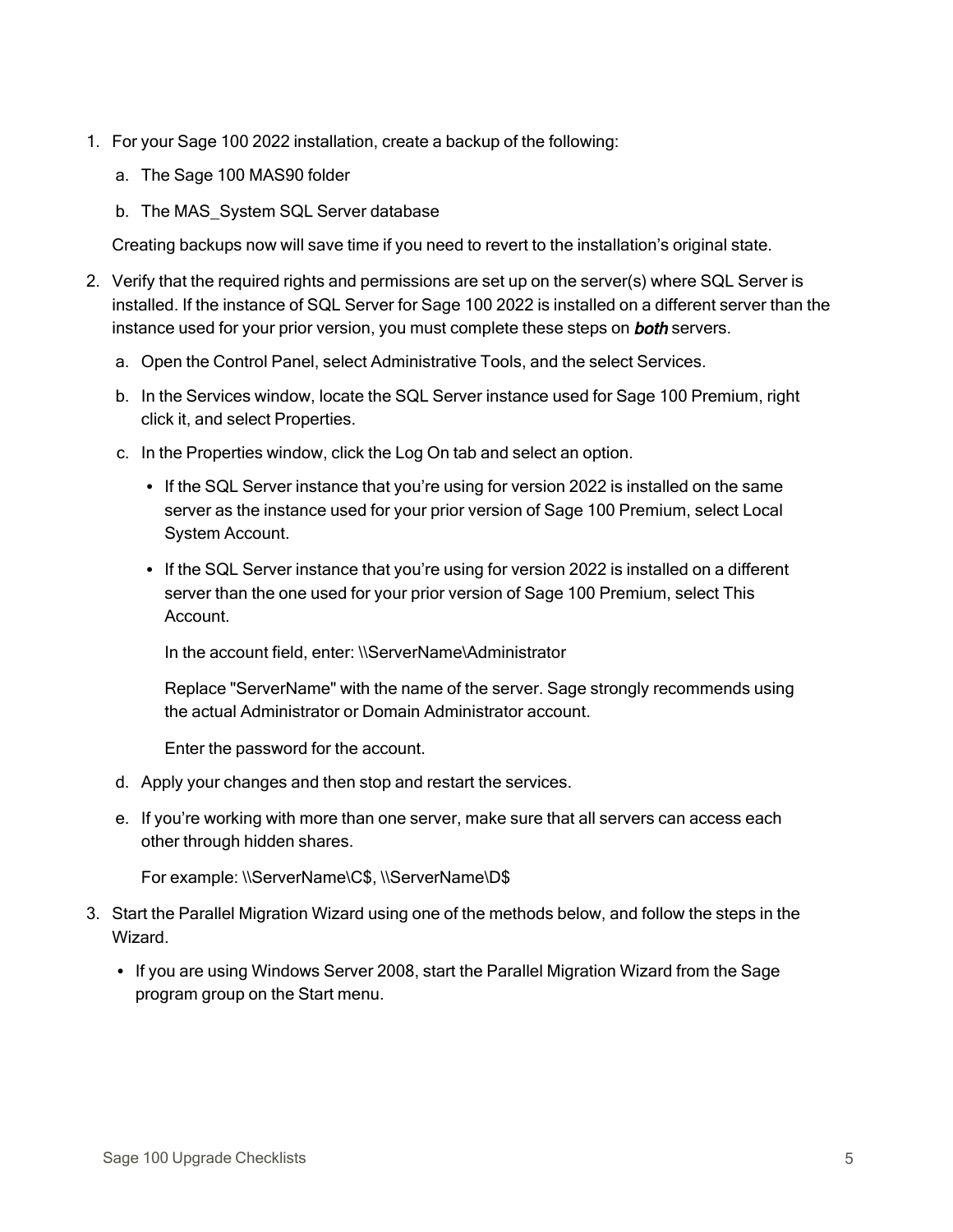• If you are using Windows Server 2012 or later, start the Parallel Migration Wizard from the Start window.

The Migration Wizard creates .bak files in the ..\DATA folders for the two SQL Server locations. The hidden shares are used to access the source databases to create the .back files. For example:

\\ServerName\c\$\Program Files\Microsoft SQL Server\MSSQL12.MSSQLSERVER\MSSQL\Data

After the .bak files are created, the wizard copies them to the hidden share of the destination ..\DATA SQL Server folders.

To complete the process, the wizard then restores the databases into the new SQL Server location and removes the .bak files from both the source and destination locations.

If permissions were not set correctly on both servers, you may receive the following error: "Error Number : 0x80040e14 Description: Access Denied 5 or Access Denied 2 Setup will now terminate"

If this error occurs, see article [number](https://support.na.sage.com/selfservice/viewdocument.do?noCount=true&externalId=76993) 76993 in the Sage Knowledgebase.

- 4. After the migration is complete, log into Sage 100 2022 as the Administrator. Use the tasks available from the Administrative Tools window to review user security and set up and assign the appropriate roles to your users.
- 5. Review security tasks for new features in version 2022. Review ODBC security if it is used.
- 6. If you are using Unified Logon and you upgraded your system files, you must add the following statement on one workstation SOTA.ini: Logon=Yes.
- 7. If you customized your Desktop, review the customizations.

You're now ready to convert your data to version 2022.

Important! After migrating data for companies that are connected to Bank Feeds, you cannot use Bank Feeds in any pre-existing company that was not migrated and converted. You will not be able to connect or disconnect banks or process transactions.

# Data Conversion Checklist

Follow these steps to convert your data.

1. If your company data contains credit card information, install the latest version of Paya Connect Desktop and verify that the workstation you are using has a working internet connection. This is necessary so that credit card records can be transferred to a Paya Exchange Vault account during conversion. Credit card records must be transferred to a Paya Exchange Vault account before company data can be converted.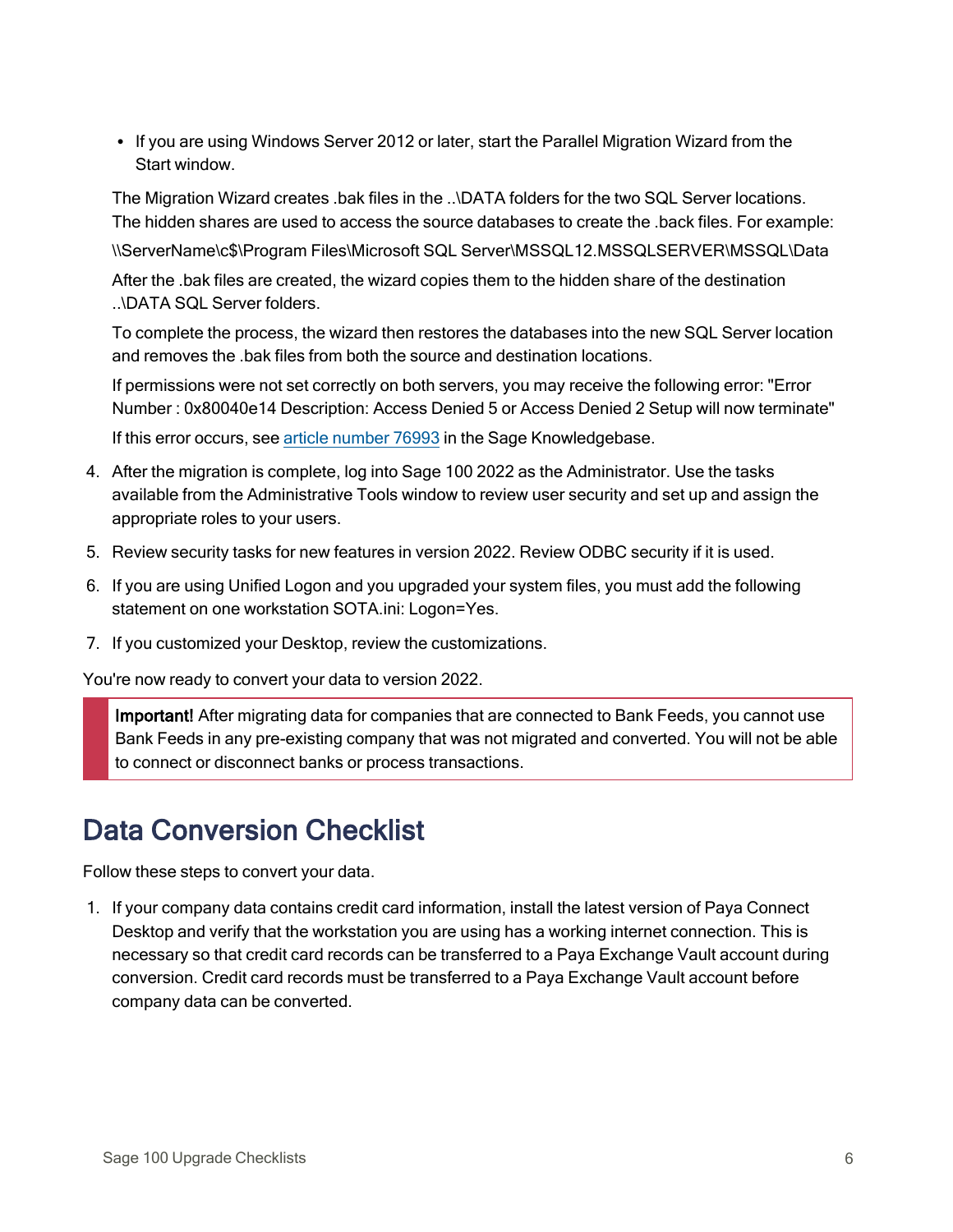To install Paya Connect Desktop:

- a. Start the Sage 100 installation program.
- b. Select your edition of Sage 100.
- c. Click Productivity Applications.
- d. Click Install Paya Connect Desktop to start the installation wizard.
- e. Proceed through the wizard to install the program.
- 2. Select Library Master Main menu > Company Maintenance. Select a company, and then click Convert to convert your data. You must convert data for each of your companies.

In addition, you can select one or more of the following options:

- Convert Data for All Companies: Select this check box to convert data for all of your companies instead of doing it one-by-one. This check box may be unavailable if you're converting Payroll data, depending on which version of Payroll you're upgrading from.
- Convert SAP Crystal Reports: Select this check box to convert all of your custom reports and forms. The time required to convert your reports and forms depends on how many of them you have that need to be converted. The process runs in the background, and you can continue working in Sage 100 while it's running.

You can convert custom forms and reports later by running the Sage 100 Crystal Report Conversion Wizard.

• Update Custom Office Panels to Current Level: Select this check box to run the Custom Office panel update for any customized panels for the companies being converted. This update runs without any prompts.

You can update custom panels later by running the Update Customized Panels to Current Level utility on the Custom Office Utilities menu.

- 3. If you were not processing transactions through Paya but plan to start doing so, contact Paya to convert the Paya Exchange Vault-Only account created during conversion to a processing account.
- 4. If your system is integrated with Sage CRM, go into CRM Server Options, and update the following information as needed.
	- Integration server port ID
	- Sage CRM SQL server name
	- Sage CRM SQL database name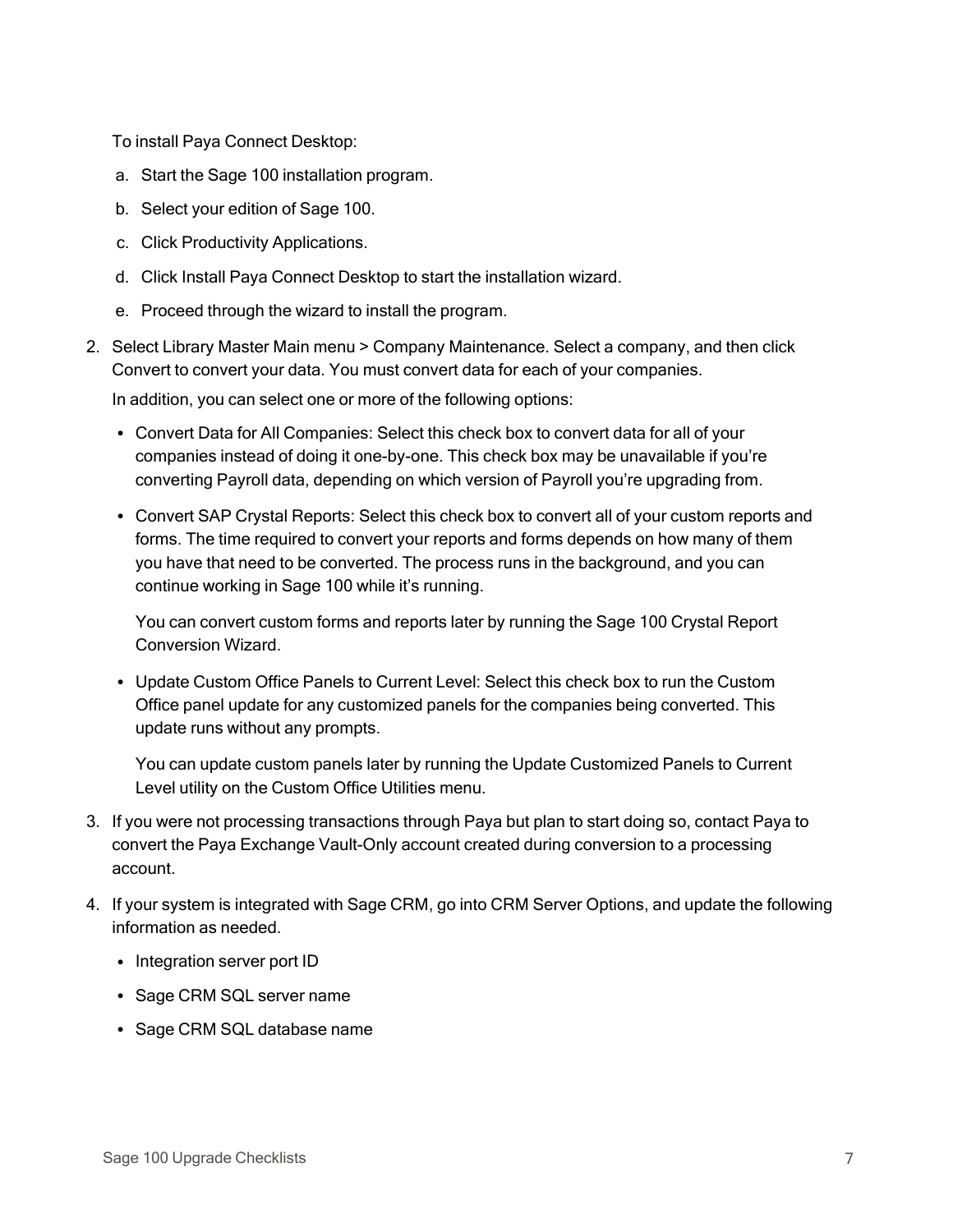The server name and database name should reference the mirror installation that you created for integration with Sage 100 2022. For more information on this process, refer to the Installing Sage CRM section in the Sage 100 Installation and System Administrator's Guide.

After updating the information, load the Sage CRM data.

- 5. If you synchronize payroll data between your General Ledger module and Sage Payroll Services, verify that your Sage 100 company or companies are still linked to the service.
	- a. Select General Ledger > Payroll Services > Payroll Services Synchronization Wizard.
	- b. Sign in to Sage Payroll Services.
	- c. Proceed through the wizard.
	- d. Review the status messages shown in the Synchronizing Data with Sage Payroll Services window.

If you see a "Synchronization Complete" message, no further action is required.

If you see a "Synchronization failed" message, contact iSolved Support for assistance with resetting the link.

- 6. Update customized panels by selecting Custom Office Utilities menu > Update Customized Panels to Current Level. Review the placement of all user-defined fields.
- 7. If you have customized Advanced Lookup Engine (ALE) lookups, after converting to the new version of the software and prior to accessing other modules, select Library Master Utilities menu > Lookup Conversion to convert your lookups.
- 8. Verify that all module links are functional by selecting Library Master Utilities menu > Link Maintenance Utility. Links that appear in red are broken and will need to be fixed using the Relink button in Link Maintenance Utility. For more information on relinking files, see Copy/Move/Relink Files in your Help system.
- 9. If you are also upgrading your Payroll Module, review the list of enhancements and upgrade instructions in the [Sage](http://cdn.na.sage.com/docs/en/customer/100erp/Documentation.htm) 100 Payroll Installation and Upgrade Guide, available on the Sage 100 [Documents](http://cdn.na.sage.com/docs/en/customer/100erp/Documentation.htm) page.
- 10. Test your customized Crystal reports and forms.

If you need to troubleshoot issues with customized reports and forms, run the Crystal Form Comparison Report utility to compare your customized reports and forms to the standard ones in version 2022.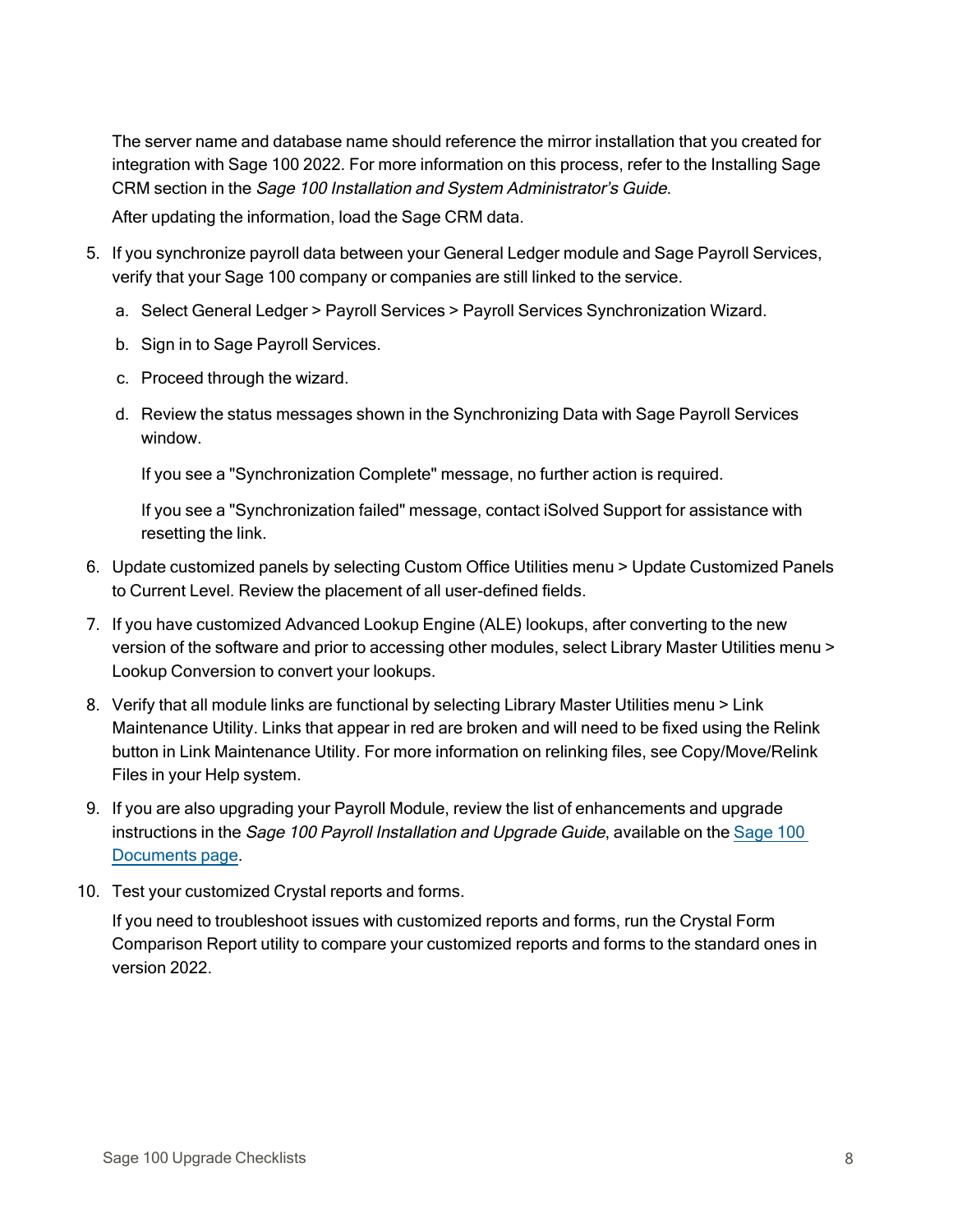To run the utility, select File menu > Run, and then type **SYWFCU**. The utility tells you which tables, if any, have been added to a report or form. It does not provide information about formatting changes, such as those affecting fonts, logos, and so forth.

If you were previously using non-graphical forms, you will need to set them up using SAP Crystal Reports.

If you are using Sage 100 Standard or Sage 100 Advanced, use the Crystal Reports Conversion Wizard to convert your Crystal reports and forms. For more information, see SAP Crystal Reports FAQs in the Help system. If you do not run the wizard now, it will automatically run the first time that someone runs a form or report.

If you are using Sage 100 Premium, refer to the Converting Reports for Sage 100 Premium section in the Sage 100 Installation and System Administrators' Guide for more information.

11. If Sage 1002022 is installed on the same computer as an earlier version of Sage 100, complete this step to avoid errors when printing forms and reports in the earlier version:

Copy the pvxwin32.exe.config file from the ..\MAS90\Home folder in your 2020 installation to the same folder in your 2022 installation. You must complete this step on both the server and the workstation.

- 12. If your system has custom reports, review the Custom Reports menus to make sure they are available. If they are not, add them using Report Manager.
- 13. If you use Sage Intelligence Reporting, create a new repository for use with the latest version of Sage 100 and import any custom reports into it. For detailed instructions, see the ["Upgrading](#page-56-0) Sage [Intelligence](#page-56-0) Reporting" (page 55) checklist.
- 14. Review the Paperless Office module configuration for e-mailing statements, reports, journals, registers, and other forms. For more information, see Set Up Paperless Office in the Help.
- 15. Review your Business Insights Dashboard pages. For more information, see Set Up Business Insights Dashboard in the Help.
- 16. To use the eBusiness Manager module, restore the copied templates back to the IW folder after reinstalling the Web Engine.

Copy the poweredby.gif image from the MAS90\Images folder to the IIS Inetpup\wwwroot\images folder and restart the IIS Web service.

17. If you converted Work Order data to Production Management data, and purchase orders that were linked to work orders must be manually relinked to work tickets. You can do this by selecting the purchase order in Purchase Order Entry and entering the applicable work ticket number in the Work Ticket No. field on the Lines tab.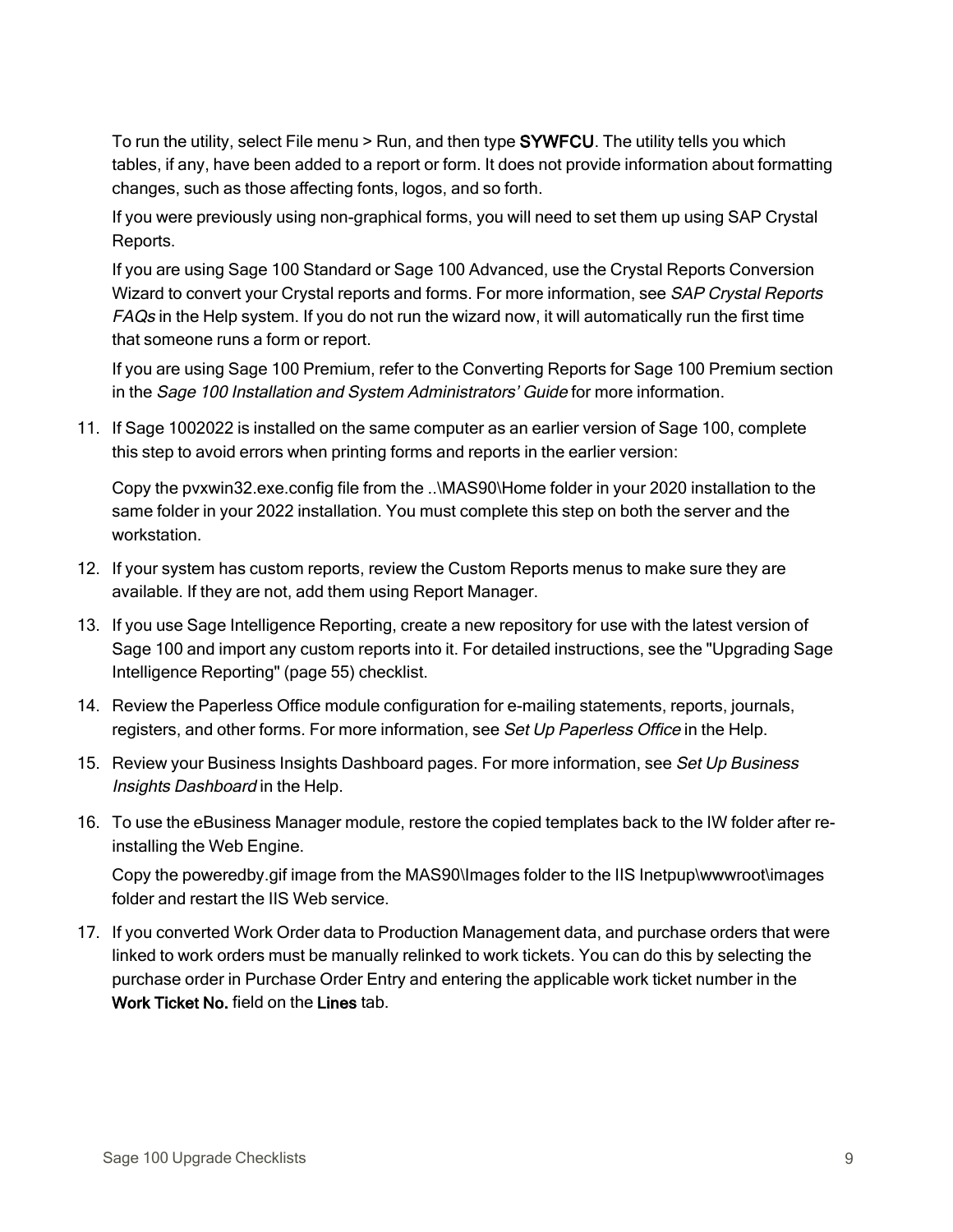- 18. If you use Custom Financials Reporting, you must unhide the menu and tasks. Select File menu > Run and type \*unhidegl in the Run Program window.
- 19. Print all customized form definitions and compare them to the ones previously printed. Default forms may be erased in the upgrade process.
- 20. If you purchased the Return Merchandise Authorization module, after setting up the data files for the first time, select Return Merchandise Authorization Setup menu > Create Customer Invoice Search Records to create customer invoice search records in RMA.
- 21. To run Microsoft Script links, you must have the Microsoft Windows Script Host processor on your system. For information on installing the Microsoft Windows Script Host processor, refer to the Microsoft Download Center Web site.
- 22. If you use Automatic Update or Task Scheduler, review your scheduled automatic updates and reschedule those updates by selecting Library Master Main menu > Automatic Update or Task Scheduler, as applicable.
- 23. If you were using the classic Desktop, which is no longer available, and had task folders in your My Tasks area, you can add tasks to the Favorites list instead. For more information, see Add Items to the Favorites Content Group in the help.
- 24. Test all printers, including Device Configurator printers, that you normally use for printing forms and reports. Each workstation must have a default printer defined.
- 25. To use the auto-complete feature with enhanced search, run the Build Search Index utility to index your existing customer, vendor, and item records.

To run the utility, select Library Master > Utilities > Build Search Index.

26. Install Paya Connect Desktop on each workstation for each Windows user who needs to access credit card and ACH payment information in Sage 100.

## To install Paya Connect Desktop for Sage 100 Standard:

a. Use Windows Explorer to browse to the MAS90\Wksetup folder.

If you are installing Paya Connect Desktop on a workstation that connects to a Sage 100 Standard installation on a server, browser to the MAS90\Wksetup folder on the server.

- b. Double-click Autorun.exe to open the Workstation Setup program; it takes a few seconds to launch.
- c. Click Install Paya Connect Desktop.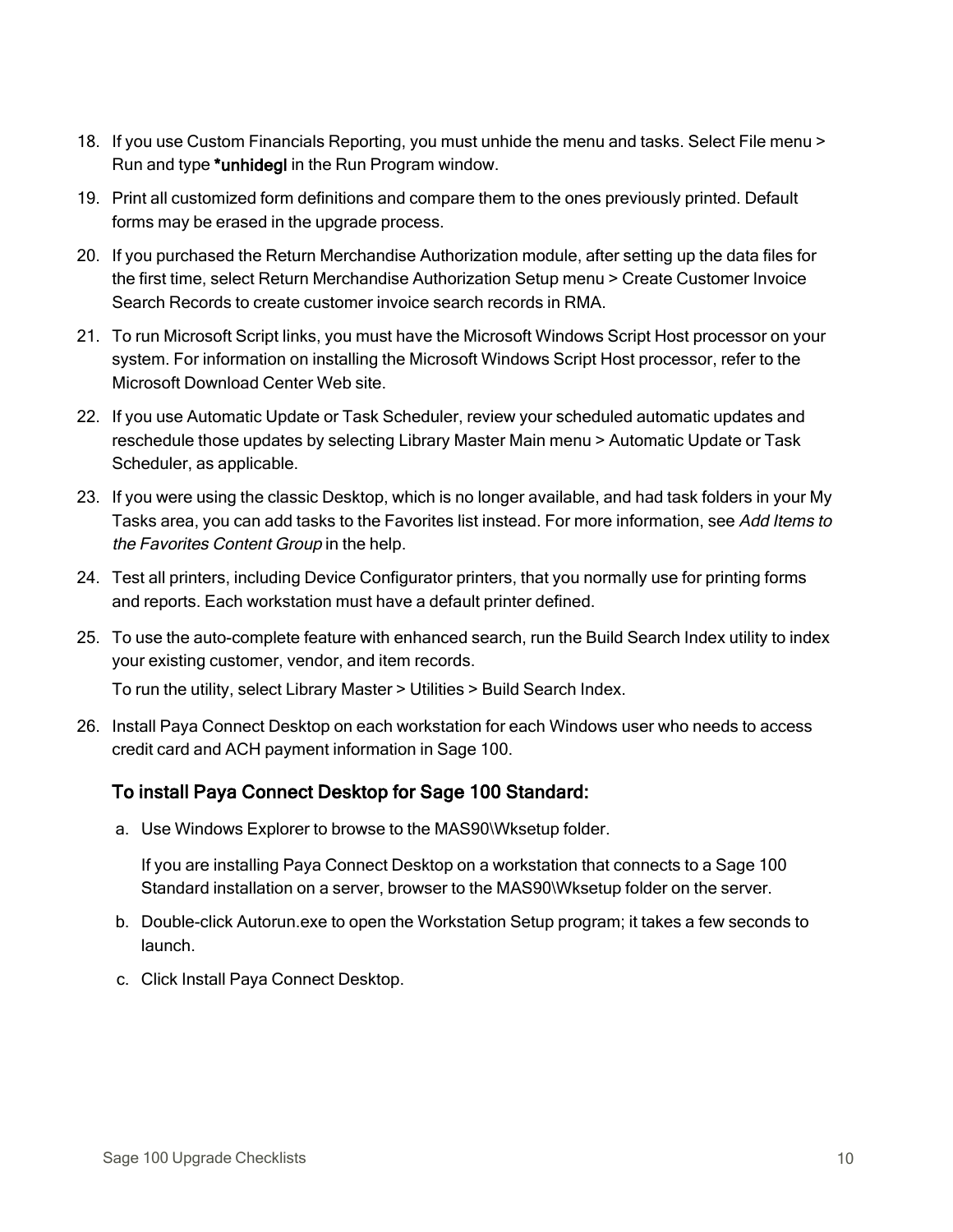d. Proceed through the steps in the Paya Connect Desktop installation wizard to install the program.

### To install Paya Connect Desktop for Sage 100 Advanced and Premium:

- a. Use Windows Explorer to browse to the server where Sage 100 is installed, and locate the MAS90\Wksetup folder.
- b. Double-click Autorun.exe to open the Workstation Setup program; it takes a few seconds to launch.
- c. Click Install Paya Connect Desktop.
- d. Proceed through the steps in the Paya Connect Desktop installation wizard to install the program.
- 27. If you installed the 32-bit version of Sage 100 and need to convert to the 64-bit version, see ["Converting](#page-55-0) to 64-bit Version of Sage 100" (page 54).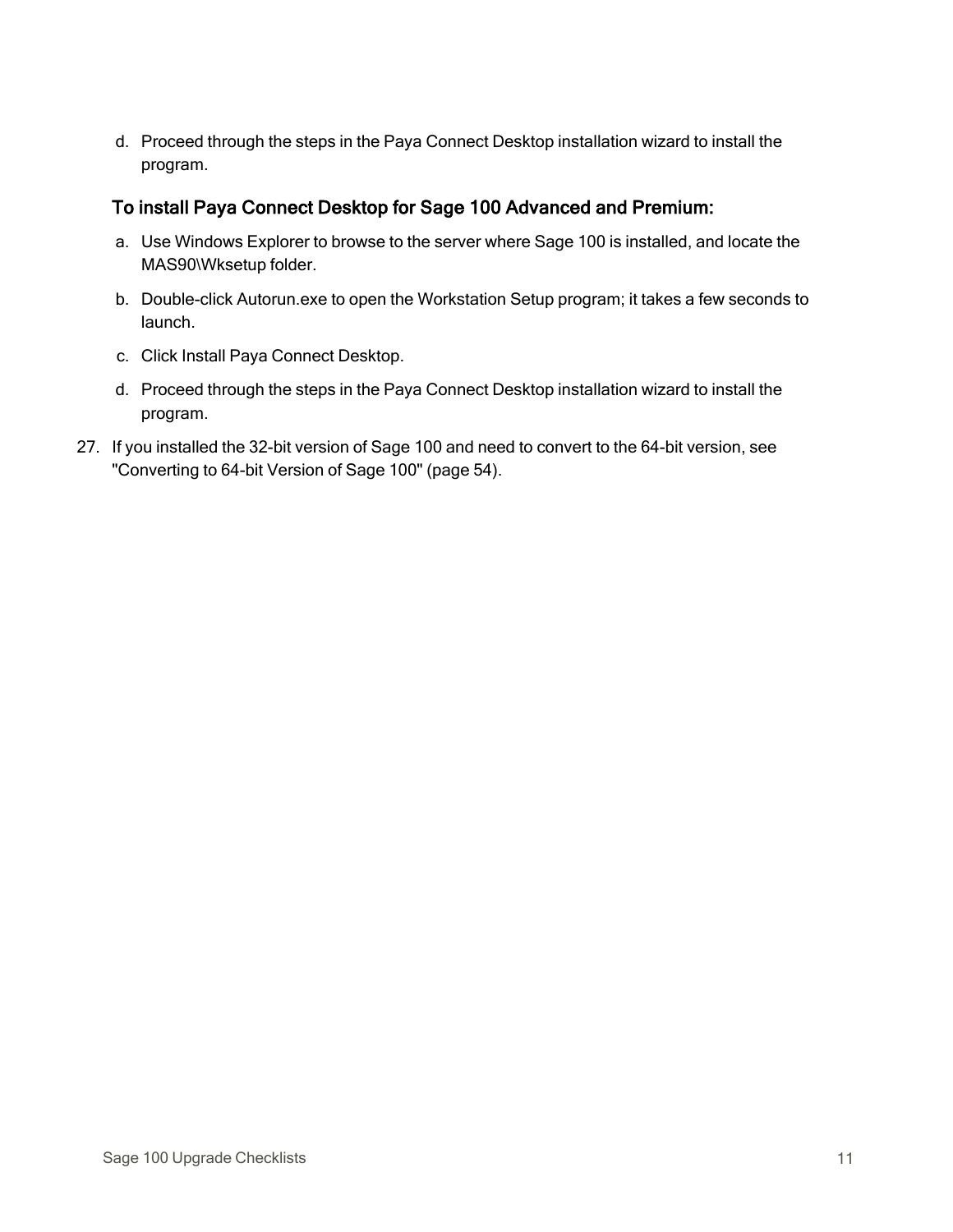# <span id="page-13-0"></span>Upgrading from Version 2020 to Version 2022

When upgrading to version 2022, you must perform a parallel installation, and use the Pre-Migration and Parallel Migration utilities from the Library Master Utilities menu to upgrade your data. For more information, consult with your Sage business partner.

If you have custom modules or modifications to any of your modules, consult your Sage business partner or development partner prior to beginning the upgrade process.

If your system is integrated with Sage CRM, you must follow the instructions for upgrading Sage CRM in the Sage 100 Installation and System Administrators Guide. You can find the guide on the [Sage](http://cdn.na.sage.com/docs/en/customer/100erp/Documentation.htm) 100 [documents](http://cdn.na.sage.com/docs/en/customer/100erp/Documentation.htm) page.

# <span id="page-13-1"></span>Pre-Upgrade Checklist

You must prepare your version 2020 data for upgrading. This should be done for each company you plan to upgrade.

Complete these steps in your version 2020 installation.

- 1. Process all pending credit card transactions.
- 2. Print and update all journals and registers.

Important! Failure to complete this step may result in loss of data.

- 3. If you use the Payroll module:
	- Update the Payroll Check Register.
	- Complete and purge all direct deposit transactions.

You must install the Payroll module in addition to installing Sage 100. Payroll is not part of the Sage 100 installation program. To avoid the need to run a separate data conversion for Payroll, install the module before proceeding to the Upgrade Checklist.

For more information, see the *Sage 100 Payroll Installation and Upgrade Guide* available on the Sage 100 [Documents](http://cdn.na.sage.com/docs/en/customer/100erp/Documentation.htm) Page.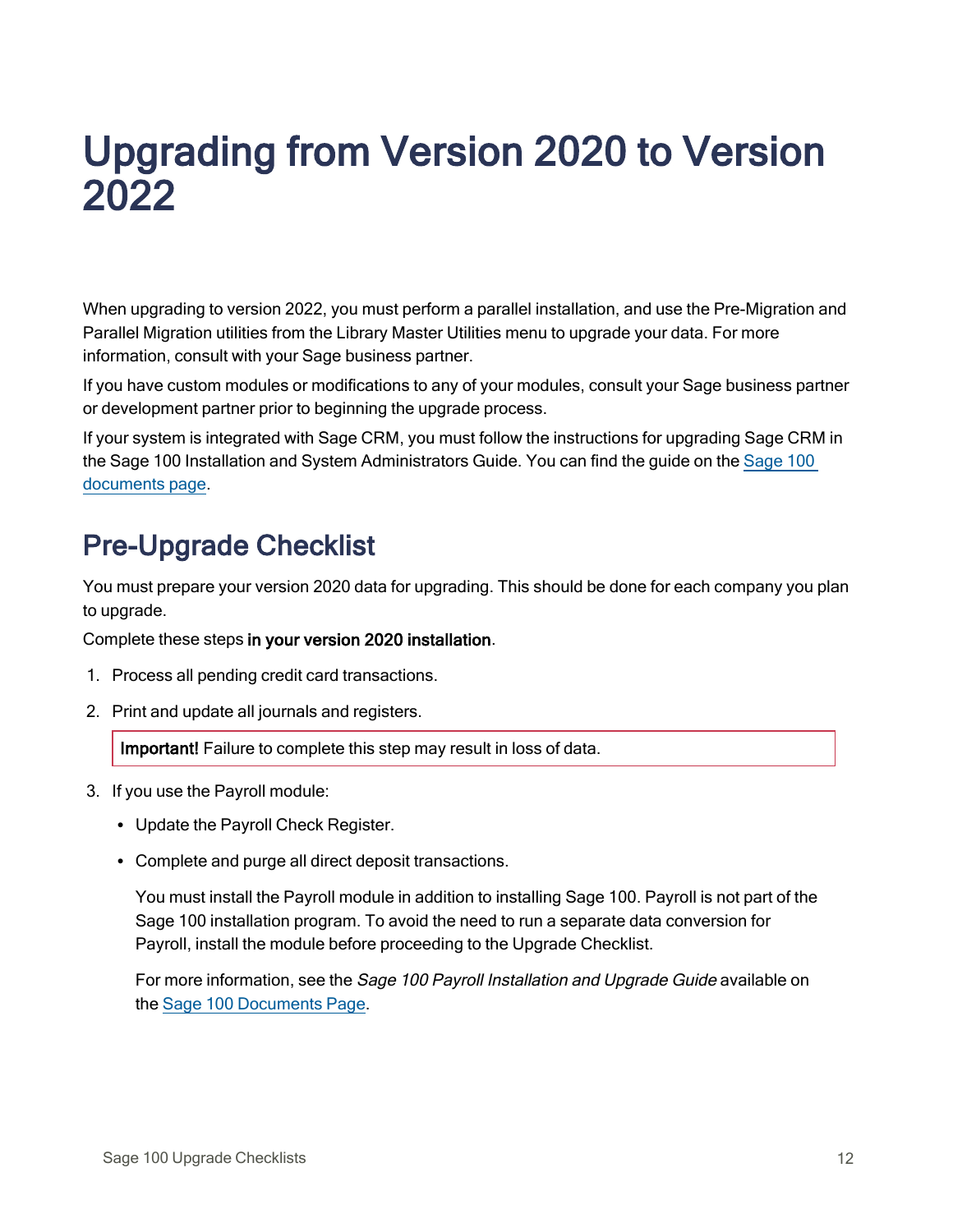- 4. If you're upgrading the Work Order module to Production Management, run Work Order Purge to move closed work orders into the history files. Work Order Purge is located on the Work Order Main menu.
- 5. Create a backup of your version 2020 MAS90 folder, which includes data for all of your companies. Perform this step following your usual backup process. For specific support on how to back up your data, refer to manuals for your backup software or contact the vendor from whom you purchased that product.
- 6. Rebuild all data files.
	- If you are upgrading from Sage 100 Standard or Advanced, use the Rebuild Key Files and Rebuild Sort File utilities.
	- If you are upgrading from Sage 100 Premium, use the Rebuild Sort File utility.

You must answer Yes to all recalculation questions.

- 7. Print all customized form definitions.
- 8. If you are using eBusiness Manager, back up any templates, .htm files, and the IW folder before uninstalling the previous version of the Web Engine.
- 9. Run the Pre-Migration Utility on the Library Master Utilities menu. The utility examines your data and displays a list of tasks that you should run before migrating your data. For more information, see the Pre-Migration Utility help.
- 10. If you are upgrading Sage 100 Premium, configure your firewall to allow access to port number 1433 on the server with your version 2020 installation. Port 1433 is the default SQL Server port.

## Upgrade Checklist

After completing the ["Pre-Upgrade](#page-13-1) Checklist" (page 12), you are ready to migrate your data to your version 2022 system.

Complete these steps in your version 2022 installation.

- For Sage 100 Standard or Advanced, use the checklist below.
- For Sage 100 Premium, see ["Upgrade](#page-15-0) Checklist for Sage 100 Premium " (page 14).

Note: If you're going to convert data for the Payroll module, you'll need access to Tax Profile Maintenance. If you use Payroll departments, you must have access to all departments in each company.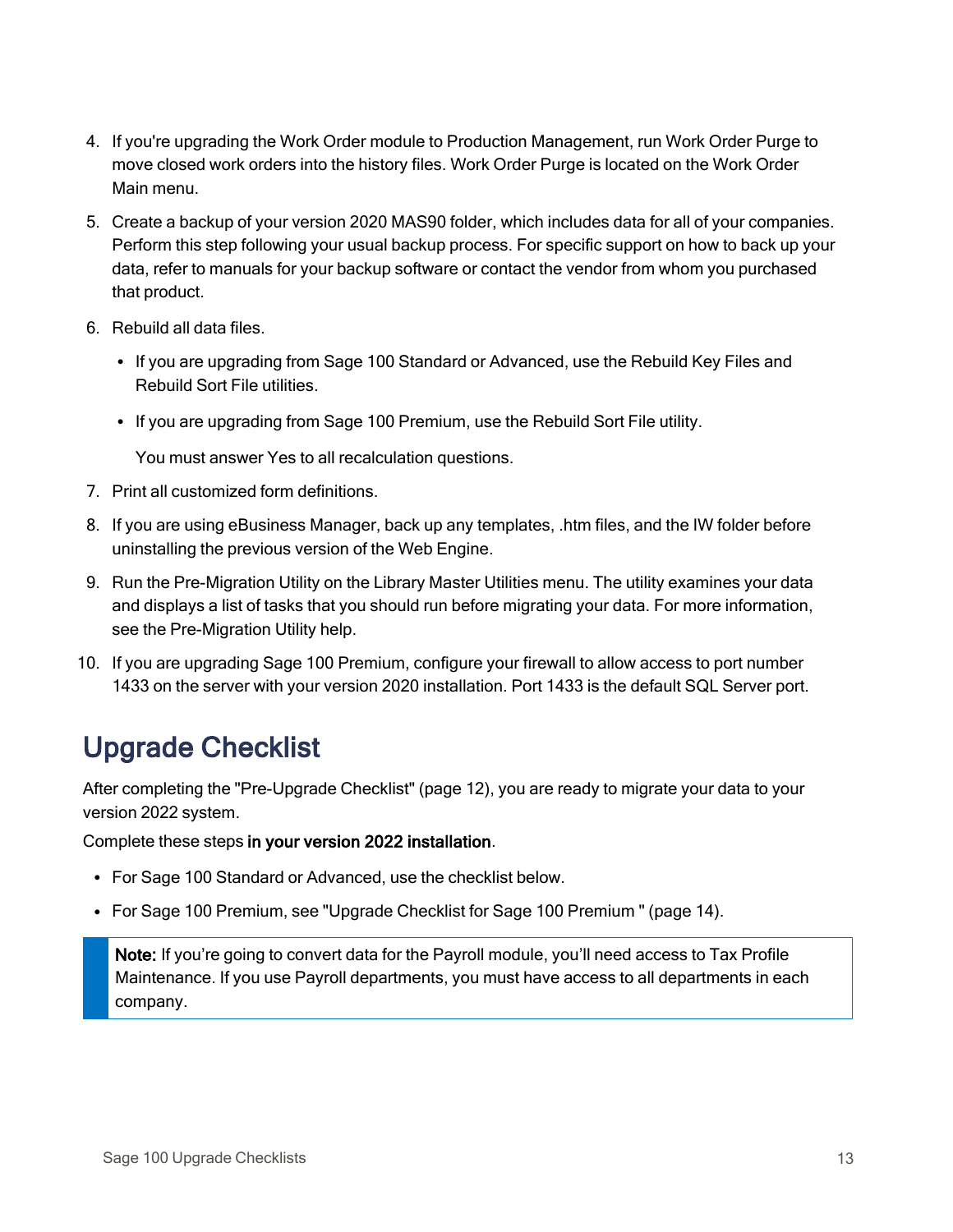## Upgrade Checklist for Sage 100 Standard and Advanced

- 1. Create a backup of your version 2022 MAS90 folder. Creating a backup now will save time if you need to revert to the folder's original sate.
- 2. Log into Sage 100 2022 as the Administrator. From the Administrative Tools window:
	- a. Start Role Maintenance and create a role that you'll use to run the Parallel Migration Wizard.
	- b. On the Tasks tab, expand Library Master > Miscellaneous Tasks, and then select the Parallel Migration check box.
	- c. Start User Maintenance, create a logon, and select the role that you created.
	- d. Close the Administrative Tools window.
- 3. Log in to Sage 100 2022, and select Library Master > Utilities > Parallel Migration. Follow the steps in the wizard to migrate your data.
- 4. After the migration is complete, log into Sage 100 2022 as the Administrator. Use the tasks available from the Administrative Tools window to review user security and set up and assign the appropriate roles to your users.
- 5. Review security tasks for new features in version 2022. Review ODBC security if it is used.
- 6. If you are using Unified Logon and you upgraded your system files, you must add the following statement on one workstation SOTA.ini: Logon=Yes.
- 7. If you customized your Desktop, review the customizations.

Important! After migrating data for companies that are connected to Bank Feeds, you cannot use Bank Feeds in any pre-existing company that was not migrated and converted. You will not be able to connect or disconnect banks or process transactions.

## <span id="page-15-0"></span>Upgrade Checklist for Sage 100 Premium

Use this checklist to migrate your Sage 100 Premium data.

#### Important!

- You must have administrator rights for the server with your prior version of Sage 100 and the server with your version 2021 installation.
- Clustered drives do not allow hidden shares. If you are using clustered drives, follow the instructions in the Manual Workaround section of article [number](https://support.na.sage.com/selfservice/viewdocument.do?noCount=true&externalId=76993) 76993 in the Sage Knowledgebase.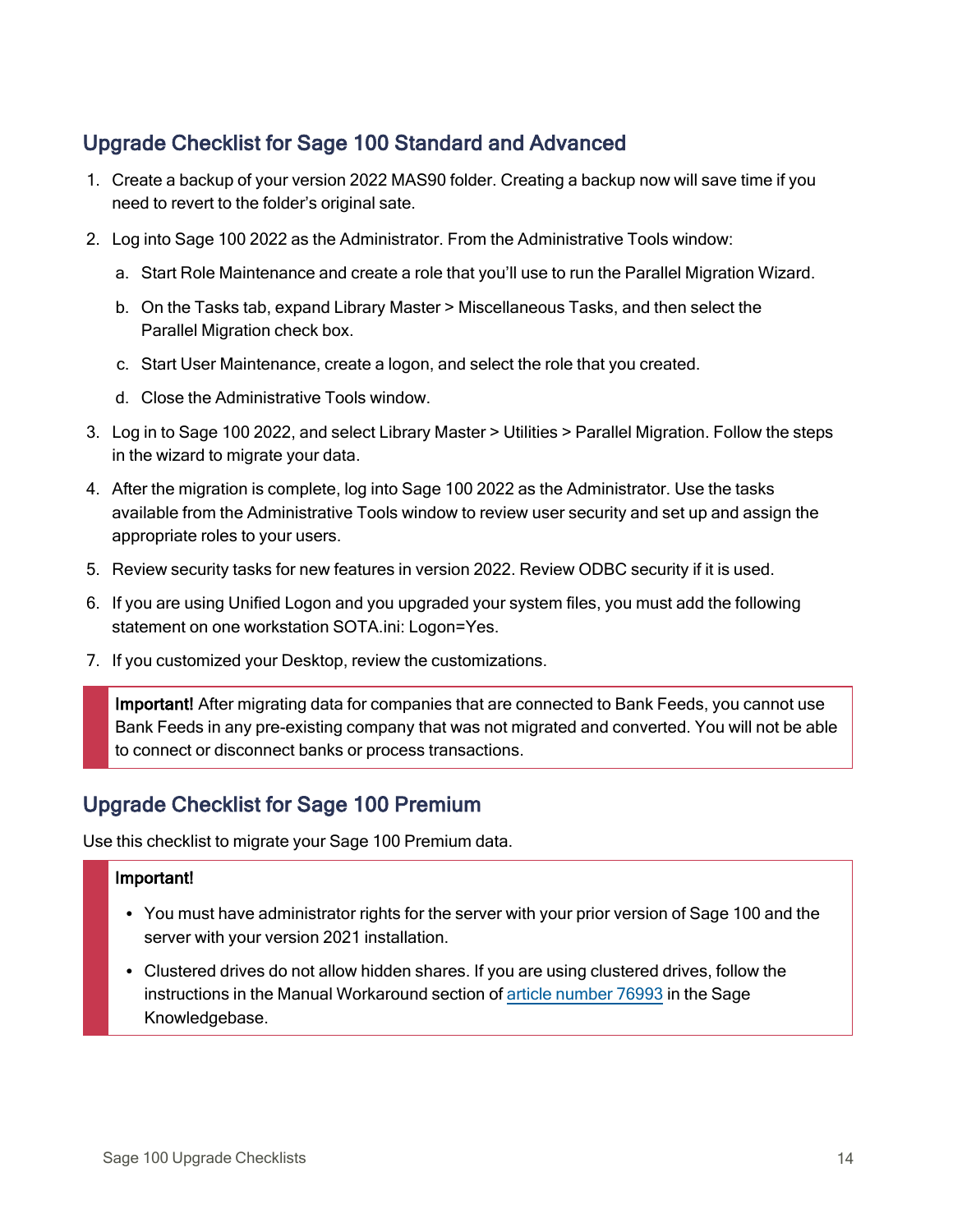- 1. For your Sage 100 2022 installation, create a backup of the following:
	- a. The Sage 100 MAS90 folder
	- b. The MAS System SQL Server database

Creating backups now will save time if you need to revert to the installation's original state.

- 2. Verify that the required rights and permissions are set up on the server(s) where SQL Server is installed. If the instance of SQL Server for Sage 100 2022 is installed on a different server than the instance used for your prior version, you must complete these steps on **both** servers.
	- a. Open the Control Panel, select Administrative Tools, and the select Services.
	- b. In the Services window, locate the SQL Server instance used for Sage 100 Premium, right click it, and select Properties.
	- c. In the Properties window, click the Log On tab and select an option.
		- If the SQL Server instance that you're using for version 2022 is installed on the same server as the instance used for your prior version of Sage 100 Premium, select Local System Account.
		- If the SQL Server instance that you're using for version 2022 is installed on a different server than the one used for your prior version of Sage 100 Premium, select This Account.

In the account field, enter: \\ServerName\Administrator

Replace "ServerName" with the name of the server. Sage strongly recommends using the actual Administrator or Domain Administrator account.

Enter the password for the account.

- d. Apply your changes and then stop and restart the services.
- e. If you're working with more than one server, make sure that all servers can access each other through hidden shares.

For example: \\ServerName\C\$, \\ServerName\D\$

- 3. Start the Parallel Migration Wizard using one of the methods below, and follow the steps in the Wizard.
	- If you are using Windows Server 2008, start the Parallel Migration Wizard from the Sage program group on the Start menu.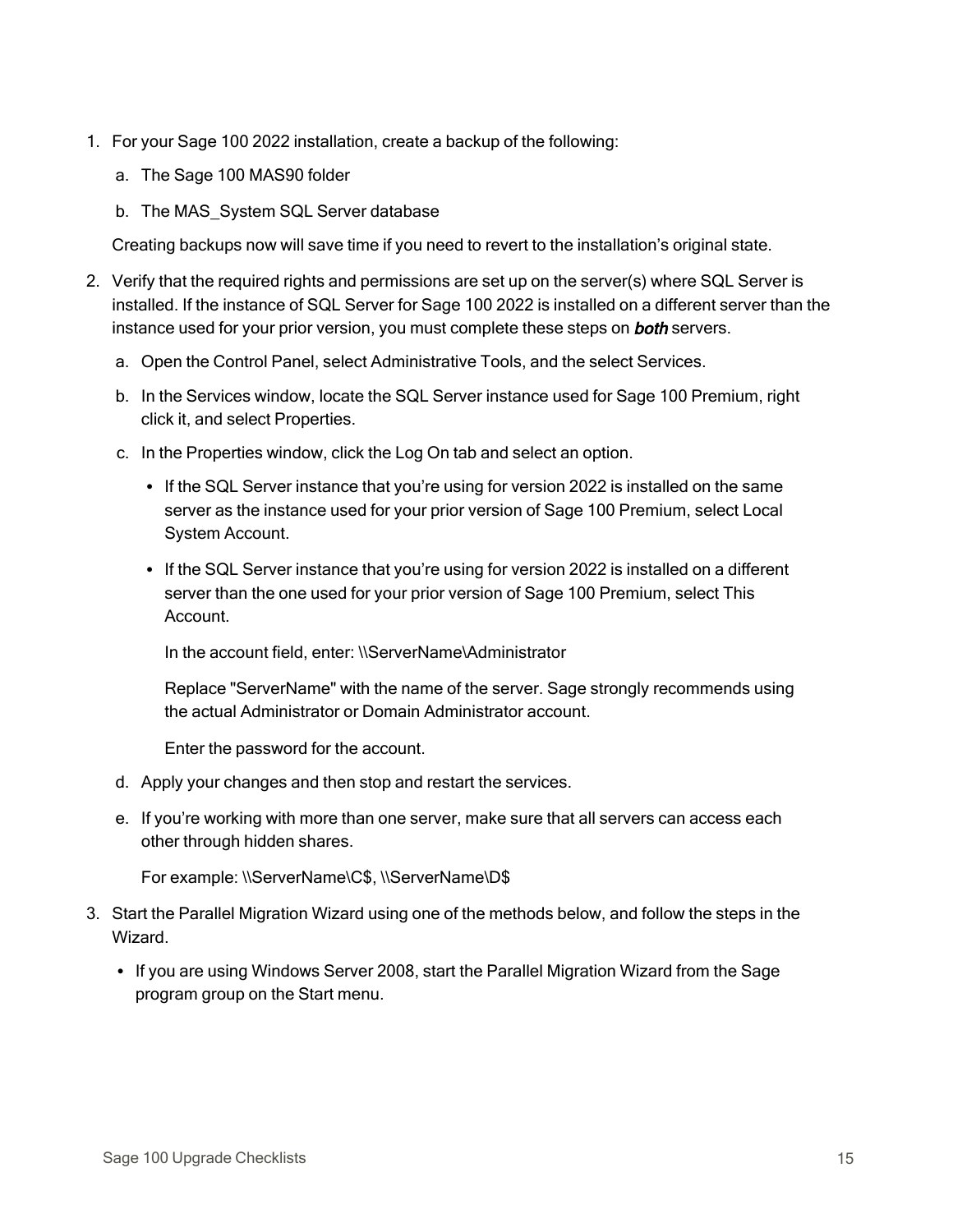• If you are using Windows Server 2012 or later, start the Parallel Migration Wizard from the Start window.

The Migration Wizard creates .bak files in the ..\DATA folders for the two SQL Server locations. The hidden shares are used to access the source databases to create the .back files. For example:

\\ServerName\c\$\Program Files\Microsoft SQL Server\MSSQL12.MSSQLSERVER\MSSQL\Data

After the .bak files are created, the wizard copies them to the hidden share of the destination ..\DATA SQL Server folders.

To complete the process, the wizard then restores the databases into the new SQL Server location and removes the .bak files from both the source and destination locations.

If permissions were not set correctly on both servers, you may receive the following error: "Error Number : 0x80040e14 Description: Access Denied 5 or Access Denied 2 Setup will now terminate"

If this error occurs, see article [number](https://support.na.sage.com/selfservice/viewdocument.do?noCount=true&externalId=76993) 76993 in the Sage Knowledgebase.

- 4. After the migration is complete, log into Sage 100 2022 as the Administrator. Use the tasks available from the Administrative Tools window to review user security and set up and assign the appropriate roles to your users.
- 5. Review security tasks for new features in version 2022. Review ODBC security if it is used.
- 6. If you are using Unified Logon and you upgraded your system files, you must add the following statement on one workstation SOTA.ini: Logon=Yes.
- 7. If you customized your Desktop, review the customizations.

You're now ready to convert your data to version 2022.

Important! After migrating data for companies that are connected to Bank Feeds, you cannot use Bank Feeds in any pre-existing company that was not migrated and converted. You will not be able to connect or disconnect banks or process transactions.

# Data Conversion Checklist

Follow these steps to convert your data.

1. If your company data contains credit card information, install the latest version of Paya Connect Desktop and verify that the workstation you are using has a working internet connection. This is necessary so that credit card records can be transferred to a Paya Exchange Vault account during conversion. Credit card records must be transferred to a Paya Exchange Vault account before company data can be converted.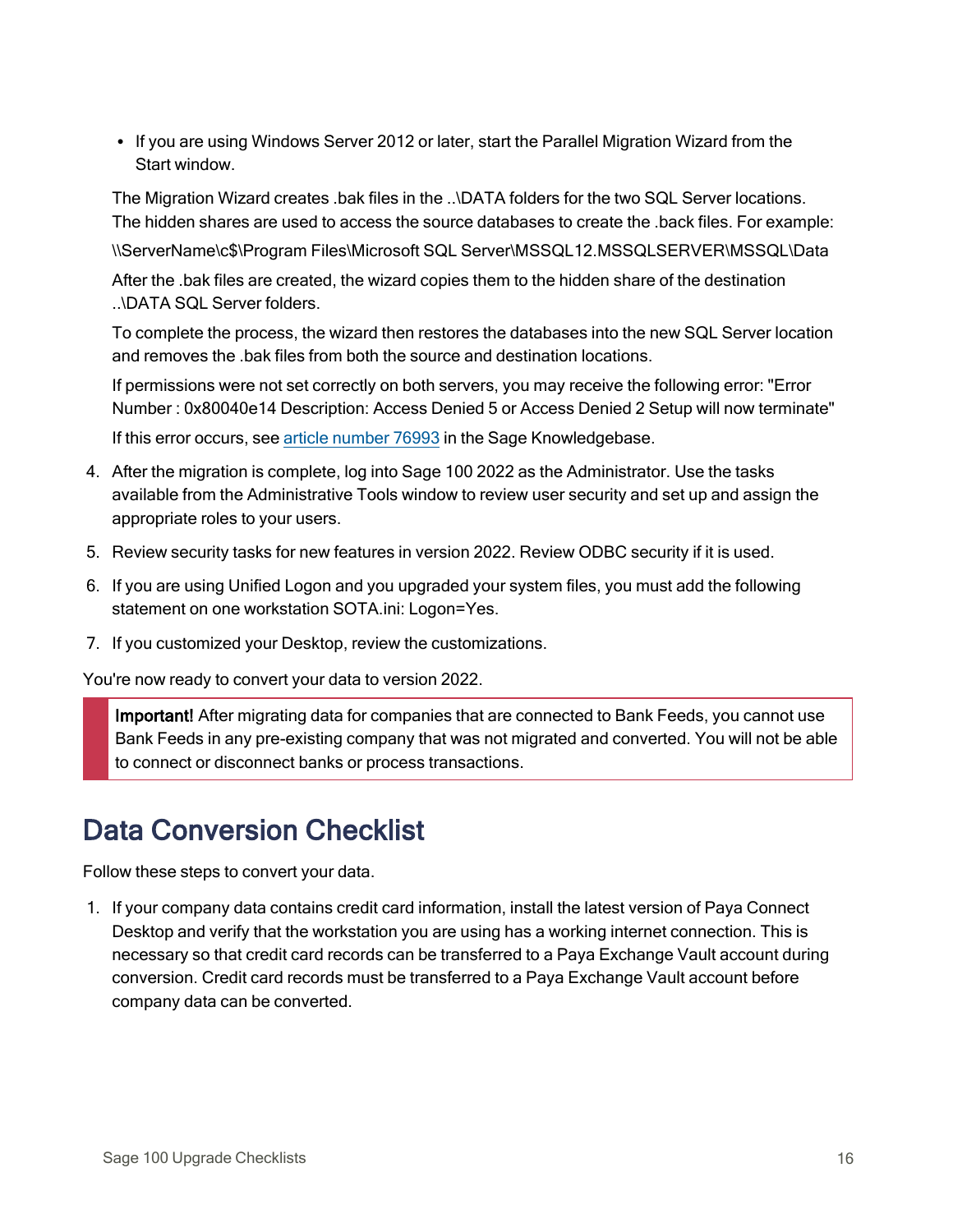To install Paya Connect Desktop:

- a. Start the Sage 100 installation program.
- b. Select your edition of Sage 100.
- c. Click Productivity Applications.
- d. Click Install Paya Connect Desktop to start the installation wizard.
- e. Proceed through the wizard to install the program.
- 2. Select Library Master Main menu > Company Maintenance. Select a company, and then click Convert to convert your data. You must convert data for each of your companies.

In addition, you can select one or more of the following options:

- Convert Data for All Companies: Select this check box to convert data for all of your companies instead of doing it one-by-one. This check box may be unavailable if you're converting Payroll data, depending on which version of Payroll you're upgrading from.
- Convert SAP Crystal Reports: Select this check box to convert all of your custom reports and forms. The time required to convert your reports and forms depends on how many of them you have that need to be converted. The process runs in the background, and you can continue working in Sage 100 while it's running.

You can convert custom forms and reports later by running the Sage 100 Crystal Report Conversion Wizard.

• Update Custom Office Panels to Current Level: Select this check box to run the Custom Office panel update for any customized panels for the companies being converted. This update runs without any prompts.

You can update custom panels later by running the Update Customized Panels to Current Level utility on the Custom Office Utilities menu.

- 3. If you were not processing transactions through Paya but plan to start doing so, contact Paya to convert the Paya Exchange Vault-Only account created during conversion to a processing account.
- 4. If your system is integrated with Sage CRM, go into CRM Server Options, and update the following information as needed.
	- Integration server port ID
	- Sage CRM SQL server name
	- Sage CRM SQL database name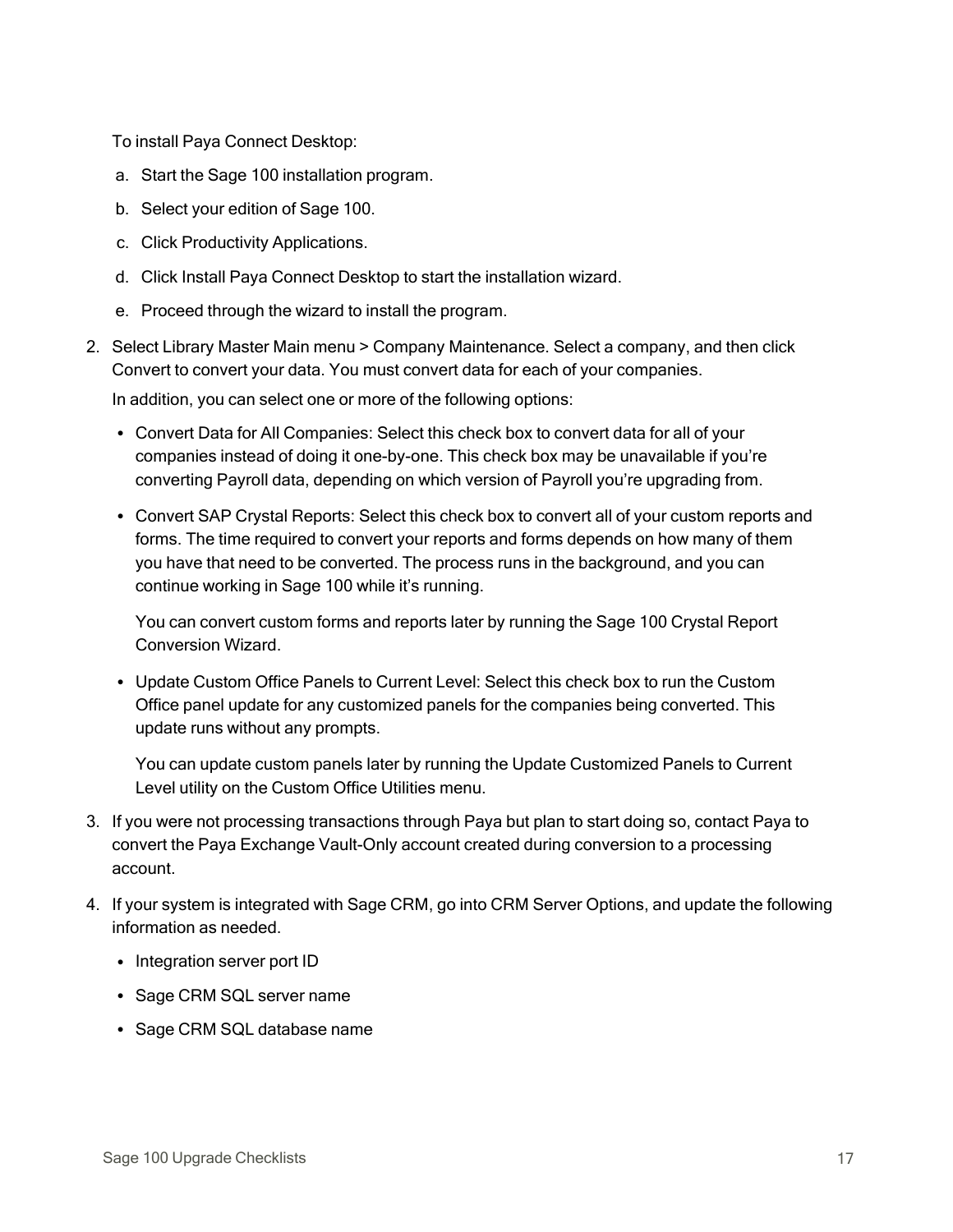The server name and database name should reference the mirror installation that you created for integration with Sage 100 2022. For more information on this process, refer to the Installing Sage CRM section in the Sage 100 Installation and System Administrator's Guide.

After updating the information, load the Sage CRM data.

- 5. If you synchronize payroll data between your General Ledger module and Sage Payroll Services, verify that your Sage 100 company or companies are still linked to the service.
	- a. Select General Ledger > Payroll Services > Payroll Services Synchronization Wizard.
	- b. Sign in to Sage Payroll Services.
	- c. Proceed through the wizard.
	- d. Review the status messages shown in the Synchronizing Data with Sage Payroll Services window.

If you see a "Synchronization Complete" message, no further action is required.

If you see a "Synchronization failed" message, contact iSolved Support for assistance with resetting the link.

- 6. Update customized panels by selecting Custom Office Utilities menu > Update Customized Panels to Current Level. Review the placement of all user-defined fields.
- 7. If you have customized Advanced Lookup Engine (ALE) lookups, after converting to the new version of the software and prior to accessing other modules, select Library Master Utilities menu > Lookup Conversion to convert your lookups.
- 8. Verify that all module links are functional by selecting Library Master Utilities menu > Link Maintenance Utility. Links that appear in red are broken and will need to be fixed using the Relink button in Link Maintenance Utility. For more information on relinking files, see Copy/Move/Relink Files in your Help system.
- 9. If you are also upgrading your Payroll Module, review the list of enhancements and upgrade instructions in the [Sage](http://cdn.na.sage.com/docs/en/customer/100erp/Documentation.htm) 100 Payroll Installation and Upgrade Guide, available on the Sage 100 [Documents](http://cdn.na.sage.com/docs/en/customer/100erp/Documentation.htm) page.
- 10. Test your customized Crystal reports and forms.

If you need to troubleshoot issues with customized reports and forms, run the Crystal Form Comparison Report utility to compare your customized reports and forms to the standard ones in version 2022.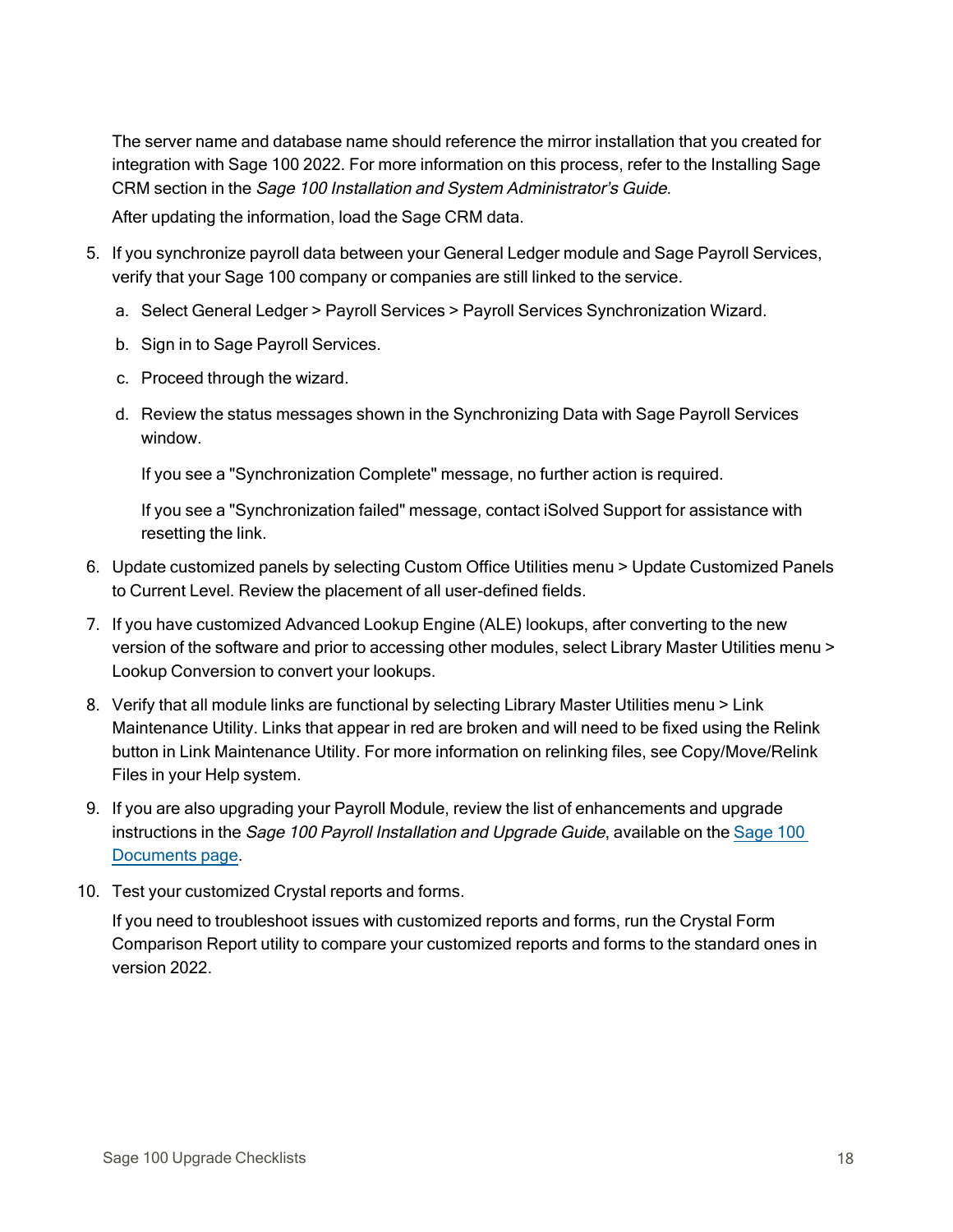To run the utility, select File menu > Run, and then type SYWFCU. The utility tells you which tables, if any, have been added to a report or form. It does not provide information about formatting changes, such as those affecting fonts, logos, and so forth.

If you were previously using non-graphical forms, you will need to set them up using SAP Crystal Reports.

If you are using Sage 100 Standard or Sage 100 Advanced, use the Crystal Reports Conversion Wizard to convert your Crystal reports and forms. For more information, see SAP Crystal Reports FAQs in the Help system. If you do not run the wizard now, it will automatically run the first time that someone runs a form or report.

If you are using Sage 100 Premium, refer to the Converting Reports for Sage 100 Premium section in the Sage 100 Installation and System Administrators' Guide for more information.

11. If Sage 1002022 is installed on the same computer as an earlier version of Sage 100, complete this step to avoid errors when printing forms and reports in the earlier version:

Copy the pvxwin32.exe.config file from the ..\MAS90\Home folder in your 2020 installation to the same folder in your 2022 installation. You must complete this step on both the server and the workstation.

- 12. If your system has custom reports, review the Custom Reports menus to make sure they are available. If they are not, add them using Report Manager.
- 13. If you use Sage Intelligence Reporting, create a new repository for use with the latest version of Sage 100 and import any custom reports into it. For detailed instructions, see the ["Upgrading](#page-56-0) Sage [Intelligence](#page-56-0) Reporting" (page 55) checklist.
- 14. Review the Paperless Office module configuration for e-mailing statements, reports, journals, registers, and other forms. For more information, see Set Up Paperless Office in the Help.
- 15. Review your Business Insights Dashboard pages. For more information, see Set Up Business Insights Dashboard in the Help.
- 16. To use the eBusiness Manager module, restore the copied templates back to the IW folder after reinstalling the Web Engine.

Copy the poweredby.gif image from the MAS90\Images folder to the IIS Inetpup\wwwroot\images folder and restart the IIS Web service.

17. If you converted Work Order data to Production Management data, and purchase orders that were linked to work orders must be manually relinked to work tickets. You can do this by selecting the purchase order in Purchase Order Entry and entering the applicable work ticket number in the Work Ticket No. field on the Lines tab.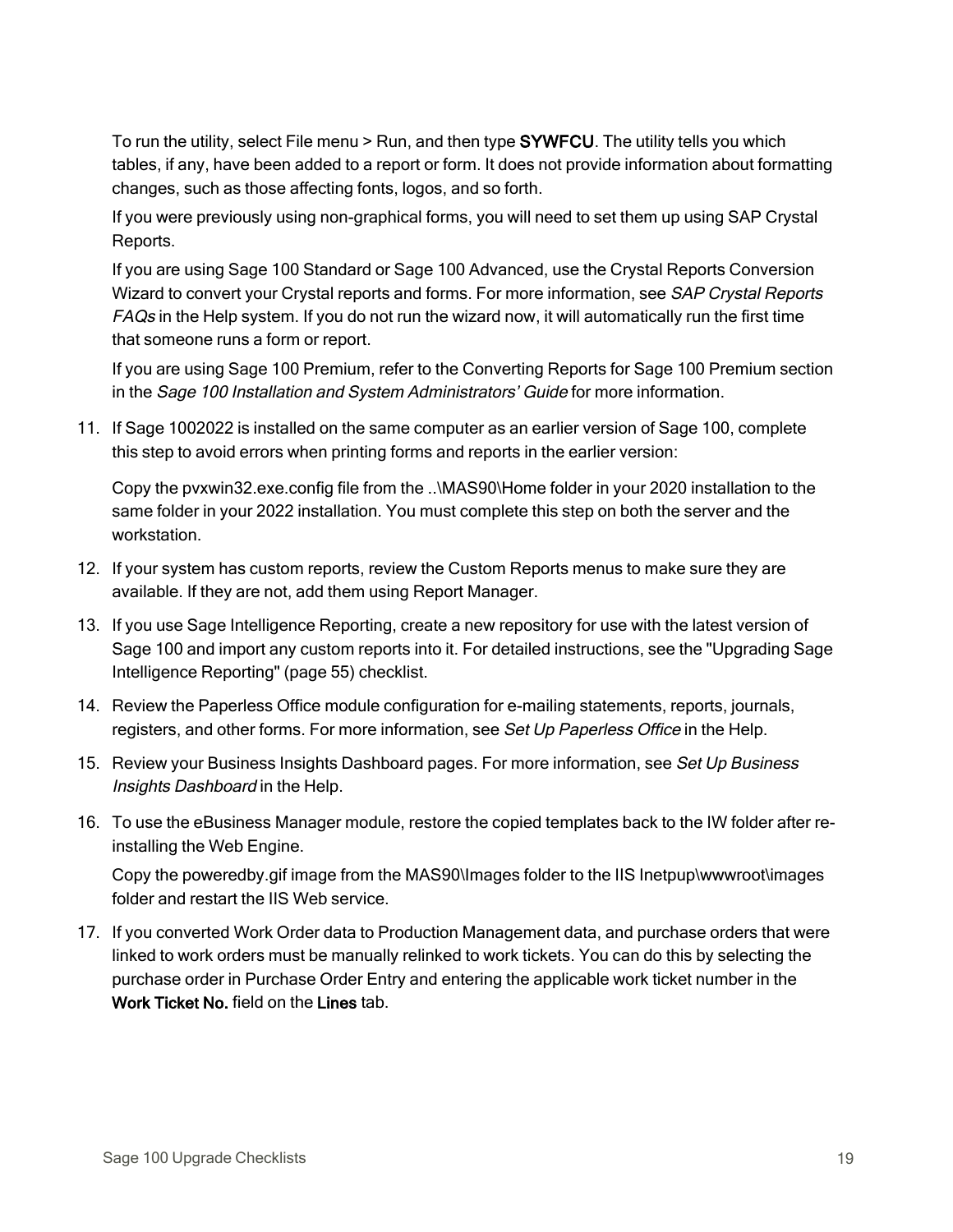- 18. If you use Custom Financials Reporting, you must unhide the menu and tasks. Select File menu > Run and type \*unhidegl in the Run Program window.
- 19. Print all customized form definitions and compare them to the ones previously printed. Default forms may be erased in the upgrade process.
- 20. If you purchased the Return Merchandise Authorization module, after setting up the data files for the first time, select Return Merchandise Authorization Setup menu > Create Customer Invoice Search Records to create customer invoice search records in RMA.
- 21. To run Microsoft Script links, you must have the Microsoft Windows Script Host processor on your system. For information on installing the Microsoft Windows Script Host processor, refer to the Microsoft Download Center Web site.
- 22. If you use Automatic Update or Task Scheduler, review your scheduled automatic updates and reschedule those updates by selecting Library Master Main menu > Automatic Update or Task Scheduler, as applicable.
- 23. If you were using the classic Desktop, which is no longer available, and had task folders in your My Tasks area, you can add tasks to the Favorites list instead. For more information, see Add Items to the Favorites Content Group in the help.
- 24. Test all printers, including Device Configurator printers, that you normally use for printing forms and reports. Each workstation must have a default printer defined.
- 25. To use the auto-complete feature with enhanced search, run the Build Search Index utility to index your existing customer, vendor, and item records.

To run the utility, select Library Master > Utilities > Build Search Index.

26. Install Paya Connect Desktop on each workstation for each Windows user who needs to access credit card and ACH payment information in Sage 100.

## To install Paya Connect Desktop for Sage 100 Standard:

a. Use Windows Explorer to browse to the MAS90\Wksetup folder.

If you are installing Paya Connect Desktop on a workstation that connects to a Sage 100 Standard installation on a server, browser to the MAS90\Wksetup folder on the server.

- b. Double-click Autorun.exe to open the Workstation Setup program; it takes a few seconds to launch.
- c. Click Install Paya Connect Desktop.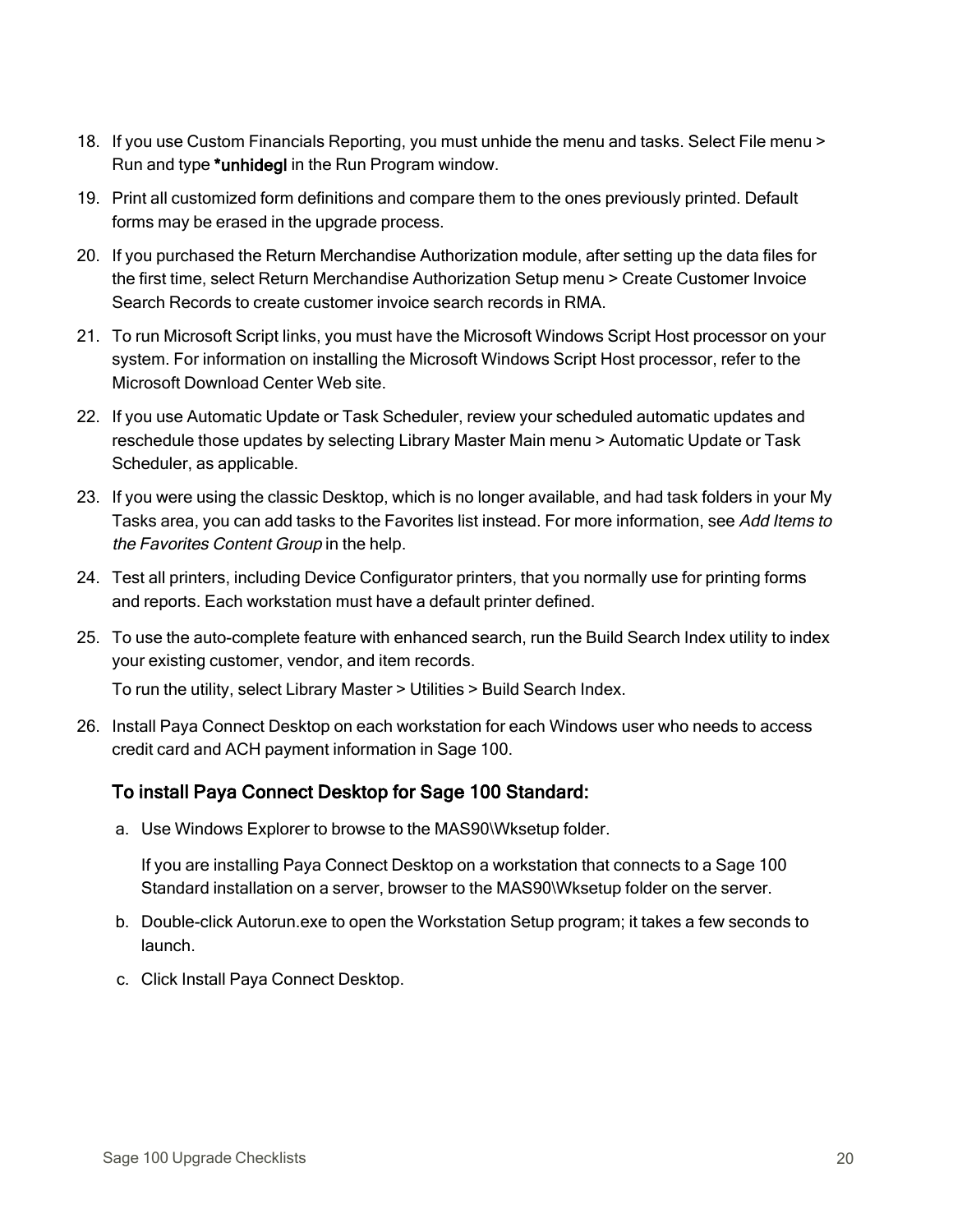d. Proceed through the steps in the Paya Connect Desktop installation wizard to install the program.

### To install Paya Connect Desktop for Sage 100 Advanced and Premium:

- a. Use Windows Explorer to browse to the server where Sage 100 is installed, and locate the MAS90\Wksetup folder.
- b. Double-click Autorun.exe to open the Workstation Setup program; it takes a few seconds to launch.
- c. Click Install Paya Connect Desktop.
- d. Proceed through the steps in the Paya Connect Desktop installation wizard to install the program.
- 27. If you installed the 32-bit version of Sage 100 and need to convert to the 64-bit version, see ["Converting](#page-55-0) to 64-bit Version of Sage 100" (page 54).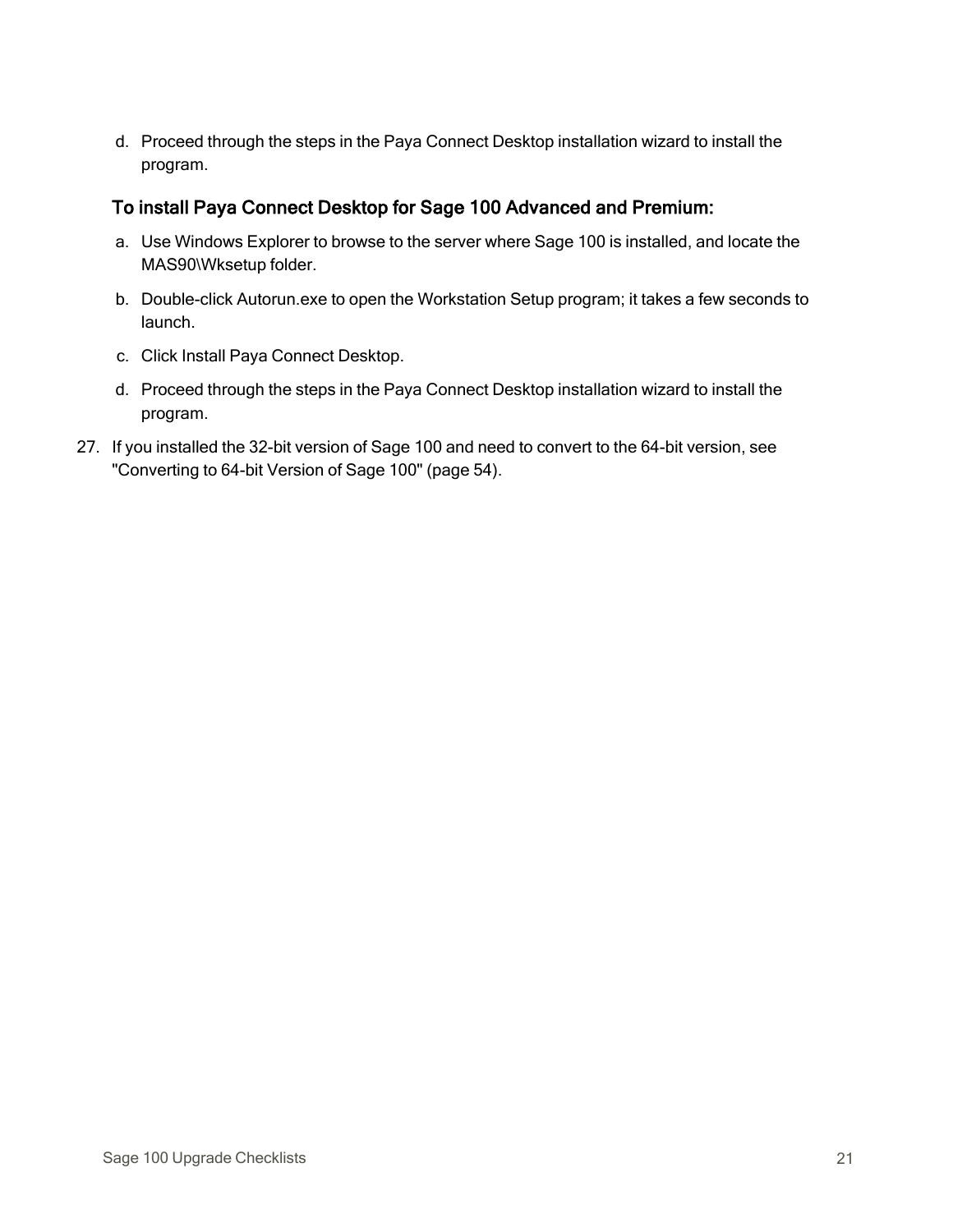# <span id="page-23-0"></span>Upgrading from Version 2019 to Version 2022

When upgrading to version 2022, you must perform a parallel installation, and use the Pre-Migration and Parallel Migration utilities from the Library Master Utilities menu to upgrade your data. For more information, consult with your Sage business partner.

If you have custom modules or modifications to any of your modules, consult your Sage business partner or development partner prior to beginning the upgrade process.

If your system is integrated with Sage CRM, you must follow the instructions for upgrading Sage CRM in the Sage 100 Installation and System Administrators Guide. You can find the guide on the [Sage](http://cdn.na.sage.com/docs/en/customer/100erp/Documentation.htm) 100 [documents](http://cdn.na.sage.com/docs/en/customer/100erp/Documentation.htm) page.

# <span id="page-23-1"></span>Pre-Upgrade Checklist

You must prepare your version 2019 data for upgrading. This should be done for each company you plan to upgrade.

Complete these steps in your version 2019 installation.

- 1. Process all pending credit card transactions.
- 2. Print and update all journals and registers.

Important! Failure to complete this step may result in loss of data.

- 3. If you use the Payroll module:
	- Update the Payroll Check Register.
	- Complete and purge all direct deposit transactions.

You must install the Payroll module in addition to installing Sage 100. Payroll is not part of the Sage 100 installation program. To avoid the need to run a separate data conversion for Payroll, install the module before proceeding to the Upgrade Checklist.

For more information, see the *Sage 100 Payroll Installation and Upgrade Guide* available on the Sage 100 [Documents](http://cdn.na.sage.com/docs/en/customer/100erp/Documentation.htm) Page.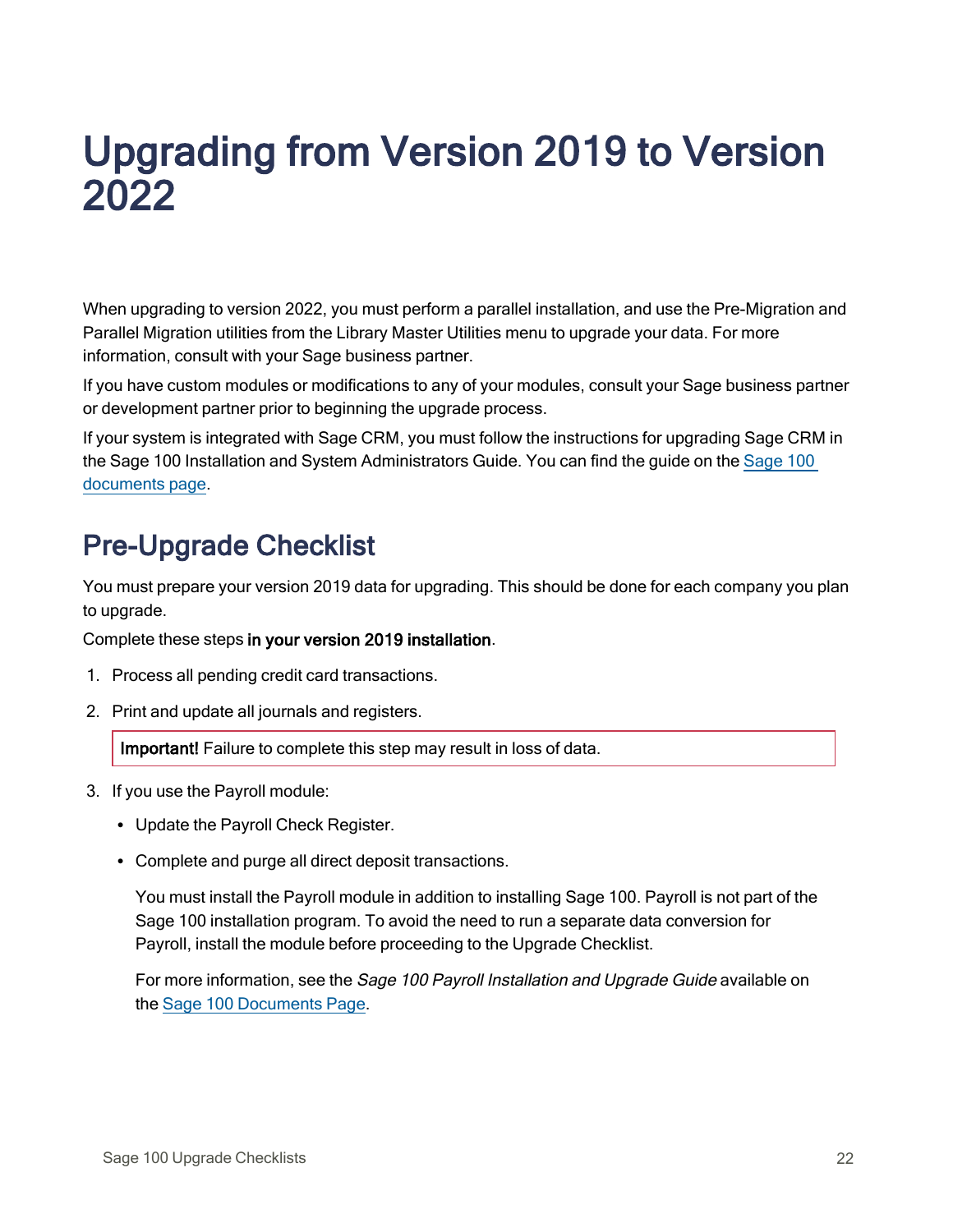- 4. If you're upgrading the Work Order module to Production Management, run Work Order Purge to move closed work orders into the history files. Work Order Purge is located on the Work Order Main menu.
- 5. Create a backup of your version 2019 MAS90 folder, which includes data for all of your companies. Perform this step following your usual backup process. For specific support on how to back up your data, refer to manuals for your backup software or contact the vendor from whom you purchased that product.
- 6. Rebuild all data files.
	- If you are upgrading from Sage 100 Standard or Advanced, use the Rebuild Key Files and Rebuild Sort File utilities.
	- If you are upgrading from Sage 100 Premium, use the Rebuild Sort File utility.

You must answer Yes to all recalculation questions.

- 7. Print all customized form definitions.
- 8. If you are using eBusiness Manager, back up any templates, .htm files, and the IW folder before uninstalling the previous version of the Web Engine.
- 9. Run the Pre-Migration Utility on the Library Master Utilities menu. The utility examines your data and displays a list of tasks that you should run before migrating your data. For more information, see the Pre-Migration Utility help.
- 10. If you are upgrading Sage 100 Premium, configure your firewall to allow access to port number 1433 on the server with your version 2019 installation. Port 1433 is the default SQL Server port.

## Upgrade Checklist

After completing the ["Pre-Upgrade](#page-23-1) Checklist" (page 22), you are ready to migrate your data to your version 2022 system.

Complete these steps in your version 2022 installation.

- For Sage 100 Standard or Advanced, use the checklist below.
- For Sage 100 Premium, see "Upgrade Checklist for Sage 100 [Premium"](#page-25-0) (page 24).

Note: If you're going to convert data for the Payroll module, you'll need access to Tax Profile Maintenance. If you use Payroll departments, you must have access to all departments in each company.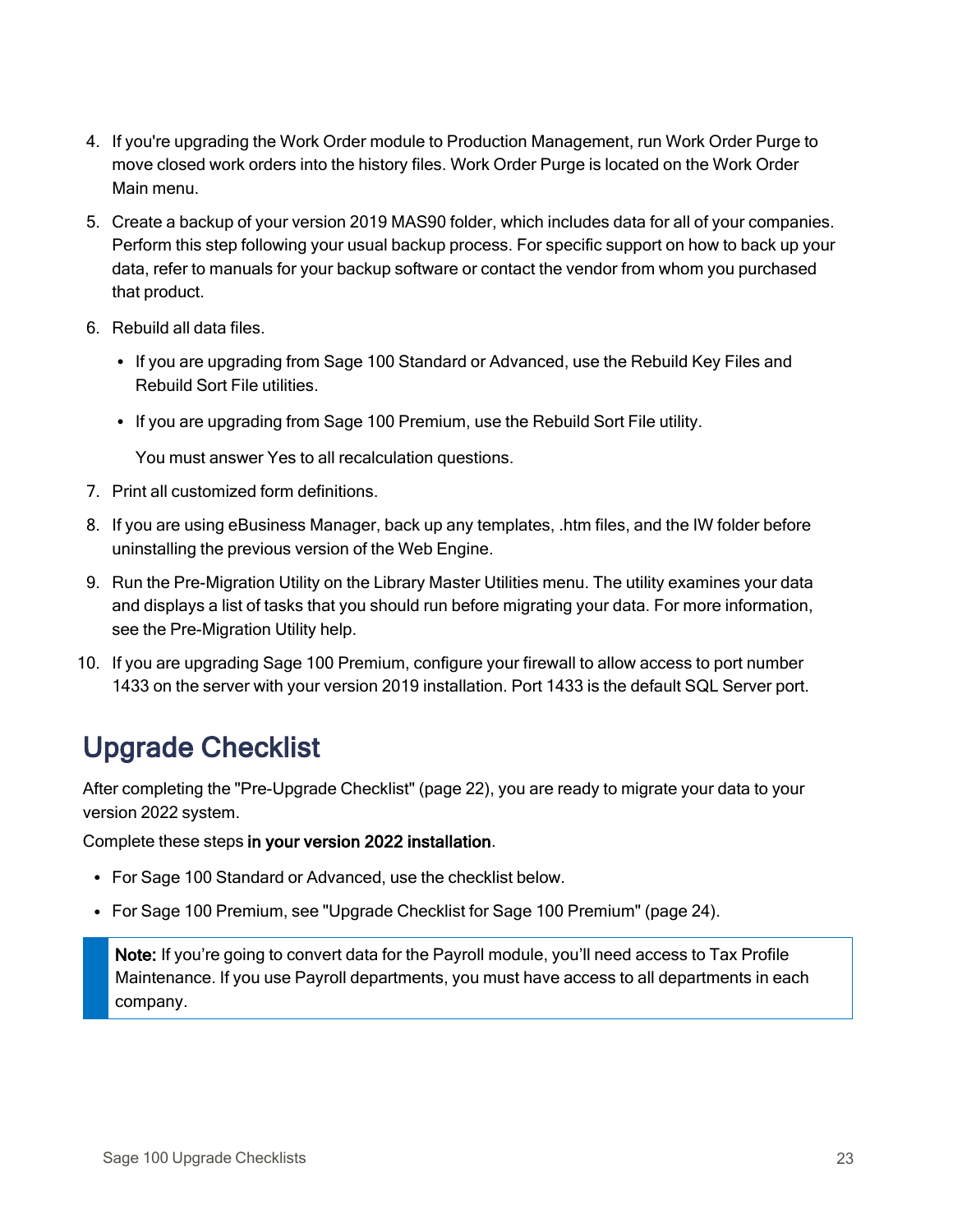## Upgrade Checklist for Sage 100 Standard and Advanced

- 1. Create a backup of your version 2022 MAS90 folder. Creating a backup now will save time if you need to revert to the folder's original sate.
- 2. Log into Sage 100 2022 as the Administrator. From the Administrative Tools window:
	- a. Start Role Maintenance and create a role that you'll use to run the Parallel Migration Wizard.
	- b. On the Tasks tab, expand Library Master > Miscellaneous Tasks, and then select the Parallel Migration check box.
	- c. Start User Maintenance, create a logon, and select the role that you created.
	- d. Close the Administrative Tools window.
- 3. Log in to Sage 100 2022, and select Library Master > Utilities > Parallel Migration. Follow the steps in the wizard to migrate your data.
- 4. After the migration is complete, log into Sage 100 2022 as the Administrator. Use the tasks available from the Administrative Tools window to review user security and set up and assign the appropriate roles to your users.
- 5. Review security tasks for new features in version 2022. Review ODBC security if it is used.
- 6. If you are using Unified Logon and you upgraded your system files, you must add the following statement on one workstation SOTA.ini: Logon=Yes.
- 7. If you customized your Desktop, review the customizations.

Important! After migrating data for companies that are connected to Bank Feeds, you cannot use Bank Feeds in any pre-existing company that was not migrated and converted. You will not be able to connect or disconnect banks or process transactions.

## <span id="page-25-0"></span>Upgrade Checklist for Sage 100 Premium

Use this checklist to migrate your Sage 100 Premium data.

#### Important!

- You must have administrator rights for the server with your prior version of Sage 100 and the server with your version 2021 installation.
- Clustered drives do not allow hidden shares. If you are using clustered drives, follow the instructions in the Manual Workaround section of article [number](https://support.na.sage.com/selfservice/viewdocument.do?noCount=true&externalId=76993) 76993 in the Sage Knowledgebase.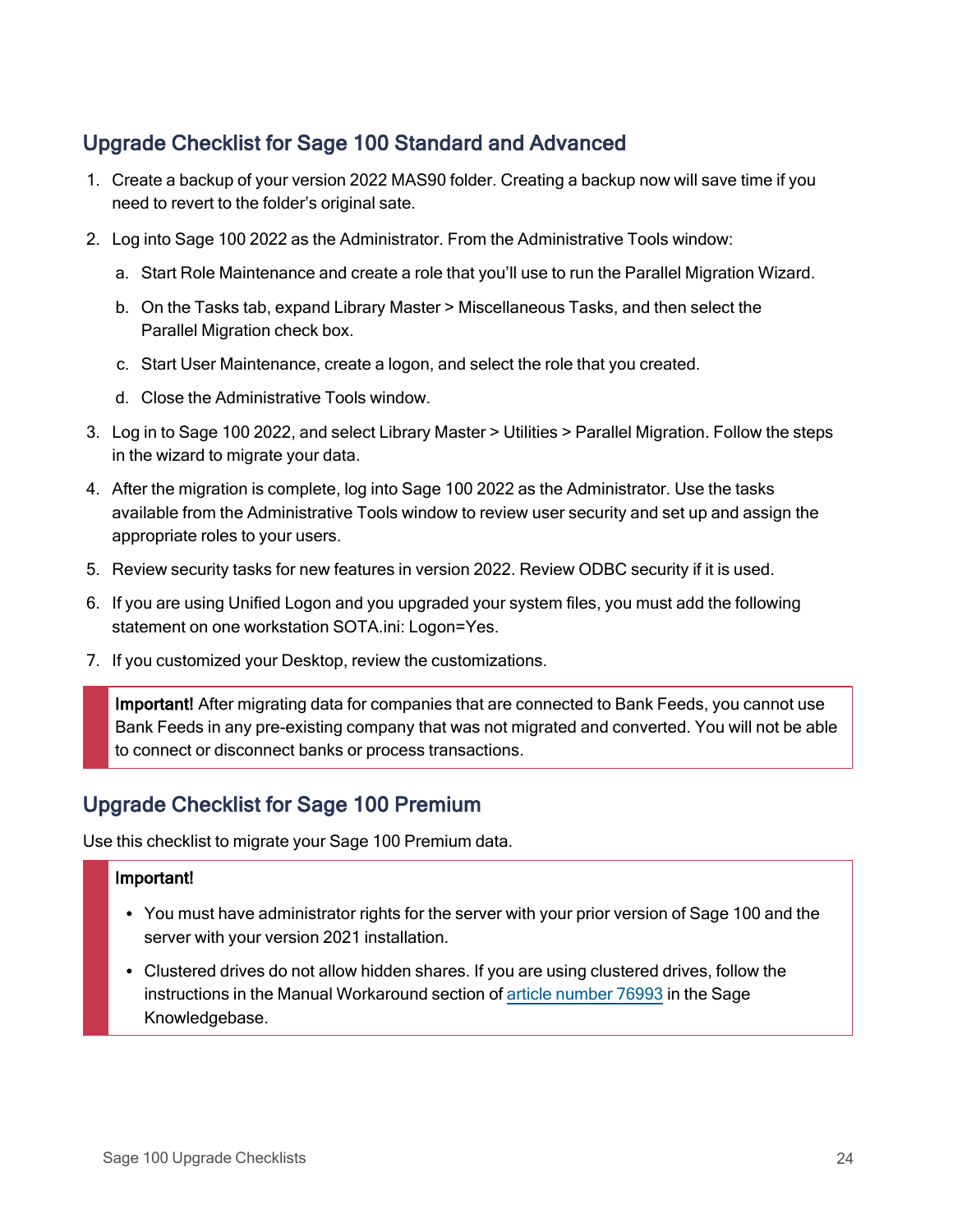- 1. For your Sage 100 2022 installation, create a backup of the following:
	- a. The Sage 100 MAS90 folder
	- b. The MAS System SQL Server database

Creating backups now will save time if you need to revert to the installation's original state.

- 2. Verify that the required rights and permissions are set up on the server(s) where SQL Server is installed. If the instance of SQL Server for Sage 100 2022 is installed on a different server than the instance used for your prior version, you must complete these steps on **both** servers.
	- a. Open the Control Panel, select Administrative Tools, and the select Services.
	- b. In the Services window, locate the SQL Server instance used for Sage 100 Premium, right click it, and select Properties.
	- c. In the Properties window, click the Log On tab and select an option.
		- If the SQL Server instance that you're using for version 2022 is installed on the same server as the instance used for your prior version of Sage 100 Premium, select Local System Account.
		- If the SQL Server instance that you're using for version 2022 is installed on a different server than the one used for your prior version of Sage 100 Premium, select This Account.

In the account field, enter: \\ServerName\Administrator

Replace "ServerName" with the name of the server. Sage strongly recommends using the actual Administrator or Domain Administrator account.

Enter the password for the account.

- d. Apply your changes and then stop and restart the services.
- e. If you're working with more than one server, make sure that all servers can access each other through hidden shares.

For example: \\ServerName\C\$, \\ServerName\D\$

- 3. Start the Parallel Migration Wizard using one of the methods below, and follow the steps in the Wizard.
	- If you are using Windows Server 2008, start the Parallel Migration Wizard from the Sage program group on the Start menu.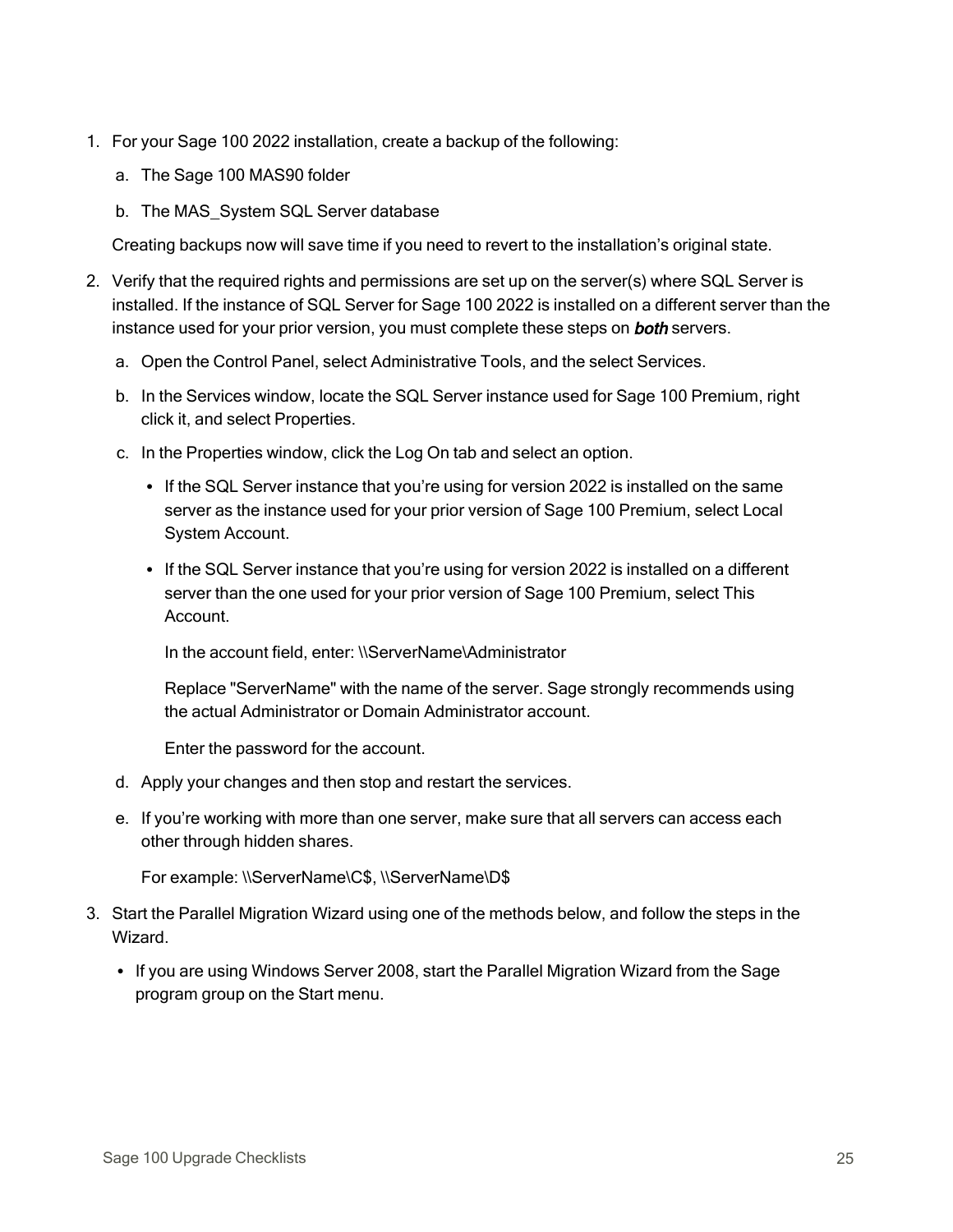• If you are using Windows Server 2012 or later, start the Parallel Migration Wizard from the Start window.

The Migration Wizard creates .bak files in the ..\DATA folders for the two SQL Server locations. The hidden shares are used to access the source databases to create the .back files. For example:

\\ServerName\c\$\Program Files\Microsoft SQL Server\MSSQL12.MSSQLSERVER\MSSQL\Data

After the .bak files are created, the wizard copies them to the hidden share of the destination ..\DATA SQL Server folders.

To complete the process, the wizard then restores the databases into the new SQL Server location and removes the .bak files from both the source and destination locations.

If permissions were not set correctly on both servers, you may receive the following error: "Error Number : 0x80040e14 Description: Access Denied 5 or Access Denied 2 Setup will now terminate"

If this error occurs, see article [number](https://support.na.sage.com/selfservice/viewdocument.do?noCount=true&externalId=76993) 76993 in the Sage Knowledgebase.

- 4. After the migration is complete, log into Sage 100 2022 as the Administrator. Use the tasks available from the Administrative Tools window to review user security and set up and assign the appropriate roles to your users.
- 5. Review security tasks for new features in version 2022. Review ODBC security if it is used.
- 6. If you are using Unified Logon and you upgraded your system files, you must add the following statement on one workstation SOTA.ini: Logon=Yes.
- 7. If you customized your Desktop, review the customizations.

You're now ready to convert your data to version 2022.

Important! After migrating data for companies that are connected to Bank Feeds, you cannot use Bank Feeds in any pre-existing company that was not migrated and converted. You will not be able to connect or disconnect banks or process transactions.

# Data Conversion Checklist

Follow these steps to convert your data.

1. If your company data contains credit card information, install the latest version of Paya Connect Desktop and verify that the workstation you are using has a working internet connection. This is necessary so that credit card records can be transferred to a Paya Exchange Vault account during conversion. Credit card records must be transferred to a Paya Exchange Vault account before company data can be converted.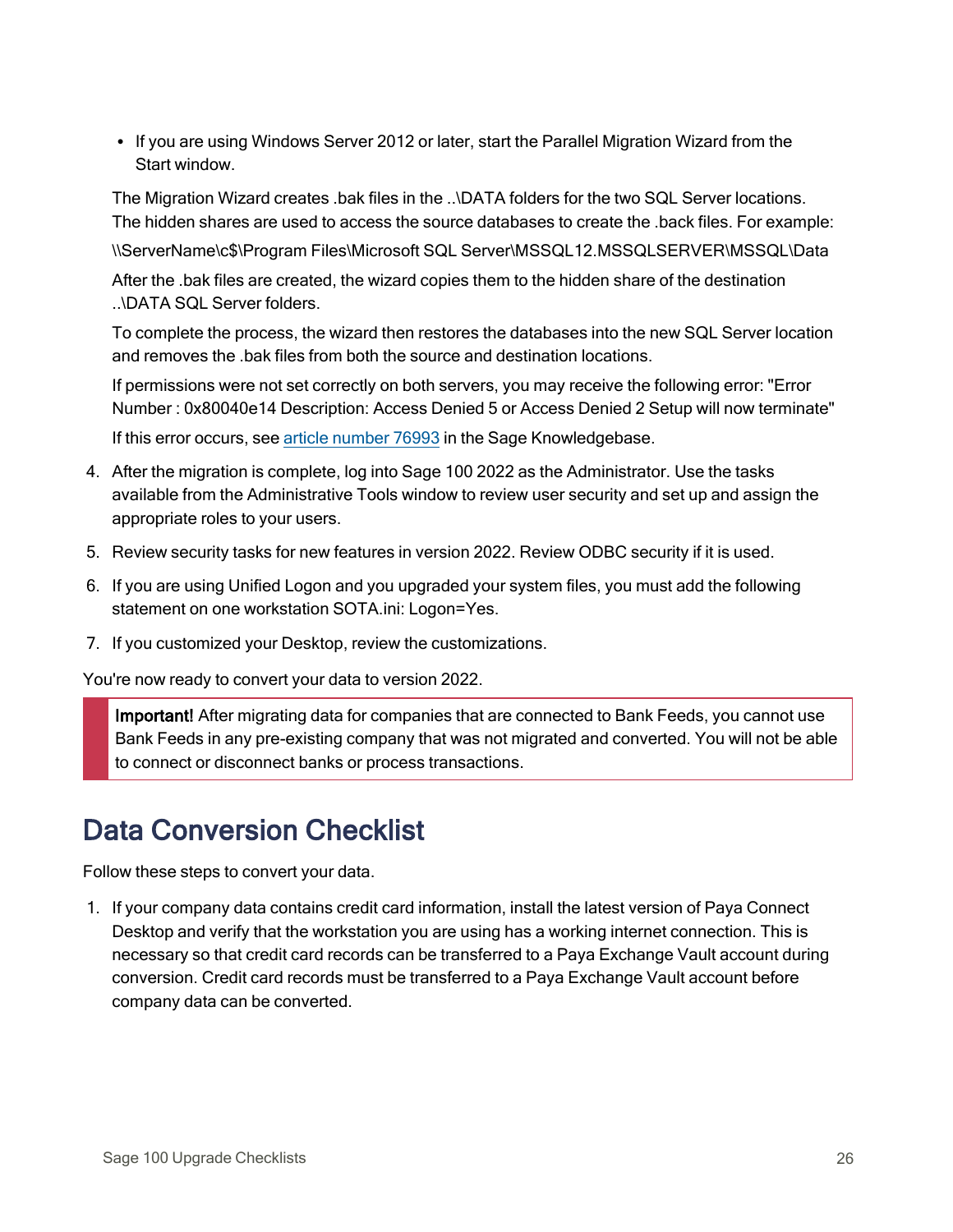To install Paya Connect Desktop:

- a. Start the Sage 100 installation program.
- b. Select your edition of Sage 100.
- c. Click Productivity Applications.
- d. Click Install Paya Connect Desktop to start the installation wizard.
- e. Proceed through the wizard to install the program.
- 2. Select Library Master Main menu > Company Maintenance. Select a company, and then click Convert to convert your data. You must convert data for each of your companies.

In addition, you can select one or more of the following options:

- Convert Data for All Companies: Select this check box to convert data for all of your companies instead of doing it one-by-one. This check box may be unavailable if you're converting Payroll data, depending on which version of Payroll you're upgrading from.
- Convert SAP Crystal Reports: Select this check box to convert all of your custom reports and forms. The time required to convert your reports and forms depends on how many of them you have that need to be converted. The process runs in the background, and you can continue working in Sage 100 while it's running.

You can convert custom forms and reports later by running the Sage 100 Crystal Report Conversion Wizard.

• Update Custom Office Panels to Current Level: Select this check box to run the Custom Office panel update for any customized panels for the companies being converted. This update runs without any prompts.

You can update custom panels later by running the Update Customized Panels to Current Level utility on the Custom Office Utilities menu.

- 3. If you were not processing transactions through Paya but plan to start doing so, contact Paya to convert the Paya Exchange Vault-Only account created during conversion to a processing account.
- 4. If your system is integrated with Sage CRM, go into CRM Server Options, and update the following information as needed.
	- Integration server port ID
	- Sage CRM SQL server name
	- Sage CRM SQL database name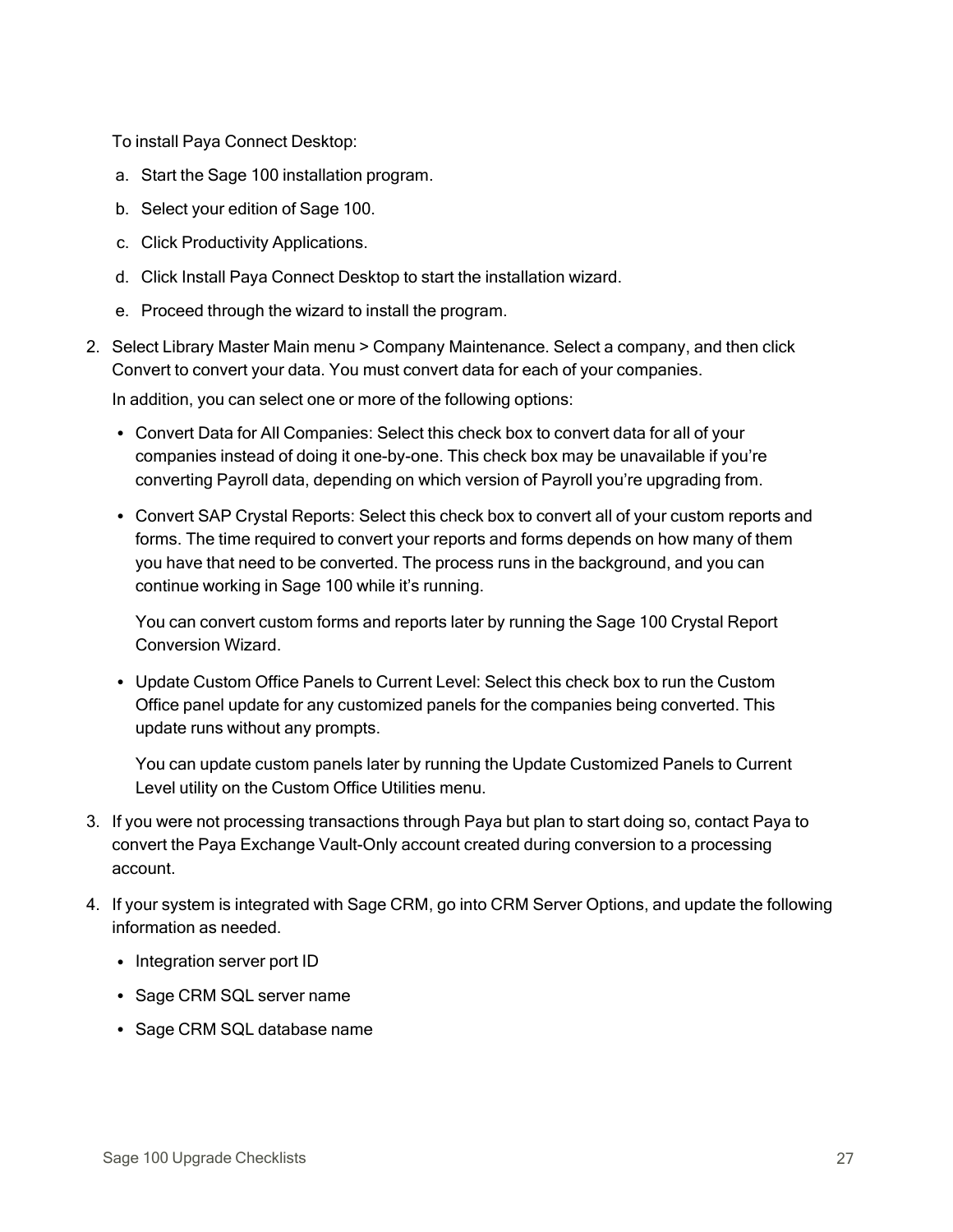The server name and database name should reference the mirror installation that you created for integration with Sage 100 2022. For more information on this process, refer to the Installing Sage CRM section in the Sage 100 Installation and System Administrator's Guide.

After updating the information, load the Sage CRM data.

- 5. If you synchronize payroll data between your General Ledger module and Sage Payroll Services, verify that your Sage 100 company or companies are still linked to the service.
	- a. Select General Ledger > Payroll Services > Payroll Services Synchronization Wizard.
	- b. Sign in to Sage Payroll Services.
	- c. Proceed through the wizard.
	- d. Review the status messages shown in the Synchronizing Data with Sage Payroll Services window.

If you see a "Synchronization Complete" message, no further action is required.

If you see a "Synchronization failed" message, contact iSolved Support for assistance with resetting the link.

- 6. Update customized panels by selecting Custom Office Utilities menu > Update Customized Panels to Current Level. Review the placement of all user-defined fields.
- 7. If you have customized Advanced Lookup Engine (ALE) lookups, after converting to the new version of the software and prior to accessing other modules, select Library Master Utilities menu > Lookup Conversion to convert your lookups.
- 8. Verify that all module links are functional by selecting Library Master Utilities menu > Link Maintenance Utility. Links that appear in red are broken and will need to be fixed using the Relink button in Link Maintenance Utility. For more information on relinking files, see Copy/Move/Relink Files in your Help system.
- 9. If you are also upgrading your Payroll Module, review the list of enhancements and upgrade instructions in the [Sage](http://cdn.na.sage.com/docs/en/customer/100erp/Documentation.htm) 100 Payroll Installation and Upgrade Guide, available on the Sage 100 [Documents](http://cdn.na.sage.com/docs/en/customer/100erp/Documentation.htm) page.
- 10. Test your customized Crystal reports and forms.

If you need to troubleshoot issues with customized reports and forms, run the Crystal Form Comparison Report utility to compare your customized reports and forms to the standard ones in version 2022.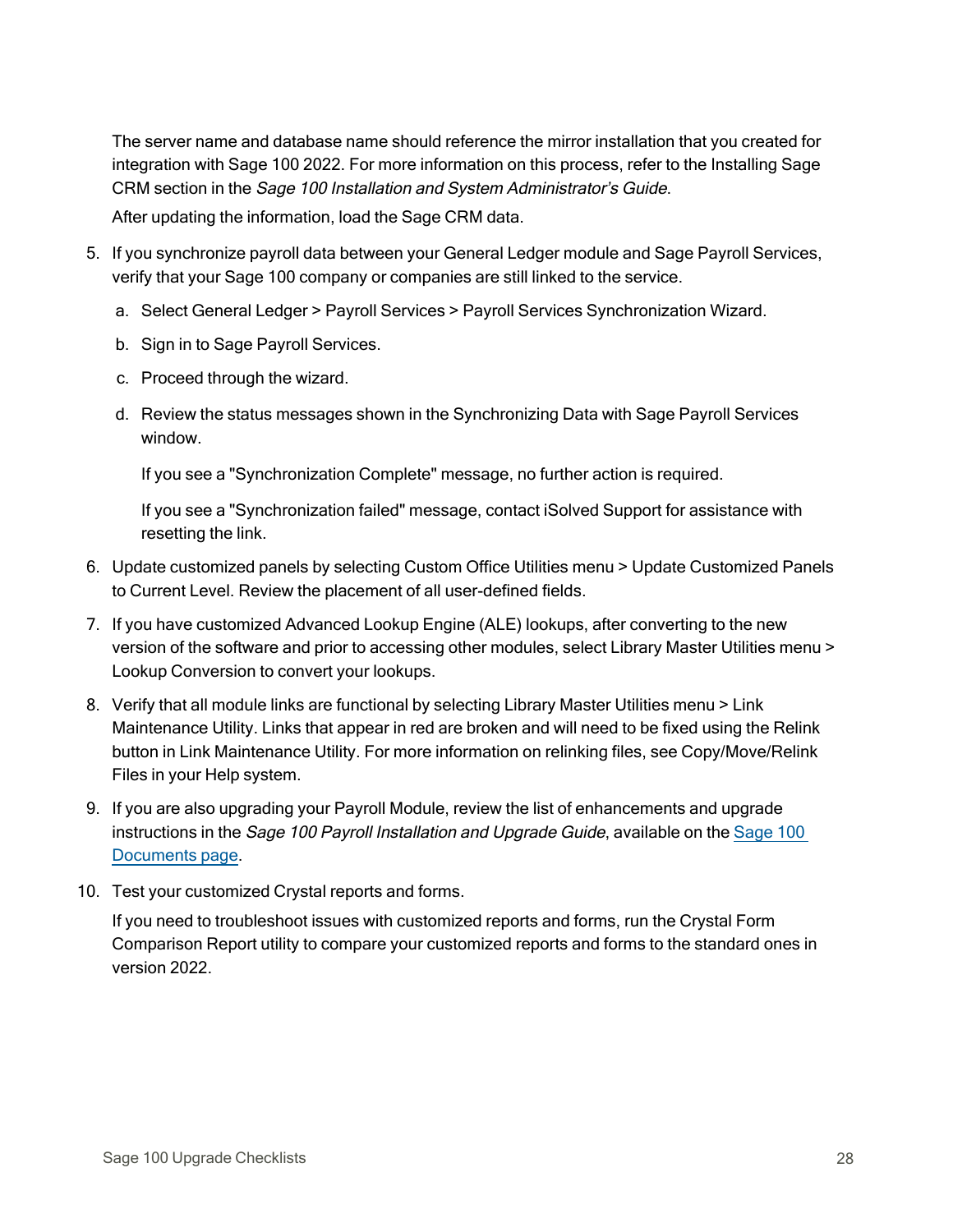To run the utility, select File menu > Run, and then type SYWFCU. The utility tells you which tables, if any, have been added to a report or form. It does not provide information about formatting changes, such as those affecting fonts, logos, and so forth.

If you were previously using non-graphical forms, you will need to set them up using SAP Crystal Reports.

If you are using Sage 100 Standard or Sage 100 Advanced, use the Crystal Reports Conversion Wizard to convert your Crystal reports and forms. For more information, see SAP Crystal Reports FAQs in the Help system. If you do not run the wizard now, it will automatically run the first time that someone runs a form or report.

If you are using Sage 100 Premium, refer to the Converting Reports for Sage 100 Premium section in the Sage 100 Installation and System Administrators' Guide for more information.

11. If Sage 1002022 is installed on the same computer as an earlier version of Sage 100, complete this step to avoid errors when printing forms and reports in the earlier version:

Copy the pvxwin32.exe.config file from the ..\MAS90\Home folder in your 2019 installation to the same folder in the 2022 installation. You must complete this step on both the server and the workstation.

- 12. If your system has custom reports, review the Custom Reports menus to make sure they are available. If they are not, add them using Report Manager.
- 13. If you use Sage Intelligence Reporting, create a new repository for use with the latest version of Sage 100 and import any custom reports into it. For detailed instructions, see the ["Upgrading](#page-56-0) Sage [Intelligence](#page-56-0) Reporting" (page 55) checklist.
- 14. Review the Paperless Office module configuration for e-mailing statements, reports, journals, registers, and other forms. For more information, see Set Up Paperless Office in the Help.
- 15. Review your Business Insights Dashboard pages. For more information, see Set Up Business Insights Dashboard in the Help.
- 16. To use the eBusiness Manager module, restore the copied templates back to the IW folder after reinstalling the Web Engine.

Copy the poweredby.gif image from the MAS90\Images folder to the IIS Inetpup\wwwroot\images folder and restart the IIS Web service.

17. If you converted Work Order data to Production Management data, and purchase orders that were linked to work orders must be manually relinked to work tickets. You can do this by selecting the purchase order in Purchase Order Entry and entering the applicable work ticket number in the Work Ticket No. field on the Lines tab.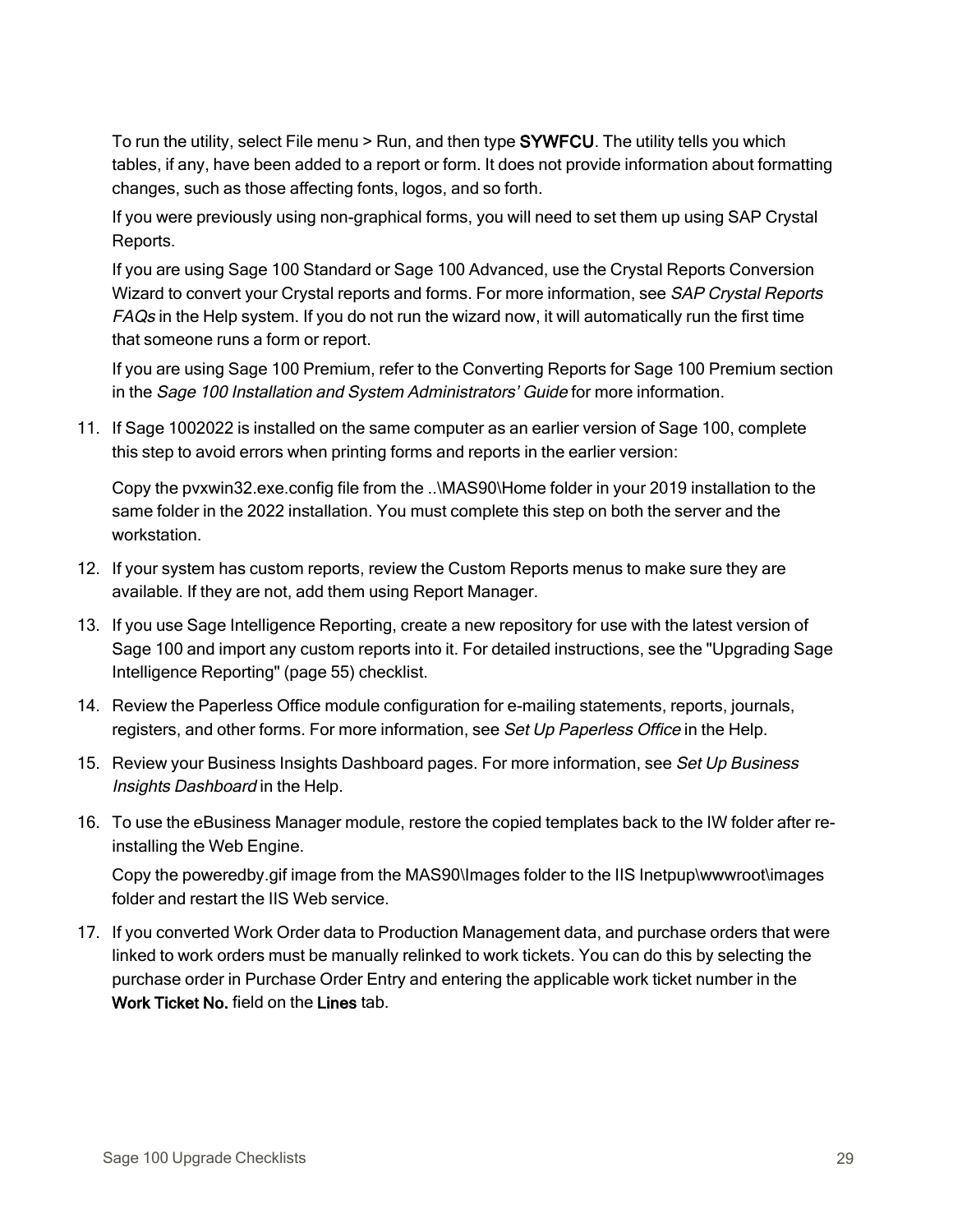- 18. If you use Custom Financials Reporting, you must unhide the menu and tasks. Select File menu > Run and type \*unhidegl in the Run Program window.
- 19. Print all customized form definitions and compare them to the ones previously printed. Default forms may be erased in the upgrade process.
- 20. If you purchased the Return Merchandise Authorization module, after setting up the data files for the first time, select Return Merchandise Authorization Setup menu > Create Customer Invoice Search Records to create customer invoice search records in RMA.
- 21. To run Microsoft Script links, you must have the Microsoft Windows Script Host processor on your system. For information on installing the Microsoft Windows Script Host processor, refer to the Microsoft Download Center Web site.
- 22. If you use Automatic Update or Task Scheduler, review your scheduled automatic updates and reschedule those updates by selecting Library Master Main menu > Automatic Update or Task Scheduler, as applicable.
- 23. If you were using the classic Desktop, which is no longer available, and had task folders in your My Tasks area, you can add tasks to the Favorites list instead. For more information, see Add Items to the Favorites Content Group in the help.
- 24. Test all printers, including Device Configurator printers, that you normally use for printing forms and reports. Each workstation must have a default printer defined.
- 25. To use the auto-complete feature with enhanced search, run the Build Search Index utility to index your existing customer, vendor, and item records.

To run the utility, select Library Master > Utilities > Build Search Index.

26. Install Paya Connect Desktop on each workstation for each Windows user who needs to access credit card and ACH payment information in Sage 100.

## To install Paya Connect Desktop for Sage 100 Standard:

a. Use Windows Explorer to browse to the MAS90\Wksetup folder.

If you are installing Paya Connect Desktop on a workstation that connects to a Sage 100 Standard installation on a server, browser to the MAS90\Wksetup folder on the server.

- b. Double-click Autorun.exe to open the Workstation Setup program; it takes a few seconds to launch.
- c. Click Install Paya Connect Desktop.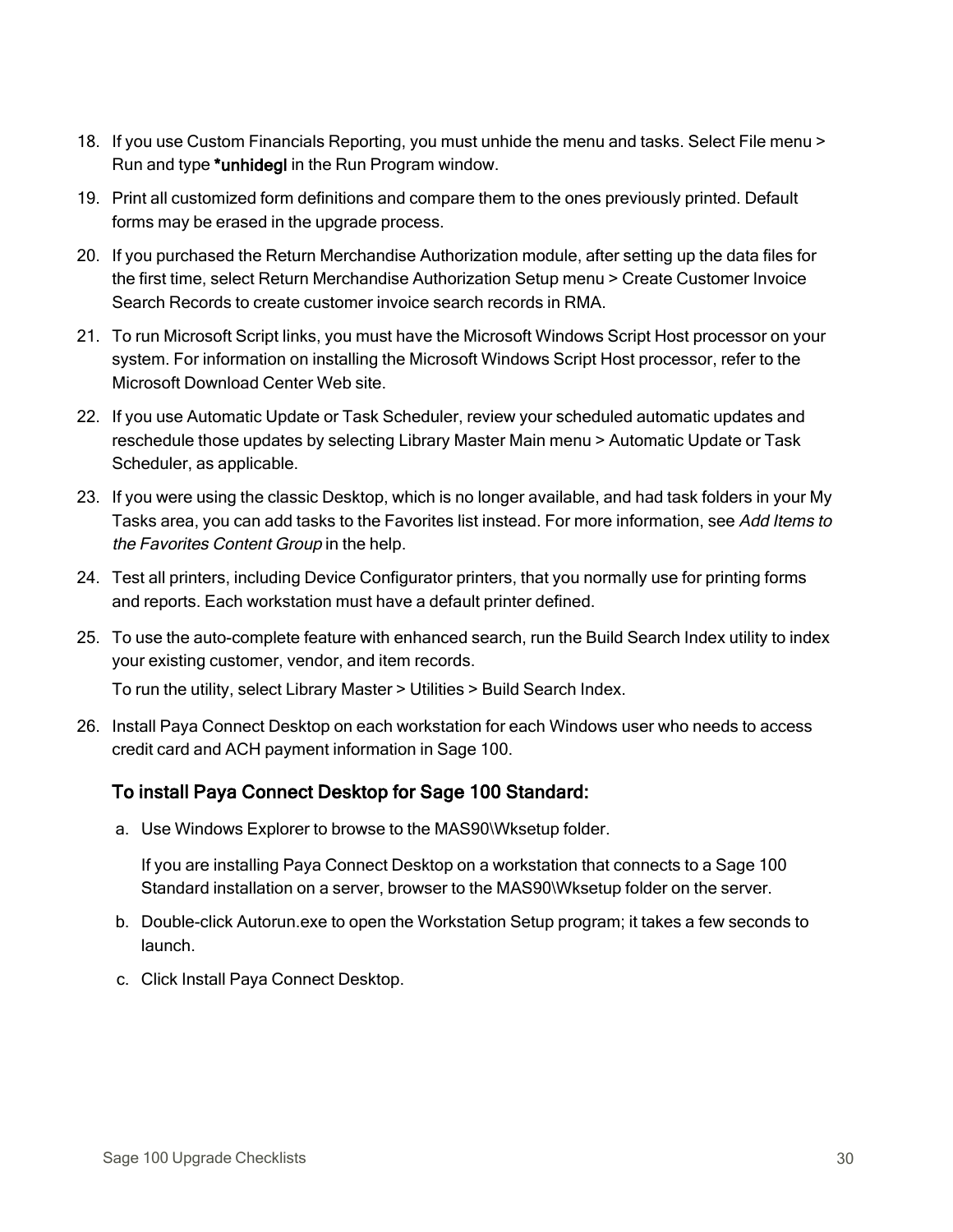d. Proceed through the steps in the Paya Connect Desktop installation wizard to install the program.

### To install Paya Connect Desktop for Sage 100 Advanced and Premium:

- a. Use Windows Explorer to browse to the server where Sage 100 is installed, and locate the MAS90\Wksetup folder.
- b. Double-click Autorun.exe to open the Workstation Setup program; it takes a few seconds to launch.
- c. Click Install Paya Connect Desktop.
- d. Proceed through the steps in the Paya Connect Desktop installation wizard to install the program.
- 27. If you installed the 32-bit version of Sage 100 and need to convert to the 64-bit version, see ["Converting](#page-55-0) to 64-bit Version of Sage 100" (page 54).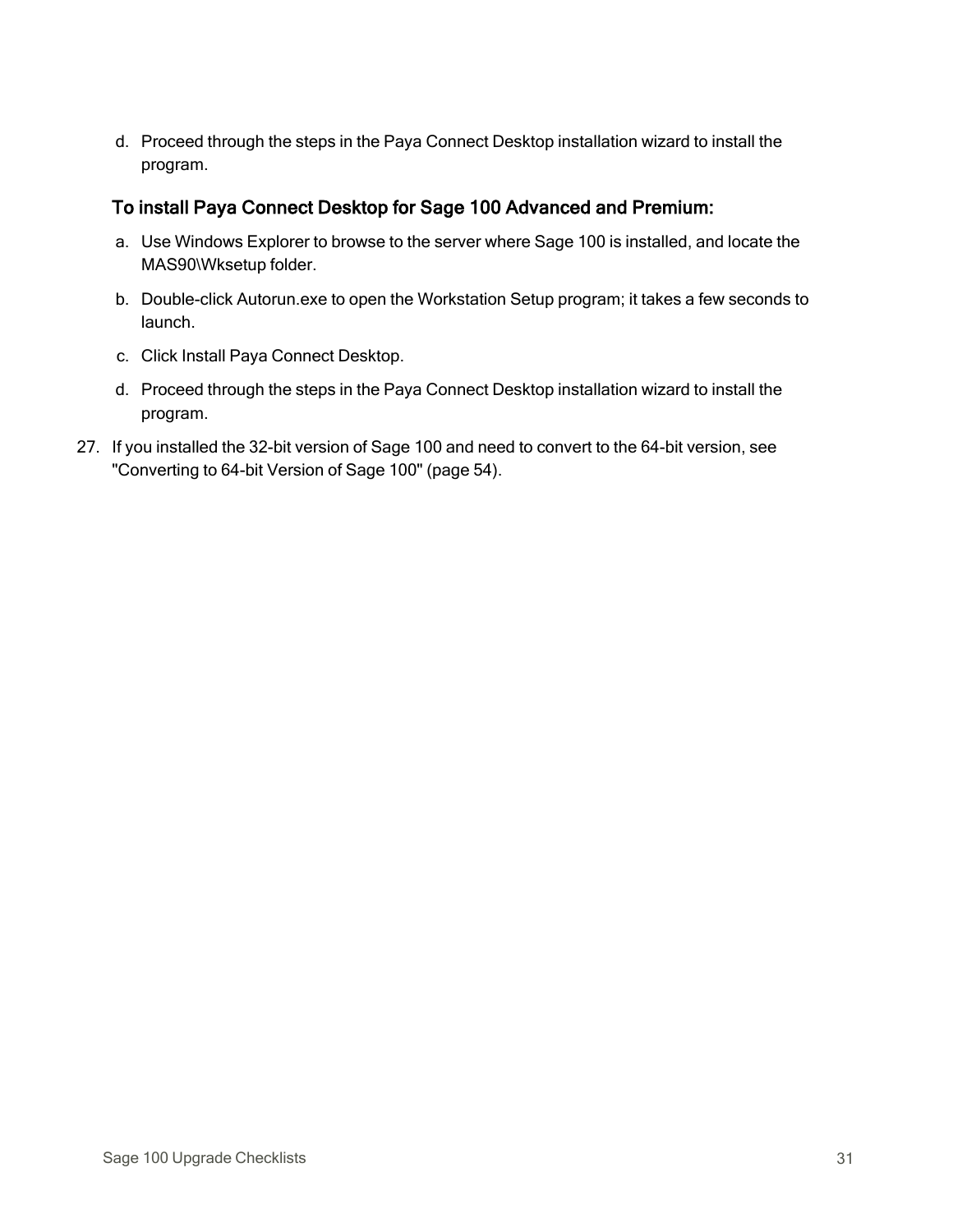# <span id="page-33-0"></span>Upgrading from Version 2018 to Version 2022

When upgrading to version 2022, you must perform a parallel installation, and use the Pre-Migration and Parallel Migration utilities from the Library Master Utilities menu to upgrade your data. For more information, consult with your Sage business partner.

If you have custom modules or modifications to any of your modules, consult your Sage business partner or development partner prior to beginning the upgrade process.

If your system is integrated with Sage CRM, you must follow the instructions for upgrading Sage CRM in the Sage 100 Installation and System Administrators Guide. You can find the guide on the [Sage](http://cdn.na.sage.com/docs/en/customer/100erp/Documentation.htm) 100 [documents](http://cdn.na.sage.com/docs/en/customer/100erp/Documentation.htm) page.

# Pre-Upgrade Checklist

You must prepare your version 2018 data for upgrading. This should be done for each company you plan to upgrade.

Complete these steps in your version 2018 installation.

- 1. Process all pending credit card transactions.
- 2. Print and update all journals and registers.

Important! Failure to complete this step may result in loss of data.

- 3. If you use the Payroll module:
	- Update the Payroll Check Register.
	- Complete and purge all direct deposit transactions.

You must install the Payroll module in addition to installing Sage 100. Payroll is not part of the Sage 100 installation program. To avoid the need to run a separate data conversion for Payroll, install the module before proceeding to the Upgrade Checklist.

For more information, see the *Sage 100 Payroll Installation and Upgrade Guide* available on the Sage 100 [Documents](http://cdn.na.sage.com/docs/en/customer/100erp/Documentation.htm) Page.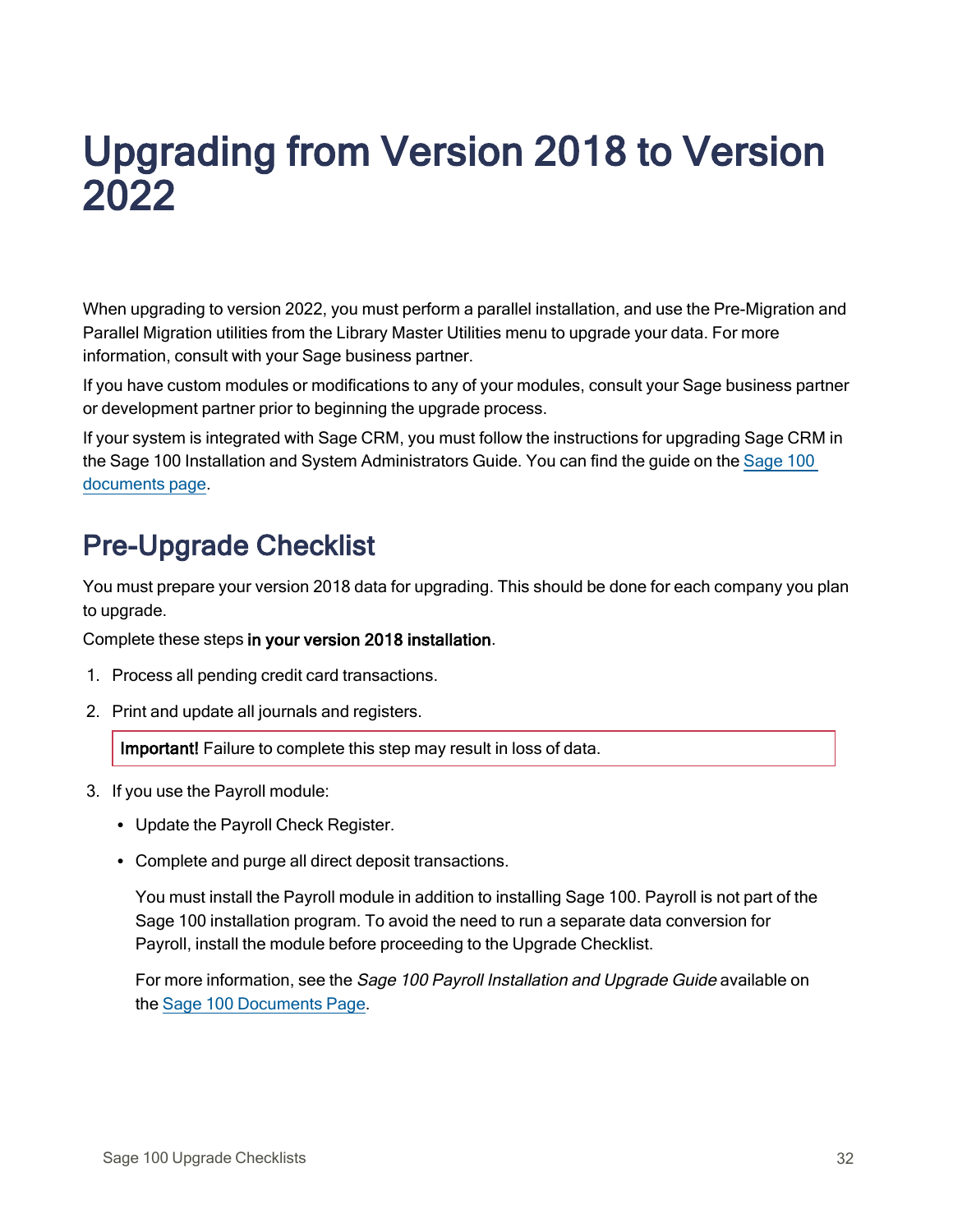- 4. If you're upgrading the Work Order module to Production Management, run Work Order Purge to move closed work orders into the history files. Work Order Purge is located on the Work Order Main menu.
- 5. Create a backup of your version 2018 MAS90 folder, which includes data for all of your companies. Perform this step following your usual backup process. For specific support on how to back up your data, refer to manuals for your backup software or contact the vendor from whom you purchased that product.
- 6. Rebuild all data files.
	- If you are upgrading from Sage 100 Standard or Advanced, use the Rebuild Key Files and Rebuild Sort File utilities.
	- If you are upgrading from Sage 100 Premium, use the Rebuild Sort File utility.

You must answer Yes to all recalculation questions.

- 7. Print all customized form definitions.
- 8. If you are using eBusiness Manager, back up any templates, .htm files, and the IW folder before uninstalling the previous version of the Web Engine.
- 9. Run the Pre-Migration Utility on the Library Master Utilities menu. The utility examines your data and displays a list of tasks that you should run before migrating your data. For more information, see the Pre-Migration Utility help.
- 10. If you are upgrading Sage 100 Premium, configure your firewall to allow access to port number 1433 on the server with your version 2018 installation. Port 1433 is the default SQL Server port.

## Upgrade Checklist

After completing the pre-upgrade and upgrade checklists, you are ready to migrate your data to your version 2022 system.

- For Sage 100 Standard or Advanced, use the checklist below.
- For Sage 100 Premium, see ["Upgrade](#page-35-0) Checklist for Sage 100 Premium " (page 34).

Note: If you're going to convert data for the Payroll module, you'll need access to Tax Profile Maintenance. If you use Payroll departments, you must have access to all departments in each company.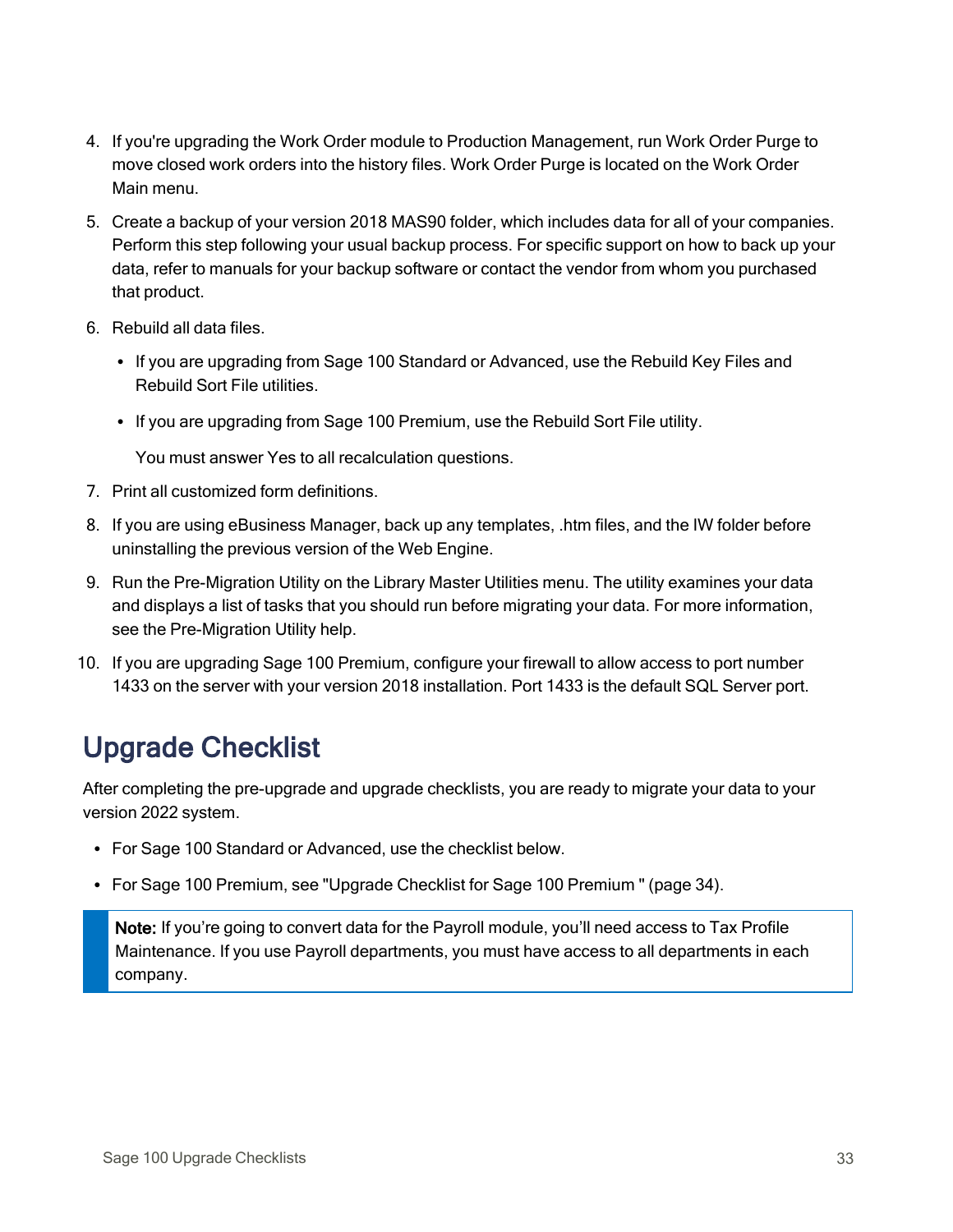## Upgrade Checklist for Sage 100 Standard and Advanced

- 1. Create a backup of your version 2022 MAS90 folder. Creating a backup now will save time if you need to revert to the folder's original sate.
- 2. Log into Sage 100 2022 as the Administrator. From the Administrative Tools window:
	- a. Start Role Maintenance and create a role that you'll use to run the Parallel Migration Wizard.
	- b. On the Tasks tab, expand Library Master > Miscellaneous Tasks, and then select the Parallel Migration check box.
	- c. Start User Maintenance, create a logon, and select the role that you created.
	- d. Close the Administrative Tools window.
- 3. Log in to Sage 100 2022, and select Library Master > Utilities > Parallel Migration. Follow the steps in the wizard to migrate your data.
- 4. After the migration is complete, log into Sage 100 2022 as the Administrator. Use the tasks available from the Administrative Tools window to review user security and set up and assign the appropriate roles to your users.
- 5. Review security tasks for new features in version 2022. Review ODBC security if it is used.
- 6. If you are using Unified Logon and you upgraded your system files, you must add the following statement on one workstation SOTA.ini: Logon=Yes.
- 7. If you customized your Desktop, review the customizations.

Important! After migrating data for companies that are connected to Bank Feeds, you cannot use Bank Feeds in any pre-existing company that was not migrated and converted. You will not be able to connect or disconnect banks or process transactions.

## <span id="page-35-0"></span>Upgrade Checklist for Sage 100 Premium

Use this checklist to migrate your Sage 100 Premium data.

#### Important!

- You must have administrator rights for the server with your prior version of Sage 100 and the server with your version 2021 installation.
- Clustered drives do not allow hidden shares. If you are using clustered drives, follow the instructions in the Manual Workaround section of article [number](https://support.na.sage.com/selfservice/viewdocument.do?noCount=true&externalId=76993) 76993 in the Sage Knowledgebase.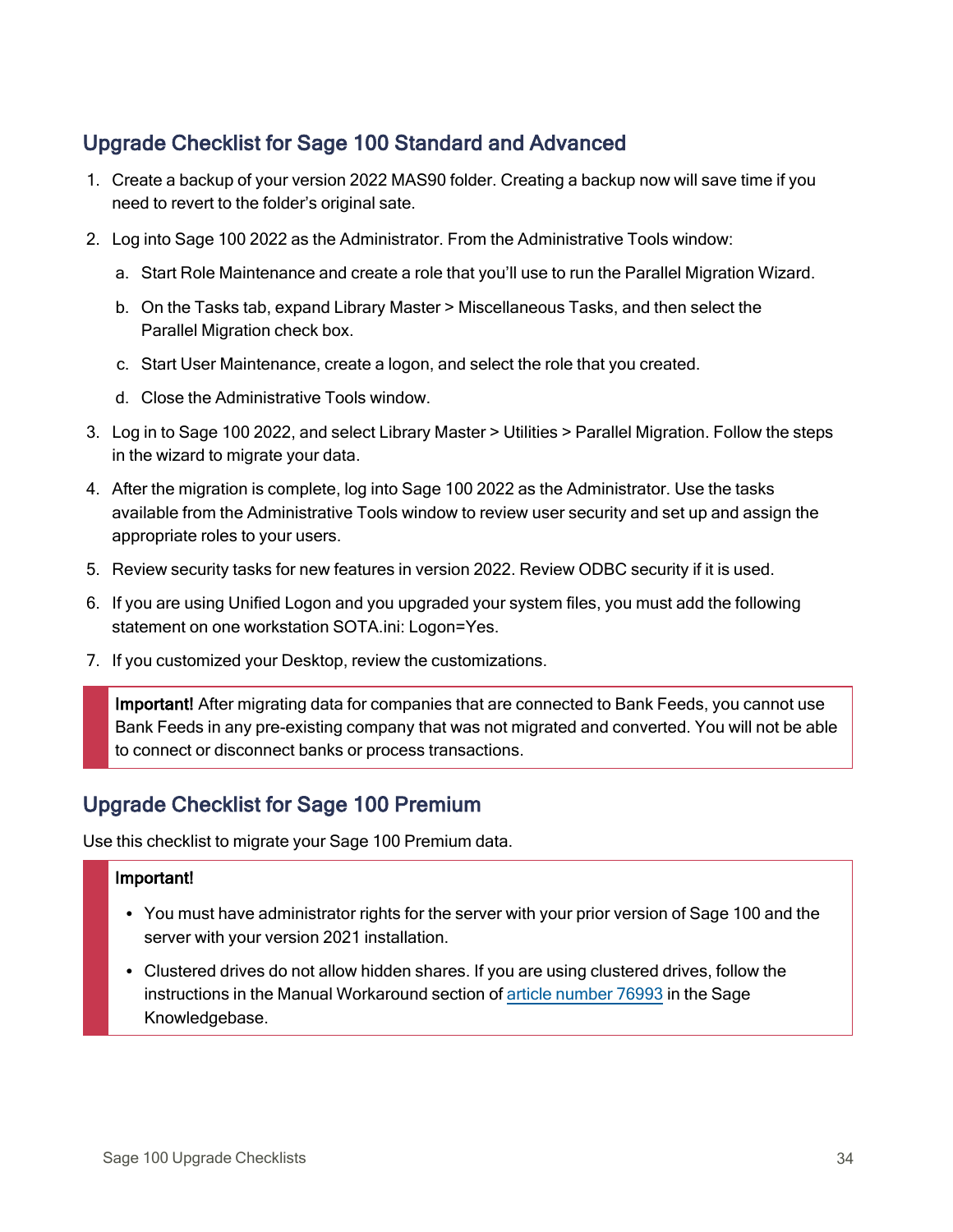- 1. For your Sage 100 2022 installation, create a backup of the following:
	- a. The Sage 100 MAS90 folder
	- b. The MAS System SQL Server database

Creating backups now will save time if you need to revert to the installation's original state.

- 2. Verify that the required rights and permissions are set up on the server(s) where SQL Server is installed. If the instance of SQL Server for Sage 100 2022 is installed on a different server than the instance used for your prior version, you must complete these steps on **both** servers.
	- a. Open the Control Panel, select Administrative Tools, and the select Services.
	- b. In the Services window, locate the SQL Server instance used for Sage 100 Premium, right click it, and select Properties.
	- c. In the Properties window, click the Log On tab and select an option.
		- If the SQL Server instance that you're using for version 2022 is installed on the same server as the instance used for your prior version of Sage 100 Premium, select Local System Account.
		- If the SQL Server instance that you're using for version 2022 is installed on a different server than the one used for your prior version of Sage 100 Premium, select This Account.

In the account field, enter: \\ServerName\Administrator

Replace "ServerName" with the name of the server. Sage strongly recommends using the actual Administrator or Domain Administrator account.

Enter the password for the account.

- d. Apply your changes and then stop and restart the services.
- e. If you're working with more than one server, make sure that all servers can access each other through hidden shares.

For example: \\ServerName\C\$, \\ServerName\D\$

- 3. Start the Parallel Migration Wizard using one of the methods below, and follow the steps in the Wizard.
	- If you are using Windows Server 2008, start the Parallel Migration Wizard from the Sage program group on the Start menu.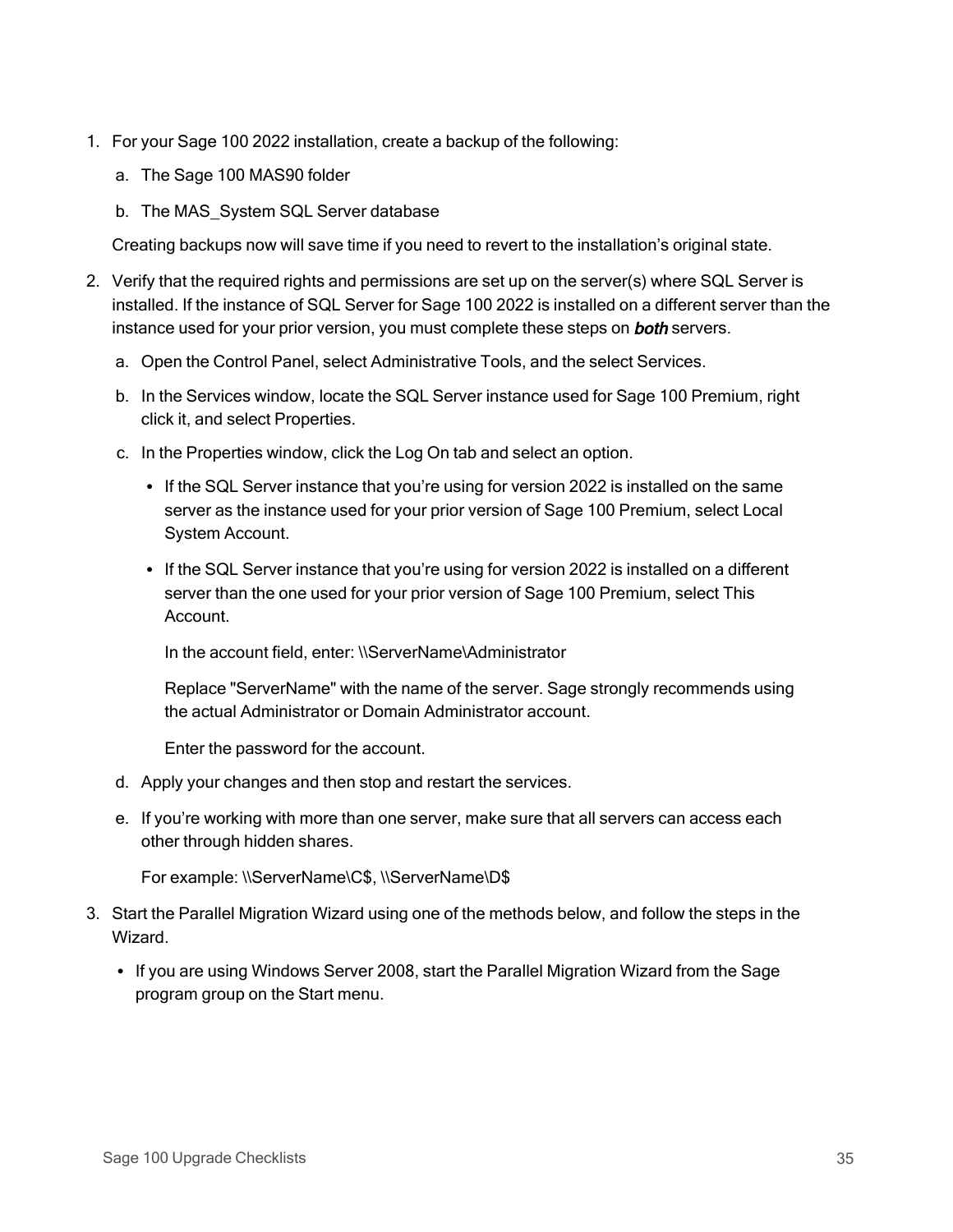• If you are using Windows Server 2012 or later, start the Parallel Migration Wizard from the Start window.

The Migration Wizard creates .bak files in the ..\DATA folders for the two SQL Server locations. The hidden shares are used to access the source databases to create the .back files. For example:

\\ServerName\c\$\Program Files\Microsoft SQL Server\MSSQL12.MSSQLSERVER\MSSQL\Data

After the .bak files are created, the wizard copies them to the hidden share of the destination ..\DATA SQL Server folders.

To complete the process, the wizard then restores the databases into the new SQL Server location and removes the .bak files from both the source and destination locations.

If permissions were not set correctly on both servers, you may receive the following error: "Error Number : 0x80040e14 Description: Access Denied 5 or Access Denied 2 Setup will now terminate"

If this error occurs, see article [number](https://support.na.sage.com/selfservice/viewdocument.do?noCount=true&externalId=76993) 76993 in the Sage Knowledgebase.

- 4. After the migration is complete, log into Sage 100 2022 as the Administrator. Use the tasks available from the Administrative Tools window to review user security and set up and assign the appropriate roles to your users.
- 5. Review security tasks for new features in version 2022. Review ODBC security if it is used.
- 6. If you are using Unified Logon and you upgraded your system files, you must add the following statement on one workstation SOTA.ini: Logon=Yes.
- 7. If you customized your Desktop, review the customizations.

You're now ready to convert your data to version 2022.

Important! After migrating data for companies that are connected to Bank Feeds, you cannot use Bank Feeds in any pre-existing company that was not migrated and converted. You will not be able to connect or disconnect banks or process transactions.

# Data Conversion Checklist

Follow these steps to convert your data.

1. If your company data contains credit card information, install the latest version of Paya Connect Desktop and verify that the workstation you are using has a working internet connection. This is necessary so that credit card records can be transferred to a Paya Exchange Vault account during conversion. Credit card records must be transferred to a Paya Exchange Vault account before company data can be converted.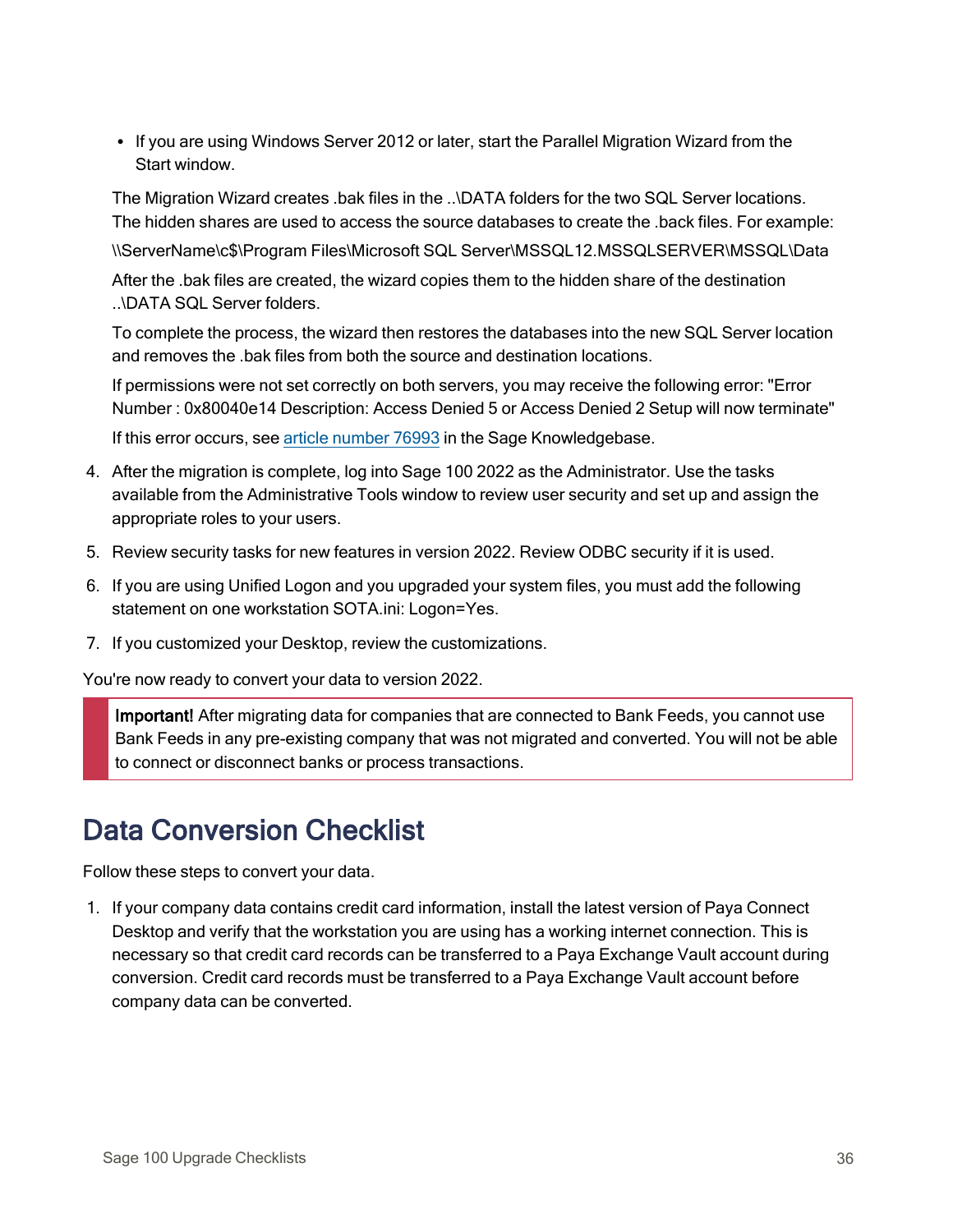To install Paya Connect Desktop:

- a. Start the Sage 100 installation program.
- b. Select your edition of Sage 100.
- c. Click Productivity Applications.
- d. Click Install Paya Connect Desktop to start the installation wizard.
- e. Proceed through the wizard to install the program.
- 2. Select Library Master Main menu > Company Maintenance. Select a company, and then click Convert to convert your data. You must convert data for each of your companies.

In addition, you can select one or more of the following options:

- Convert Data for All Companies: Select this check box to convert data for all of your companies instead of doing it one-by-one. This check box may be unavailable if you're converting Payroll data, depending on which version of Payroll you're upgrading from.
- Convert SAP Crystal Reports: Select this check box to convert all of your custom reports and forms. The time required to convert your reports and forms depends on how many of them you have that need to be converted. The process runs in the background, and you can continue working in Sage 100 while it's running.

You can convert custom forms and reports later by running the Sage 100 Crystal Report Conversion Wizard.

• Update Custom Office Panels to Current Level: Select this check box to run the Custom Office panel update for any customized panels for the companies being converted. This update runs without any prompts.

You can update custom panels later by running the Update Customized Panels to Current Level utility on the Custom Office Utilities menu.

- 3. If you were not processing transactions through Paya but plan to start doing so, contact Paya to convert the Paya Exchange Vault-Only account created during conversion to a processing account.
- 4. If your system is integrated with Sage CRM, go into CRM Server Options, and update the following information as needed.
	- Integration server port ID
	- Sage CRM SQL server name
	- Sage CRM SQL database name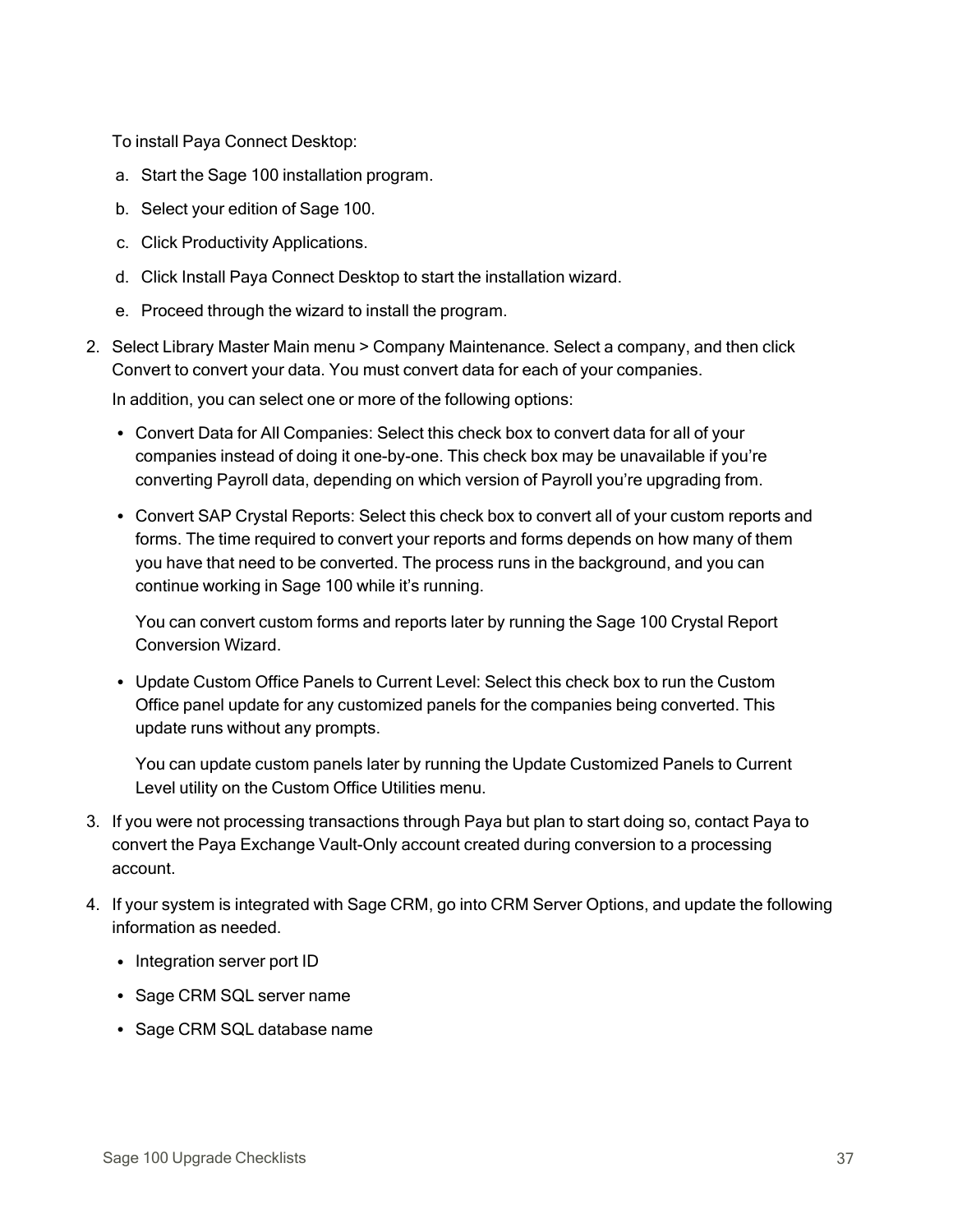The server name and database name should reference the mirror installation that you created for integration with Sage 100 2022. For more information on this process, refer to the Installing Sage CRM section in the Sage 100 Installation and System Administrator's Guide.

After updating the information, load the Sage CRM data.

- 5. If you synchronize payroll data between your General Ledger module and Sage Payroll Services, verify that your Sage 100 company or companies are still linked to the service.
	- a. Select General Ledger > Payroll Services > Payroll Services Synchronization Wizard.
	- b. Sign in to Sage Payroll Services.
	- c. Proceed through the wizard.
	- d. Review the status messages shown in the Synchronizing Data with Sage Payroll Services window.

If you see a "Synchronization Complete" message, no further action is required.

If you see a "Synchronization failed" message, contact iSolved Support for assistance with resetting the link.

- 6. Update customized panels by selecting Custom Office Utilities menu > Update Customized Panels to Current Level. Review the placement of all user-defined fields.
- 7. If you have customized Advanced Lookup Engine (ALE) lookups, after converting to the new version of the software and prior to accessing other modules, select Library Master Utilities menu > Lookup Conversion to convert your lookups.
- 8. Verify that all module links are functional by selecting Library Master Utilities menu > Link Maintenance Utility. Links that appear in red are broken and will need to be fixed using the Relink button in Link Maintenance Utility. For more information on relinking files, see Copy/Move/Relink Files in your Help system.
- 9. If you are also upgrading your Payroll Module, review the list of enhancements and upgrade instructions in the [Sage](http://cdn.na.sage.com/docs/en/customer/100erp/Documentation.htm) 100 Payroll Installation and Upgrade Guide, available on the Sage 100 [Documents](http://cdn.na.sage.com/docs/en/customer/100erp/Documentation.htm) page.
- 10. Test your customized Crystal reports and forms.

If you need to troubleshoot issues with customized reports and forms, run the Crystal Form Comparison Report utility to compare your customized reports and forms to the standard ones in version 2022.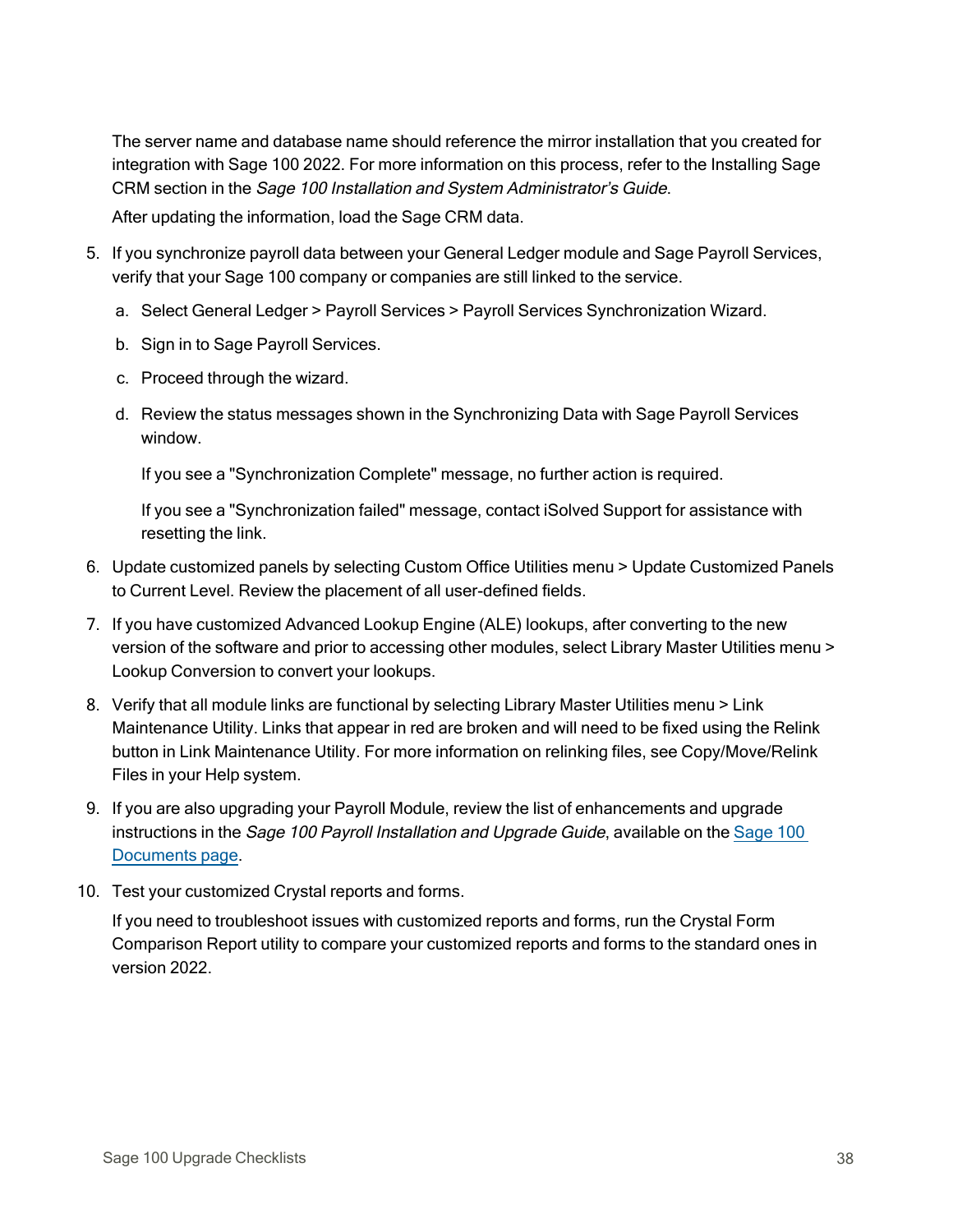To run the utility, select File menu > Run, and then type SYWFCU. The utility tells you which tables, if any, have been added to a report or form. It does not provide information about formatting changes, such as those affecting fonts, logos, and so forth.

If you were previously using non-graphical forms, you will need to set them up using SAP Crystal Reports.

If you are using Sage 100 Standard or Sage 100 Advanced, use the Crystal Reports Conversion Wizard to convert your Crystal reports and forms. For more information, see SAP Crystal Reports FAQs in the Help system. If you do not run the wizard now, it will automatically run the first time that someone runs a form or report.

If you are using Sage 100 Premium, refer to the Converting Reports for Sage 100 Premium section in the Sage 100 Installation and System Administrators' Guide for more information.

11. If Sage 100 2022 is installed on the same computer as an earlier version of Sage 100, complete this step to avoid errors when printing forms and reports in the earlier version:

Copy the pvxwin32.exe.config file from the ..\MAS90\Home folder in your 2018 installation to the same folder in the 2022 installation. You must complete this step on both the server and the workstation.

- 12. If your system has custom reports, review the Custom Reports menus to make sure they are available. If they are not, add them using Report Manager.
- 13. If you use Sage Intelligence Reporting, create a new repository for use with the latest version of Sage 100 and import any custom reports into it. For detailed instructions, see the ["Upgrading](#page-56-0) Sage [Intelligence](#page-56-0) Reporting" (page 55) checklist.
- 14. Review the Paperless Office module configuration for e-mailing statements, reports, journals, registers, and other forms. For more information, see Set Up Paperless Office in the Help.
- 15. Review your Business Insights Dashboard pages. For more information, see Set Up Business Insights Dashboard in the Help.
- 16. To use the eBusiness Manager module, restore the copied templates back to the IW folder after reinstalling the Web Engine.

Copy the poweredby.gif image from the MAS90\Images folder to the IIS Inetpup\wwwroot\images folder and restart the IIS Web service.

17. If you converted Work Order data to Production Management data, and purchase orders that were linked to work orders must be manually relinked to work tickets. You can do this by selecting the purchase order in Purchase Order Entry and entering the applicable work ticket number in the Work Ticket No. field on the Lines tab.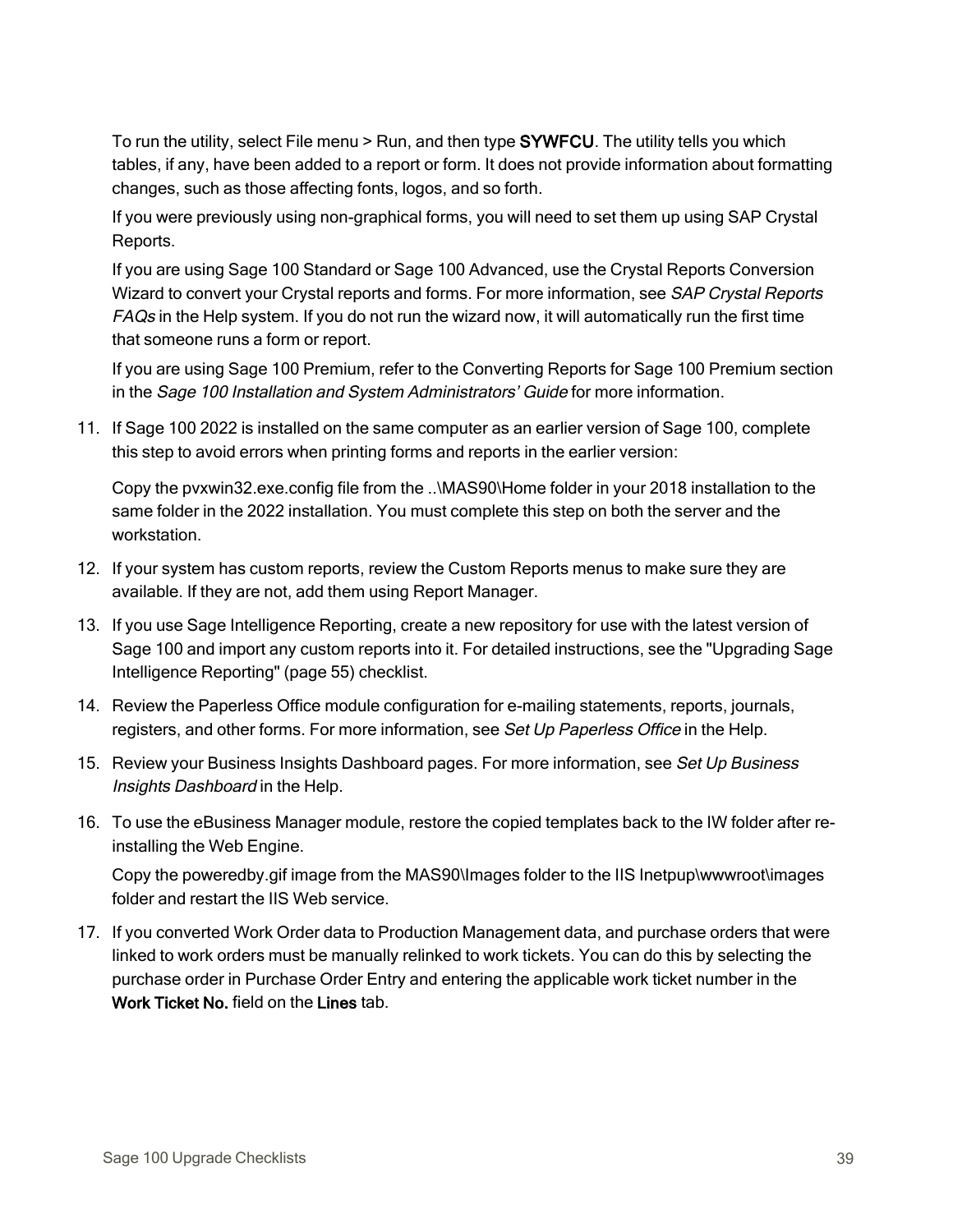- 18. If you use Custom Financials Reporting, you must unhide the menu and tasks. Select File menu > Run and type \*unhidegl in the Run Program window.
- 19. Print all customized form definitions and compare them to the ones previously printed. Default forms may be erased in the upgrade process.
- 20. If you purchased the Return Merchandise Authorization module, after setting up the data files for the first time, select Return Merchandise Authorization Setup menu > Create Customer Invoice Search Records to create customer invoice search records in RMA.
- 21. To run Microsoft Script links, you must have the Microsoft Windows Script Host processor on your system. For information on installing the Microsoft Windows Script Host processor, refer to the Microsoft Download Center Web site.
- 22. If you use Automatic Update or Task Scheduler, review your scheduled automatic updates and reschedule those updates by selecting Library Master Main menu > Automatic Update or Task Scheduler, as applicable.
- 23. If you were using the classic Desktop, which is no longer available, and had task folders in your My Tasks area, you can add tasks to the Favorites list instead. For more information, see Add Items to the Favorites Content Group in the help.
- 24. Test all printers, including Device Configurator printers, that you normally use for printing forms and reports. Each workstation must have a default printer defined.
- 25. To use the auto-complete feature with enhanced search, run the Build Search Index utility to index your existing customer, vendor, and item records.

To run the utility, select Library Master > Utilities > Build Search Index.

26. Install Paya Connect Desktop on each workstation for each Windows user who needs to access credit card and ACH payment information in Sage 100.

## To install Paya Connect Desktop for Sage 100 Standard:

a. Use Windows Explorer to browse to the MAS90\Wksetup folder.

If you are installing Paya Connect Desktop on a workstation that connects to a Sage 100 Standard installation on a server, browser to the MAS90\Wksetup folder on the server.

- b. Double-click Autorun.exe to open the Workstation Setup program; it takes a few seconds to launch.
- c. Click Install Paya Connect Desktop.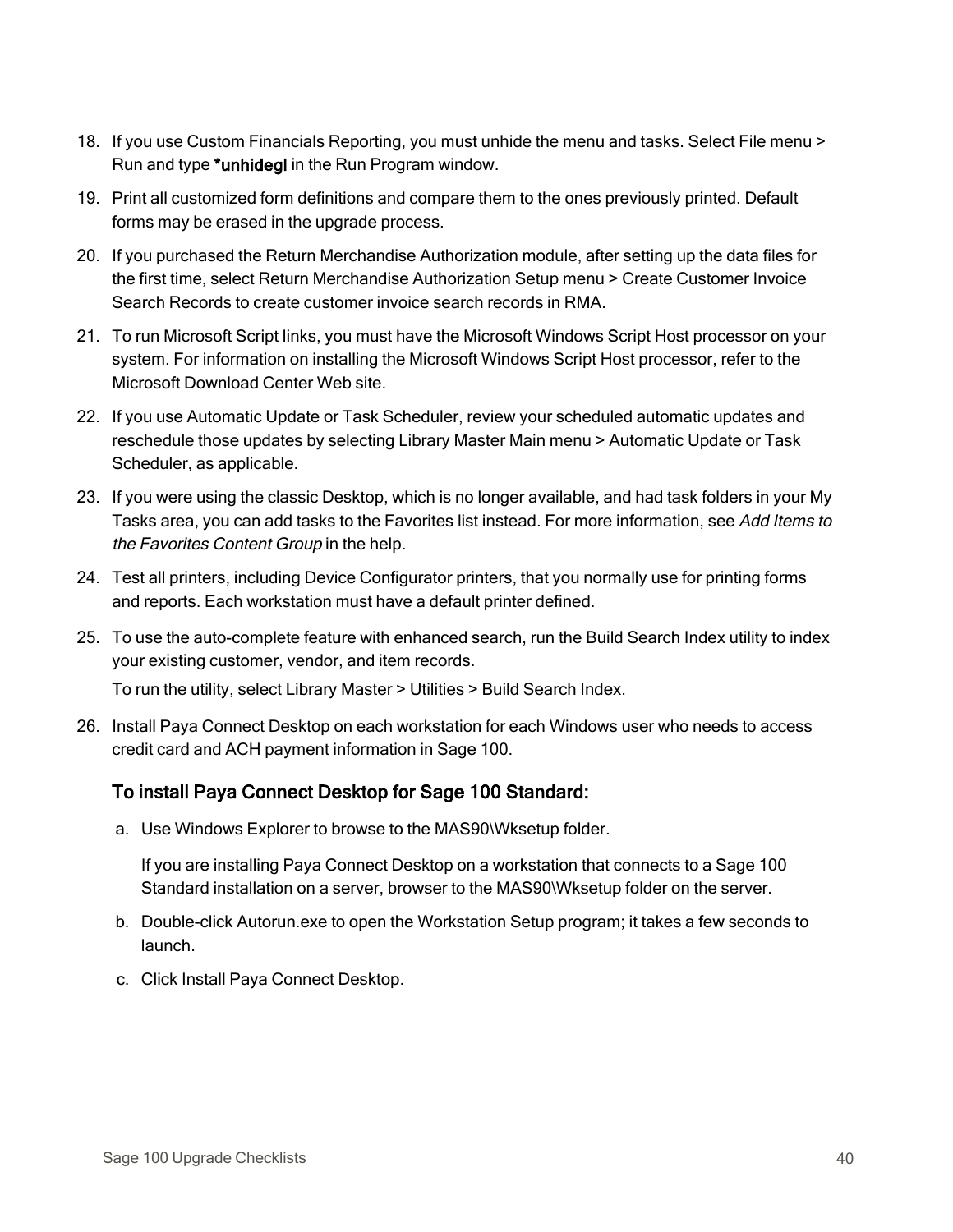d. Proceed through the steps in the Paya Connect Desktop installation wizard to install the program.

### To install Paya Connect Desktop for Sage 100 Advanced and Premium:

- a. Use Windows Explorer to browse to the server where Sage 100 is installed, and locate the MAS90\Wksetup folder.
- b. Double-click Autorun.exe to open the Workstation Setup program; it takes a few seconds to launch.
- c. Click Install Paya Connect Desktop.
- d. Proceed through the steps in the Paya Connect Desktop installation wizard to install the program.
- 27. If you installed the 32-bit version of Sage 100 and need to convert to the 64-bit version, see ["Converting](#page-55-0) to 64-bit Version of Sage 100" (page 54).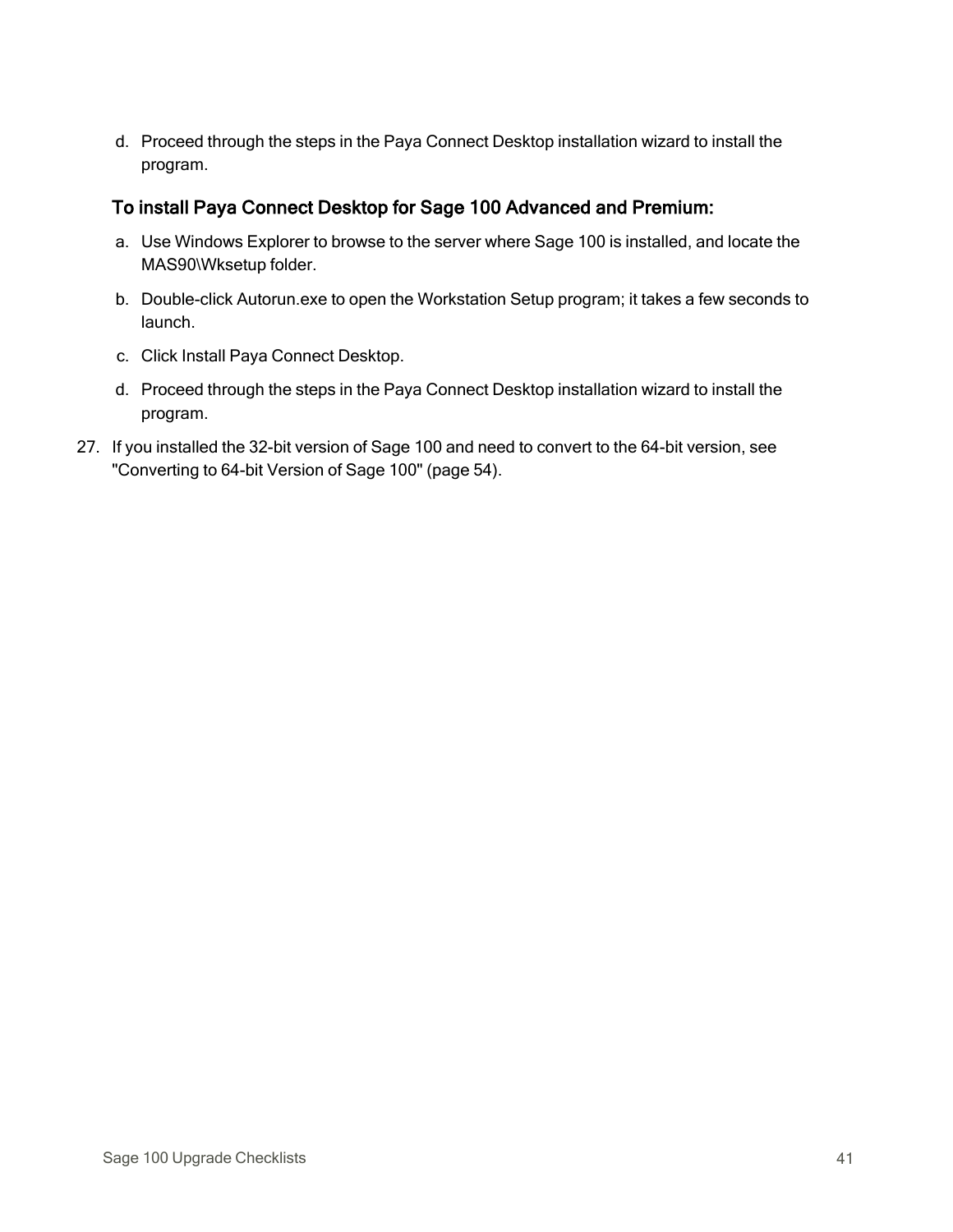# <span id="page-43-0"></span>Upgrading from Version 2017 to Version 2022

When upgrading to version 2022, you must perform a parallel installation, and use the Pre-Migration and Parallel Migration utilities from the Library Master Utilities menu to upgrade your data. For more information, consult with your Sage business partner.

If you have custom modules or modifications to any of your modules, consult your Sage business partner or development partner prior to beginning the upgrade process.

If your system is integrated with Sage CRM, you must follow the instructions for upgrading Sage CRM in the Sage 100 Installation and System Administrators Guide. You can find the guide on the [Sage](http://cdn.na.sage.com/docs/en/customer/100erp/Documentation.htm) 100 [documents](http://cdn.na.sage.com/docs/en/customer/100erp/Documentation.htm) page.

# Pre-Upgrade Checklist

You must prepare your version 2017 data for upgrading. This should be done for each company you plan to upgrade.

- 1. Process all pending credit card transactions.
- 2. Print and update all journals and registers.

Important! Failure to complete this step may result in loss of data.

- 3. If you use the Payroll module:
	- Update the Payroll Check Register.
	- Complete and purge all direct deposit transactions.
	- If you have set up departments, you must have a user account set up with access to all departments in all companies. Department access must be assigned to individual user logon ID, not by groups. Groups are no longer used to manage department access.

You must install the Payroll module in addition to installing Sage 100. Payroll is not part of the Sage 100 installation program. To avoid the need to run a separate data conversion for Payroll, install the module before proceeding to the Upgrade Checklist.

For more information, see the *Sage 100 Payroll Installation and Upgrade Guide* available on the Sage 100 [Documents](http://cdn.na.sage.com/docs/en/customer/100erp/Documentation.htm) Page.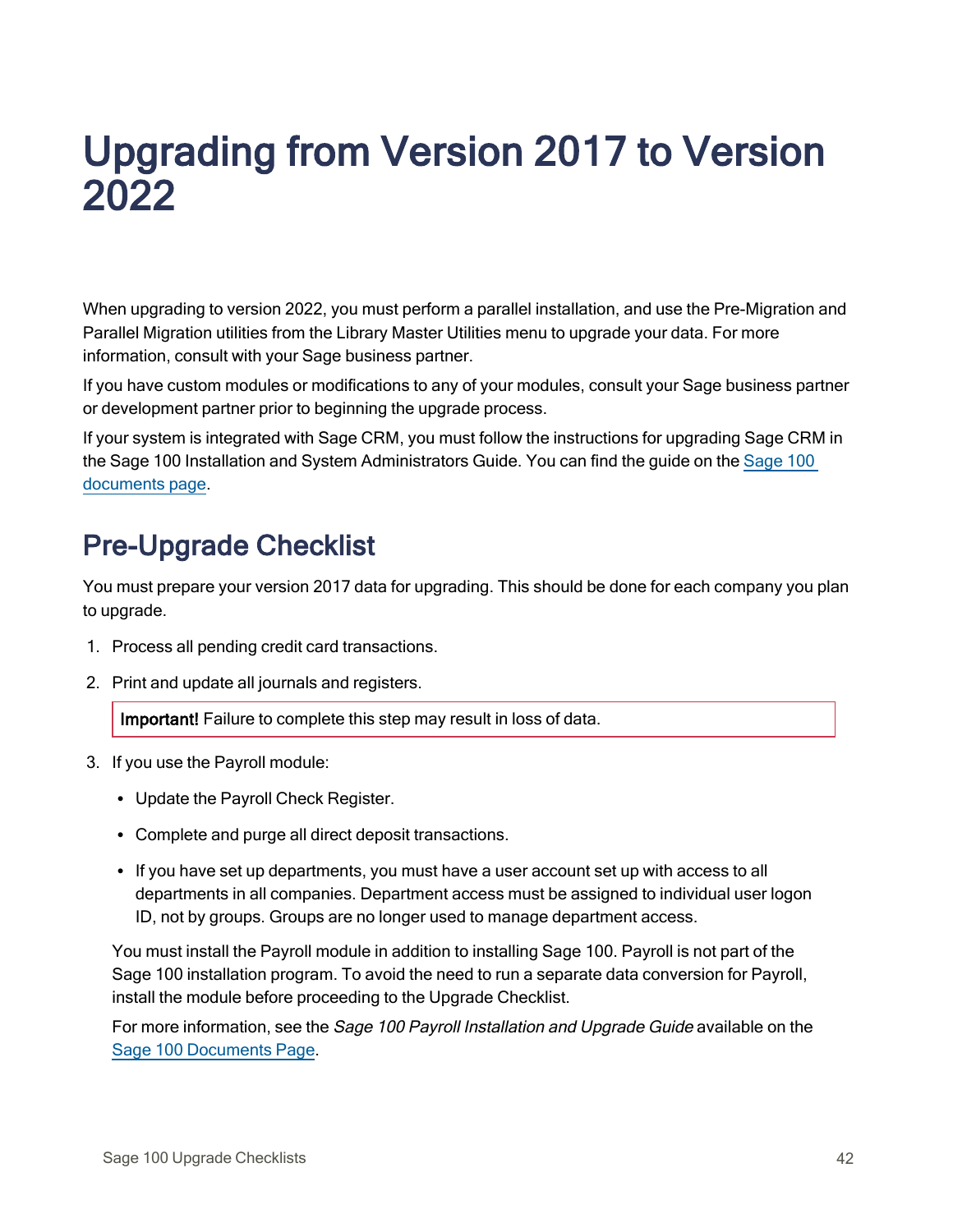- 4. If you're upgrading the Work Order module to Production Management, run Work Order Purge to move closed work orders into the history files. Work Order Purge is located on the Work Order Main menu.
- 5. Create a backup of your version 2017 MAS90 folder, which includes data for all of your companies. Perform this step following your usual backup process. For specific support on how to back up your data, refer to manuals for your backup software or contact the vendor from whom you purchased that product.
- 6. Rebuild all data files.
	- If you are upgrading from Sage 100 Standard or Advanced, use the Rebuild Key Files and Rebuild Sort File utilities.
	- If you are upgrading from Sage 100 Premium, use the Rebuild Sort File utility.

You must answer Yes to all recalculation questions.

- 7. Print all customized form definitions.
- 8. If you are using eBusiness Manager, back up any templates, .htm files, and the IW folder before uninstalling the previous version of the Web Engine.
- 9. Run the Pre-Migration Utility on the Library Master Utilities menu. The utility examines your data and displays a list of tasks that you should run before migrating your data. For more information, see the Pre-Migration Utility help.
- 10. If you are upgrading Sage 100 Premium, configure your firewall to allow access to port number 1433 on the server with your version 2017 installation. Port 1433 is the default SQL Server port.

## Upgrade Checklist

After completing the pre-upgrade checklist, you are ready to migrate your data to your version 2022 system.

- For Sage 100 Standard or Advanced, use the checklist below.
- For Sage 100 Premium, see ["Upgrade](#page-45-0) Checklist for Sage 100 Premium " (page 44).

Note: If you're going to convert data for the Payroll module, you'll need access to Tax Profile Maintenance. If you use Payroll departments, you must have access to all departments in each company.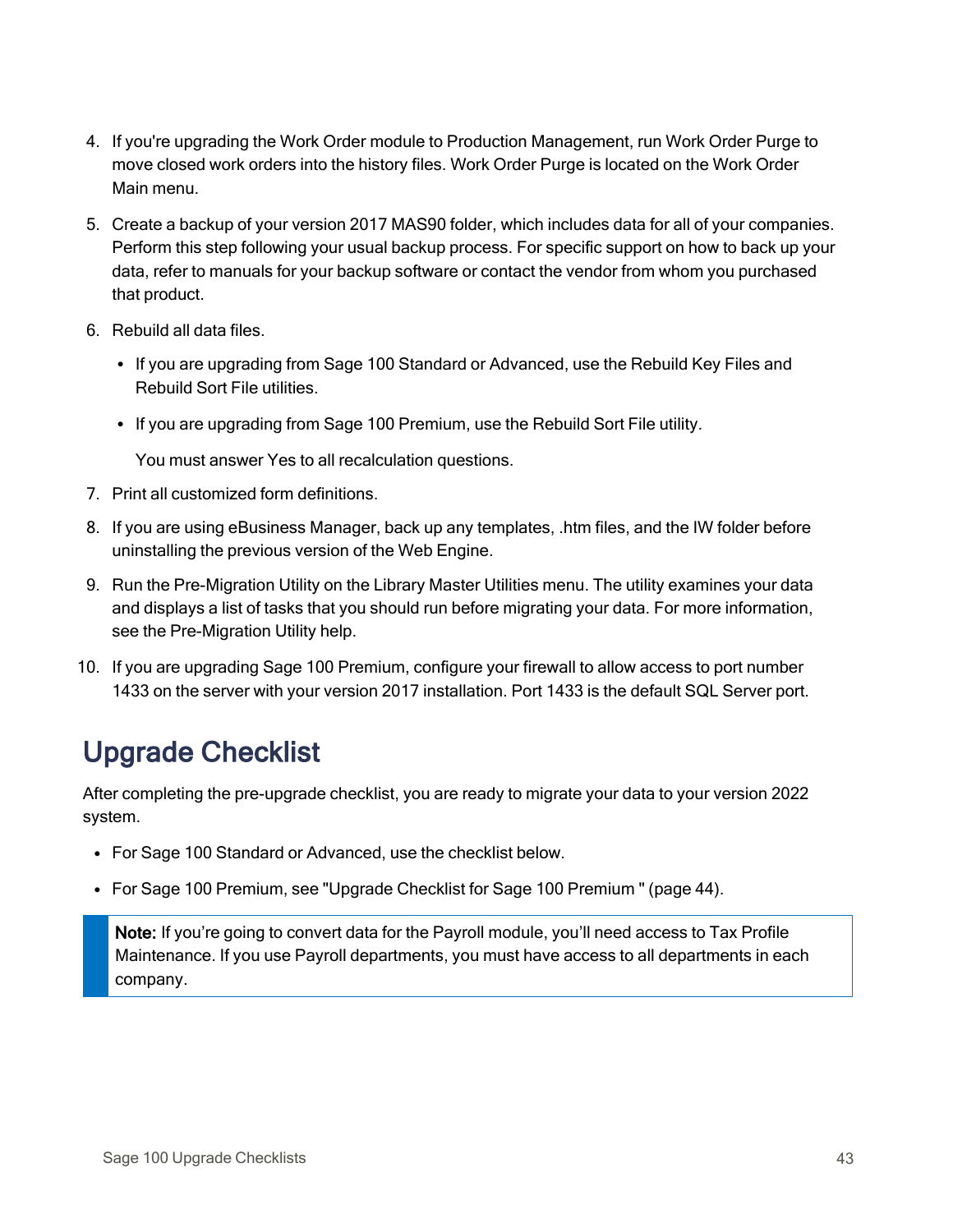## Upgrade Checklist for Sage 100 Standard and Advanced

- 1. Create a backup of your version 2022 MAS90 folder. Creating a backup now will save time if you need to revert to the folder's original sate.
- 2. Log into Sage 100 2022 as the Administrator. From the Administrative Tools window:
	- a. Start Role Maintenance and create a role that you'll use to run the Parallel Migration Wizard.
	- b. On the Tasks tab, expand Library Master > Miscellaneous Tasks, and then select the Parallel Migration check box.
	- c. Start User Maintenance, create a logon, and select the role that you created.
	- d. Close the Administrative Tools window.
- 3. Log in to Sage 100 2022, and select Library Master > Utilities > Parallel Migration. Follow the steps in the wizard to migrate your data.
- 4. After the migration is complete, log into Sage 100 2022 as the Administrator. Use the tasks available from the Administrative Tools window to review user security and set up and assign the appropriate roles to your users.
- 5. Review security tasks for new features in version 2022. Review ODBC security if it is used.
- 6. If you are using Unified Logon and you upgraded your system files, you must add the following statement on one workstation SOTA.ini: Logon=Yes.
- 7. If you customized your Desktop, review the customizations.

Important! After migrating data for companies that are connected to Bank Feeds, you cannot use Bank Feeds in any pre-existing company that was not migrated and converted. You will not be able to connect or disconnect banks or process transactions.

## <span id="page-45-0"></span>Upgrade Checklist for Sage 100 Premium

Use this checklist to migrate your Sage 100 Premium data.

#### Important!

- You must have administrator rights for the server with your prior version of Sage 100 and the server with your version 2021 installation.
- Clustered drives do not allow hidden shares. If you are using clustered drives, follow the instructions in the Manual Workaround section of article [number](https://support.na.sage.com/selfservice/viewdocument.do?noCount=true&externalId=76993) 76993 in the Sage Knowledgebase.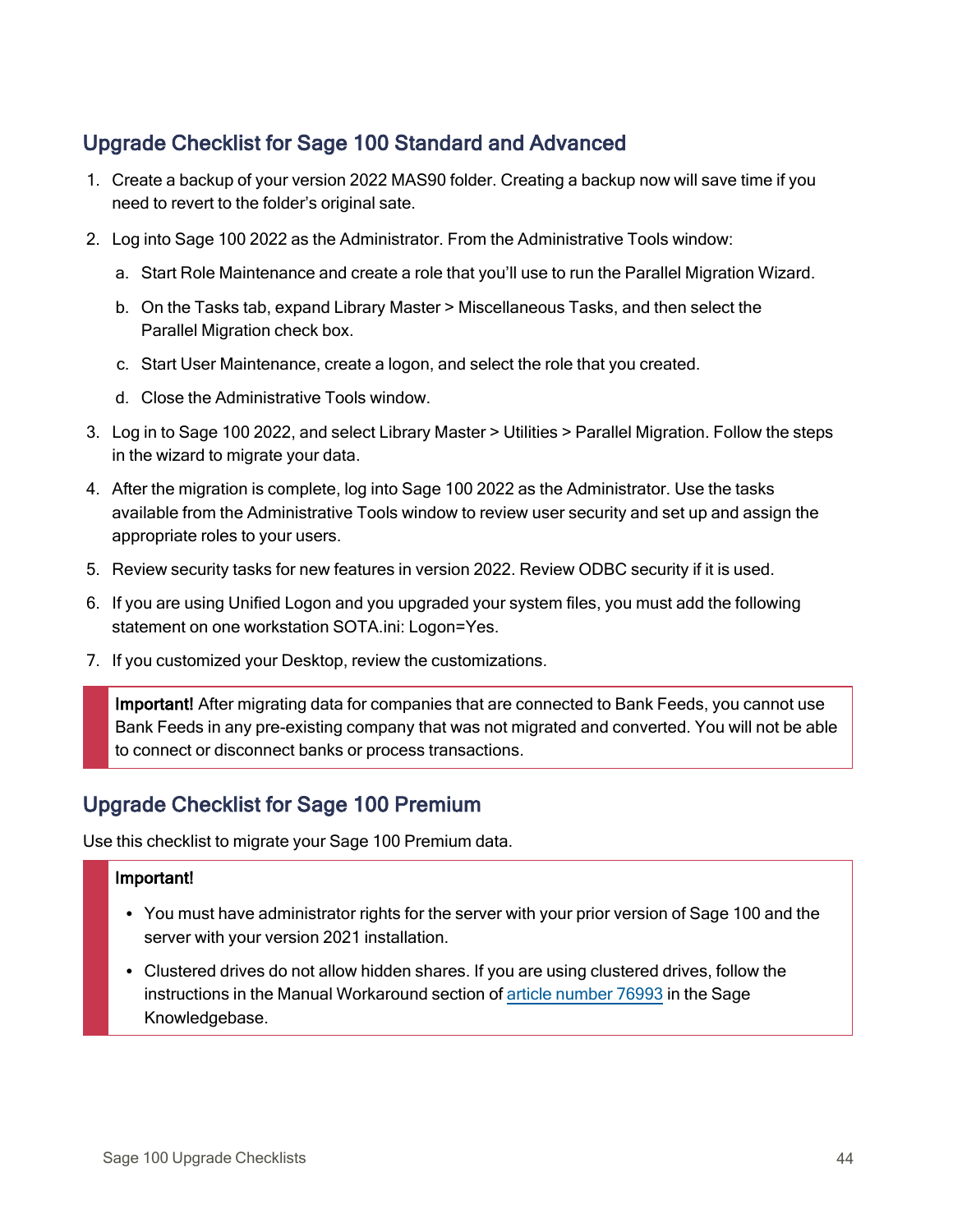- 1. For your Sage 100 2022 installation, create a backup of the following:
	- a. The Sage 100 MAS90 folder
	- b. The MAS System SQL Server database

Creating backups now will save time if you need to revert to the installation's original state.

- 2. Verify that the required rights and permissions are set up on the server(s) where SQL Server is installed. If the instance of SQL Server for Sage 100 2022 is installed on a different server than the instance used for your prior version, you must complete these steps on **both** servers.
	- a. Open the Control Panel, select Administrative Tools, and the select Services.
	- b. In the Services window, locate the SQL Server instance used for Sage 100 Premium, right click it, and select Properties.
	- c. In the Properties window, click the Log On tab and select an option.
		- If the SQL Server instance that you're using for version 2022 is installed on the same server as the instance used for your prior version of Sage 100 Premium, select Local System Account.
		- If the SQL Server instance that you're using for version 2022 is installed on a different server than the one used for your prior version of Sage 100 Premium, select This Account.

In the account field, enter: \\ServerName\Administrator

Replace "ServerName" with the name of the server. Sage strongly recommends using the actual Administrator or Domain Administrator account.

Enter the password for the account.

- d. Apply your changes and then stop and restart the services.
- e. If you're working with more than one server, make sure that all servers can access each other through hidden shares.

For example: \\ServerName\C\$, \\ServerName\D\$

- 3. Start the Parallel Migration Wizard using one of the methods below, and follow the steps in the Wizard.
	- If you are using Windows Server 2008, start the Parallel Migration Wizard from the Sage program group on the Start menu.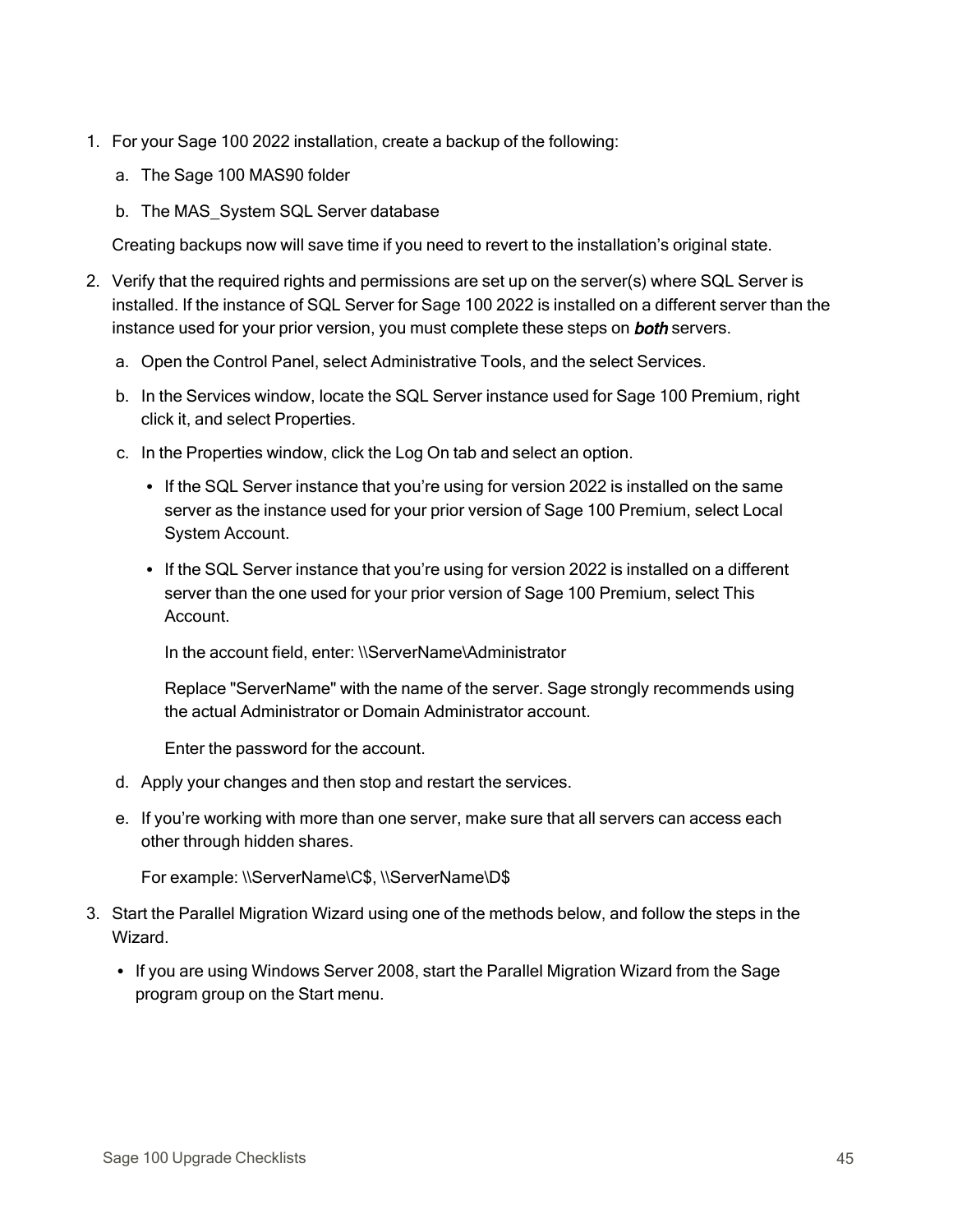• If you are using Windows Server 2012 or later, start the Parallel Migration Wizard from the Start window.

The Migration Wizard creates .bak files in the ..\DATA folders for the two SQL Server locations. The hidden shares are used to access the source databases to create the .back files. For example:

\\ServerName\c\$\Program Files\Microsoft SQL Server\MSSQL12.MSSQLSERVER\MSSQL\Data

After the .bak files are created, the wizard copies them to the hidden share of the destination ..\DATA SQL Server folders.

To complete the process, the wizard then restores the databases into the new SQL Server location and removes the .bak files from both the source and destination locations.

If permissions were not set correctly on both servers, you may receive the following error: "Error Number : 0x80040e14 Description: Access Denied 5 or Access Denied 2 Setup will now terminate"

If this error occurs, see article [number](https://support.na.sage.com/selfservice/viewdocument.do?noCount=true&externalId=76993) 76993 in the Sage Knowledgebase.

- 4. After the migration is complete, log into Sage 100 2022 as the Administrator. Use the tasks available from the Administrative Tools window to review user security and set up and assign the appropriate roles to your users.
- 5. Review security tasks for new features in version 2022. Review ODBC security if it is used.
- 6. If you are using Unified Logon and you upgraded your system files, you must add the following statement on one workstation SOTA.ini: Logon=Yes.
- 7. If you customized your Desktop, review the customizations.

You're now ready to convert your data to version 2022.

Important! After migrating data for companies that are connected to Bank Feeds, you cannot use Bank Feeds in any pre-existing company that was not migrated and converted. You will not be able to connect or disconnect banks or process transactions.

# Data Conversion Checklist

After completing the pre-upgrade and upgrade checklist, you are ready to convert your data to version 2022.

Note: If you use the Payroll module, you must log in with a user account that has access to all payroll departments; otherwise, you will not be able to complete data conversion.

1. If your company data contains credit card information, install the latest version of Paya Connect Desktop and verify that the workstation you are using has a working internet connection. This is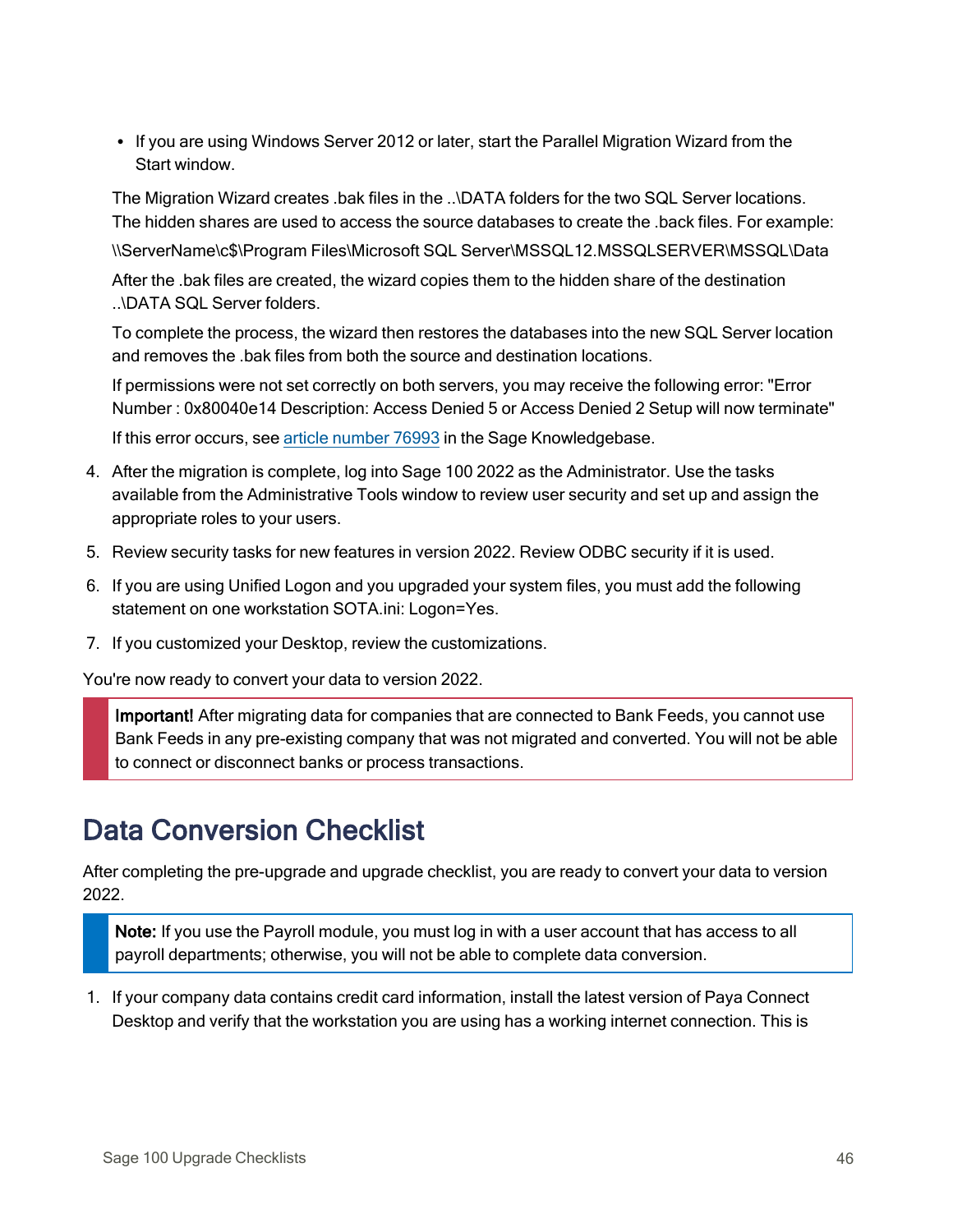necessary so that credit card records can be transferred to a Paya Exchange Vault account during conversion. Credit card records must be transferred to a Paya Exchange Vault account before company data can be converted.

To install Paya Connect Desktop:

- a. Start the Sage 100 installation program.
- b. Select your edition of Sage 100.
- c. Click Productivity Applications.
- d. Click Install Paya Connect Desktop to start the installation wizard.
- e. Proceed through the wizard to install the program.
- 2. Select Library Master Main menu > Company Maintenance. Select a company, and then click Convert to convert your data. You must convert data for each of your companies.

In addition, you can select one or more of the following options:

- Convert Data for All Companies: Select this check box to convert data for all of your companies instead of doing it one-by-one. This check box may be unavailable if you're converting Payroll data, depending on which version of Payroll you're upgrading from.
- Convert SAP Crystal Reports: Select this check box to convert all of your custom reports and forms. The time required to convert your reports and forms depends on how many of them you have that need to be converted. The process runs in the background, and you can continue working in Sage 100 while it's running.

You can convert custom forms and reports later by running the Sage 100 Crystal Report Conversion Wizard.

• Update Custom Office Panels to Current Level: Select this check box to run the Custom Office panel update for any customized panels for the companies being converted. This update runs without any prompts.

You can update custom panels later by running the Update Customized Panels to Current Level utility on the Custom Office Utilities menu.

- 3. If you are converting Payroll Data, the Payroll Data Conversion Wizard automatically opens. Companies that include Payroll data must be converted one by one. You'll be guided through the following tasks:
	- Mapping department numbers. If you use payroll departments and any of the departments numbers contain special characters, you must enter new department numbers containing only alphanumeric characters to replace them.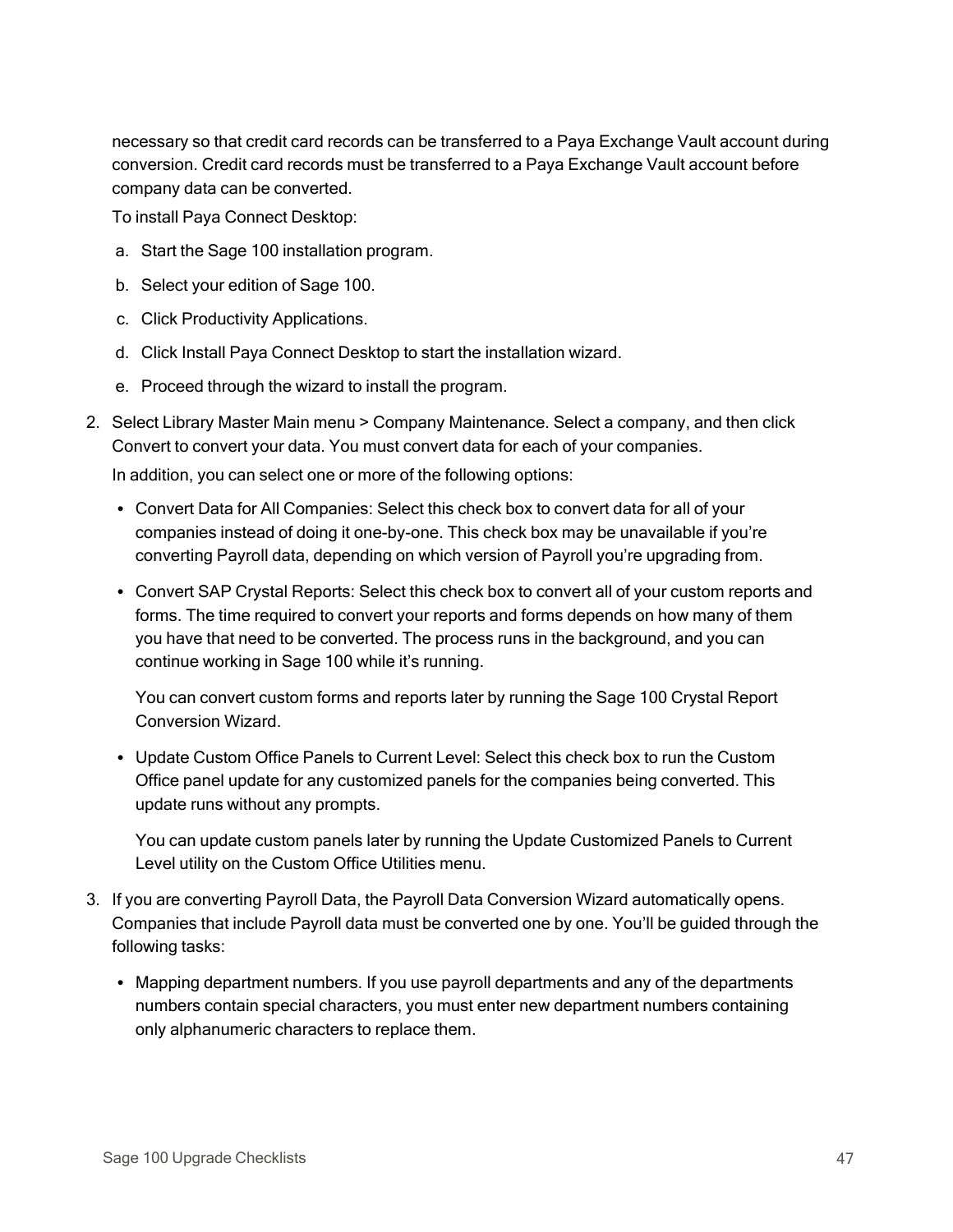- Selecting tax groups from the payroll tax database to replace your existing tax codes. If you are using local tax codes, each state and local tax code combination will be replaced by one tax group. Depending on which tax codes you're using, the wizard offers suggestions for you to review and update as needed.
- Adding tax groups to tax profiles. Tax profiles are collections of tax groups that you assign to employees to determine how their taxes are calculated. You can access Tax Profile Maintenance from the wizard to create tax profiles.
- Selecting filing statuses from the payroll tax database to replace your existing ones. The filing statuses in the database may differ from the ones that you are using. The wizard offers suggestions when possible for you to review and update as needed.
- 4. If you were not processing transactions through Paya but plan to start doing so, contact Paya to convert the Paya Exchange Vault-Only account created during conversion to a processing account.
- 5. If your system is integrated with Sage CRM, go into CRM Server Options, and update the following information as needed.
	- Integration server port ID
	- Sage CRM SQL server name
	- Sage CRM SQL database name

The server name and database name should reference the mirror installation that you created for integration with Sage 100 2022. For more information on this process, refer to the Installing Sage CRM section in the Sage 100 Installation and System Administrator's Guide.

After updating the information, load the Sage CRM data.

- 6. If you synchronize payroll data between your General Ledger module and Sage Payroll Services, verify that your Sage 100 company or companies are still linked to the service.
	- a. Select General Ledger > Payroll Services > Payroll Services Synchronization Wizard.
	- b. Sign in to Sage Payroll Services.
	- c. Proceed through the wizard.
	- d. Review the status messages shown in the Synchronizing Data with Sage Payroll Services window.

If you see a "Synchronization Complete" message, no further action is required.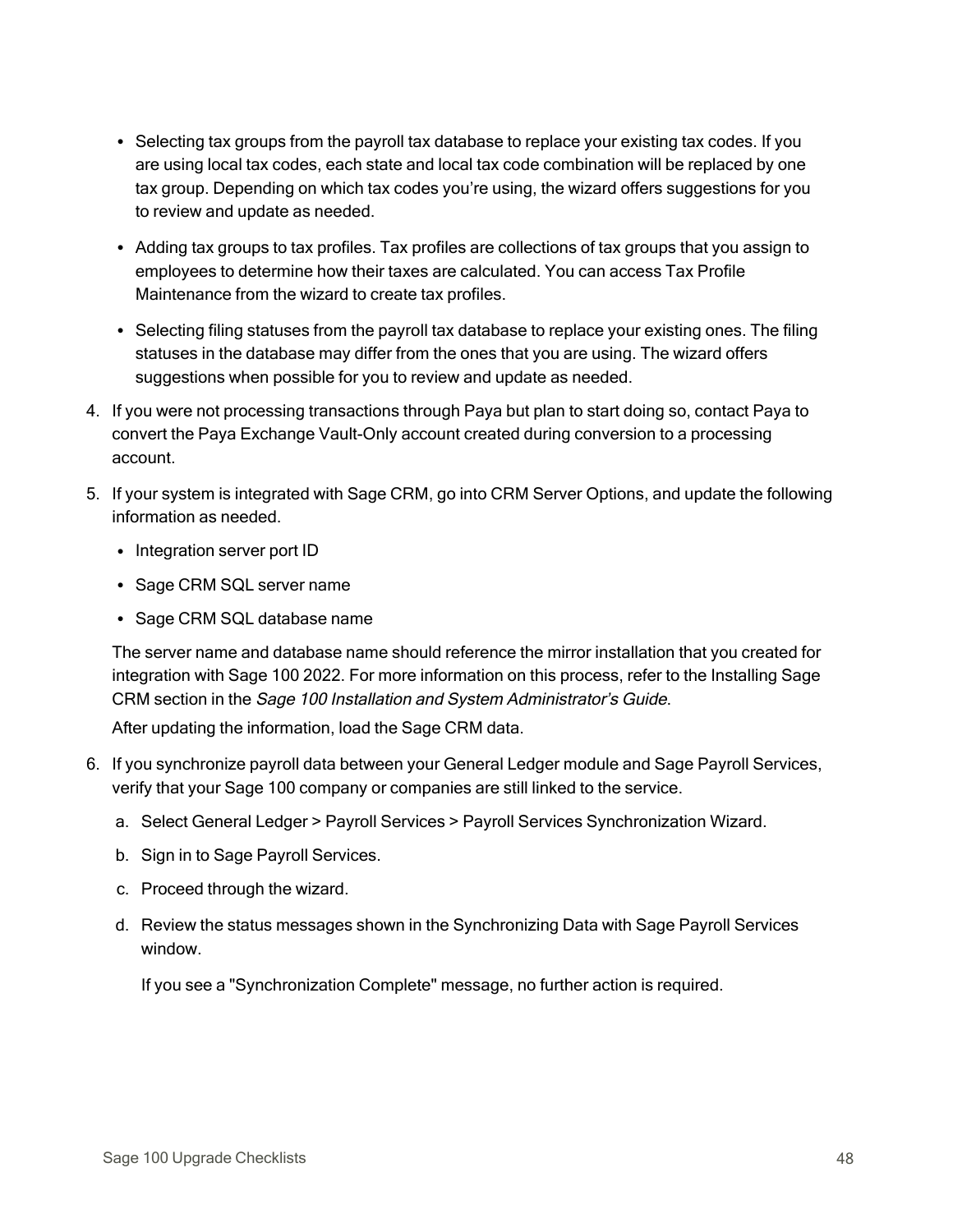If you see a "Synchronization failed" message, contact iSolved Support for assistance with resetting the link.

7. Update customized panels by selecting Custom Office Utilities menu > Update Customized Panels to Current Level. Review the placement of all user-defined fields.

For the Job Cost and Payroll modules, you must manually recreate all of your customized panels. User defined fields will be automatically converted.

8. If you have customized Advanced Lookup Engine (ALE) lookups, after converting to the new version of the software and prior to accessing other modules, select Library Master Utilities menu > Lookup Conversion to convert your lookups.

For the Job Cost and Payroll Modules, you must manually recreate all custom lookups.

- 9. Verify that all module links are functional by selecting Library Master Utilities menu > Link Maintenance Utility. Links that appear in red are broken and will need to be fixed using the Relink button in Link Maintenance Utility. For more information on relinking files, see Copy/Move/Relink Files in your Help system.
- 10. If you are also upgrading your Payroll Module, review the list of enhancements and upgrade instructions in the [Sage](http://cdn.na.sage.com/docs/en/customer/100erp/Documentation.htm) 100 Payroll Installation and Upgrade Guide, available on the Sage 100 [Documents](http://cdn.na.sage.com/docs/en/customer/100erp/Documentation.htm) page.

After reviewing the guide, complete the following tasks:

- a. Select Payroll > Setup > Earnings Code Maintenance. For each earnings code, select a tax rule.
- b. Select Payroll > Setup > Deduction Code Maintenance. For each pension or cafeteria plan deduction code, select a tax rule.
- c. Select Payroll > Setup > Company Tax Group Setup. For each tax group that you are using:
	- Enter the tax ID number for state and local tax groups. For the Federal tax group, the tax ID number entered in Company Maintenance appears and can only be viewed.
	- Enter the general ledger account numbers to credit with the tax amounts withheld from employees' pay.
	- On the Main tab, enter any tax rates that are specific to your company and the associated effective dates.
	- $\bullet$  On the Taxes tab, in the Tax field, select the tax(es) for the selected tax group. The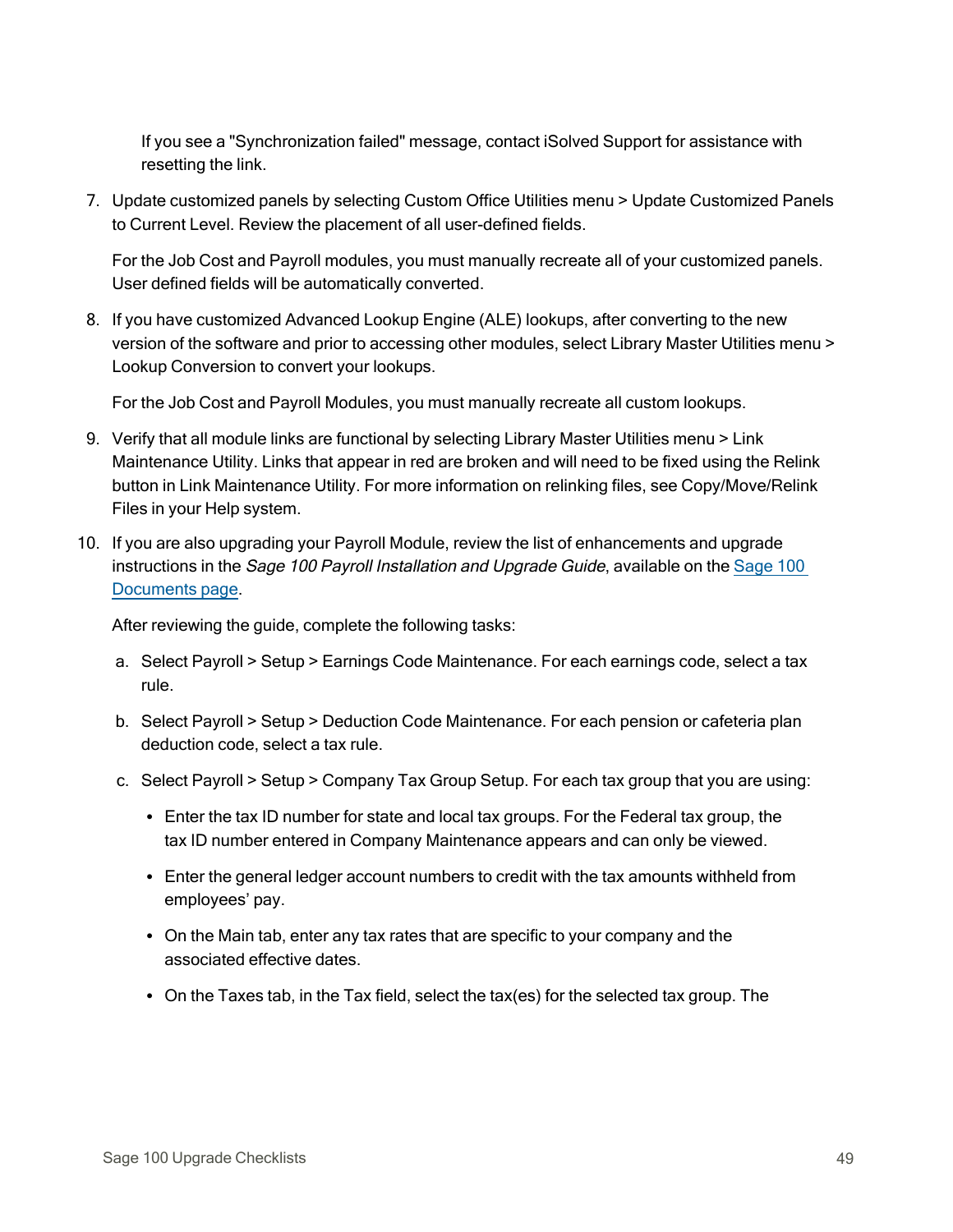taxes available are based on the selected tax group. Note: There may be more than one tax that needs to be set up.

- d. Select Payroll > Setup > Tax Profile Maintenance. Review the tax profiles that were created when converting payroll data, and make changes if needed.
- e. Select Payroll > Main > Employee Maintenance. On the Taxes tab, enter at least one tax profile for each employee. Depending on the tax groups, you may need to enter a filing status, a Workers' Compensation code, or other information.
- f. Also in Employee Maintenance, on the Additional tab, verify that the correct selection appears in the Ethnicity/Race field.
- g. If you are using the security feature in Department Maintenance, you must recreate the lists of users who can access each department. Select Payroll > Setup > Department Maintenance, and click the Security tab.
- h. To ensure that your system can communicate with the tax calculation engine, add the following URL to your browser's trusted sites list: spa.na.sage.com

Complete this step on all workstations that will be used to process payroll, and also on the server where Sage 100 is installed if the Process Tax Calculation on the Server check box is selected in System Configuration.

11. Test your customized Crystal reports and forms.

If you need to troubleshoot issues with customized reports and forms, run the Crystal Form Comparison Report utility to compare your customized reports and forms to the standard ones in version 2022.

To run the utility, select File menu > Run, and then type **SYWFCU**. The utility tells you which tables, if any, have been added to a report or form. It does not provide information about formatting changes, such as those affecting fonts, logos, and so forth.

If you were previously using non-graphical forms, you will need to set them up using SAP Crystal Reports.

If you are using Sage 100 Standard or Sage 100 Advanced, use the Crystal Reports Conversion Wizard to convert your Crystal reports and forms. For more information, see SAP Crystal Reports FAQs in the Help system. If you do not run the wizard now, it will automatically run the first time that someone runs a form or report.

If you are using Sage 100 Premium, refer to the Converting Reports for Sage 100 Premium section in the Sage 100 Installation and System Administrators' Guide for more information.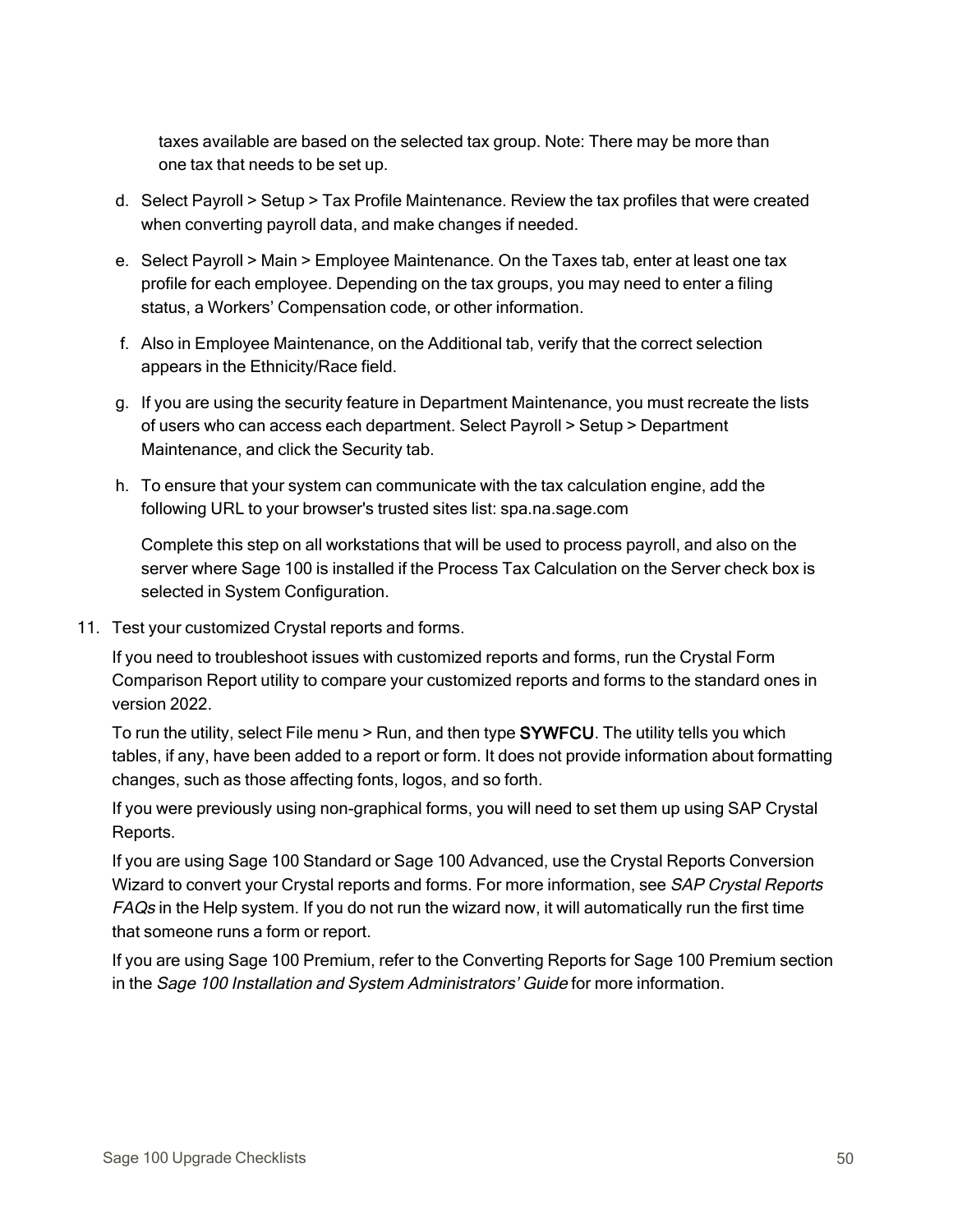- 12. For the Job Cost and Payroll modules, the Crystal Reports Conversion Wizard might partially convert your customized forms and reports. Test all of your customized forms and reports, and use Crystal Reports Designer to manually update or recreate them as needed.
- 13. If Sage 100 2022 is installed on the same computer as an earlier version of Sage 100, complete this step to avoid errors when printing forms and reports in the earlier version:

Copy the pvxwin32.exe.config file from the ..\MAS90\Home folder in your 2017 installation to the same folder in your 2022 installation. You must complete this step on both the server and the workstation.

- 14. If your system has custom reports, review the Custom Reports menus to make sure they are available. If they are not, add them using Report Manager.
- 15. If you use Sage Intelligence Reporting, create a new repository for use with the latest version of Sage 100 and import any custom reports into it. For detailed instructions, see the ["Upgrading](#page-56-0) Sage [Intelligence](#page-56-0) Reporting" (page 55) checklist.
- 16. For the Job Cost and Payroll modules, recreate all Visual Integrator import and export jobs.
- 17. If you converted Work Order data to Production Management data, and purchase orders that were linked to work orders must be manually relinked to work tickets. You can do this by selecting the purchase order in Purchase Order Entry and entering the applicable work ticket number in the Work Ticket No. field on the Lines tab.
- 18. Review the Paperless Office module configuration for e-mailing statements, reports, journals, registers, and other forms. For more information, see Set Up Paperless Office in the Help.
- 19. Review your Business Insights Dashboard pages. For more information, see Set Up Business Insights Dashboard in the Help.
- 20. To use the eBusiness Manager module, restore the copied templates back to the IW folder after reinstalling the Web Engine.

Copy the poweredby.gif image from the MAS90\Images folder to the IIS Inetpup\wwwroot\images folder and restart the IIS Web service.

- 21. If you use Custom Financials Reporting, you must unhide the menu and tasks. Select File menu > Run and type \*unhidegl in the Run Program window.
- 22. Print all customized form definitions and compare them to the ones previously printed. Default forms may be erased in the upgrade process.
- 23. If you purchased the Return Merchandise Authorization module, after setting up the data files for the first time, select Return Merchandise Authorization Setup menu > Create Customer Invoice Search Records to create customer invoice search records in RMA.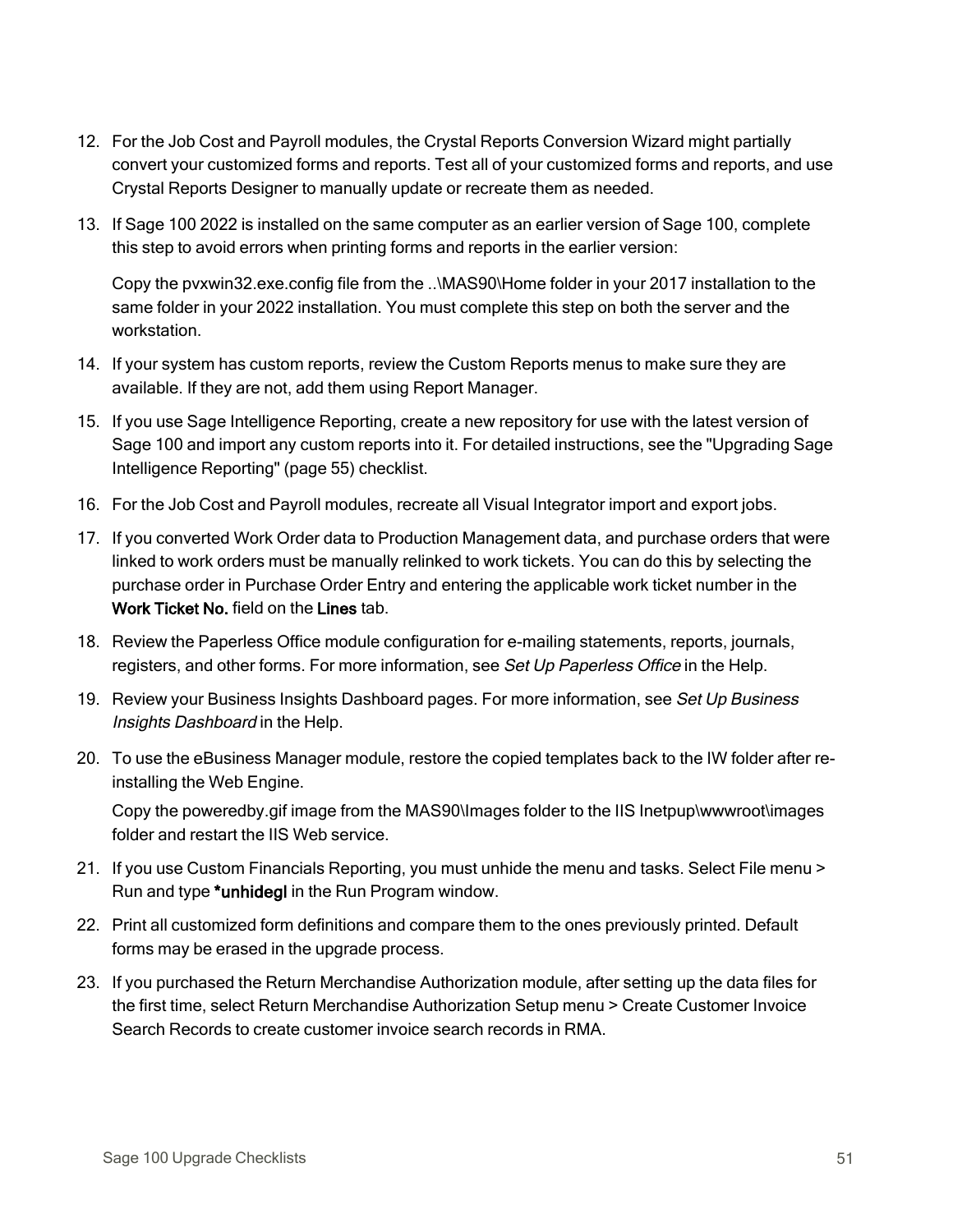- 24. To run Microsoft Script links, you must have the Microsoft Windows Script Host processor on your system. For information on installing the Microsoft Windows Script Host processor, refer to the Microsoft Download Center Web site.
- 25. If you use Automatic Update or Task Scheduler, review your scheduled automatic updates and reschedule those updates by selecting Library Master Main menu > Automatic Update or Task Scheduler, as applicable.
- 26. If you were using the classic Desktop, which is no longer available, and had task folders in your My Tasks area, you can add tasks to the Favorites list instead. For more information, see Add Items to the Favorites Content Group in the help.
- 27. Test all printers, including Device Configurator printers, that you normally use for printing forms and reports. Each workstation must have a default printer defined.
- 28. To use the auto-complete feature with enhanced search, run the Build Search Index utility to index your existing customer, vendor, and item records.

To run the utility, select Library Master > Utilities > Build Search Index.

29. Install Paya Connect Desktop on each workstation for each Windows user who needs to access credit card and ACH payment information in Sage 100.

## To install Paya Connect Desktop for Sage 100 Standard:

a. Use Windows Explorer to browse to the MAS90\Wksetup folder.

If you are installing Paya Connect Desktop on a workstation that connects to a Sage 100 Standard installation on a server, browser to the MAS90\Wksetup folder on the server.

- b. Double-click Autorun.exe to open the Workstation Setup program; it takes a few seconds to launch.
- c. Click Install Paya Connect Desktop.
- d. Proceed through the steps in the Paya Connect Desktop installation wizard to install the program.

#### To install Paya Connect Desktop for Sage 100 Advanced and Premium:

- a. Use Windows Explorer to browse to the server where Sage 100 is installed, and locate the MAS90\Wksetup folder.
- b. Double-click Autorun.exe to open the Workstation Setup program; it takes a few seconds to launch.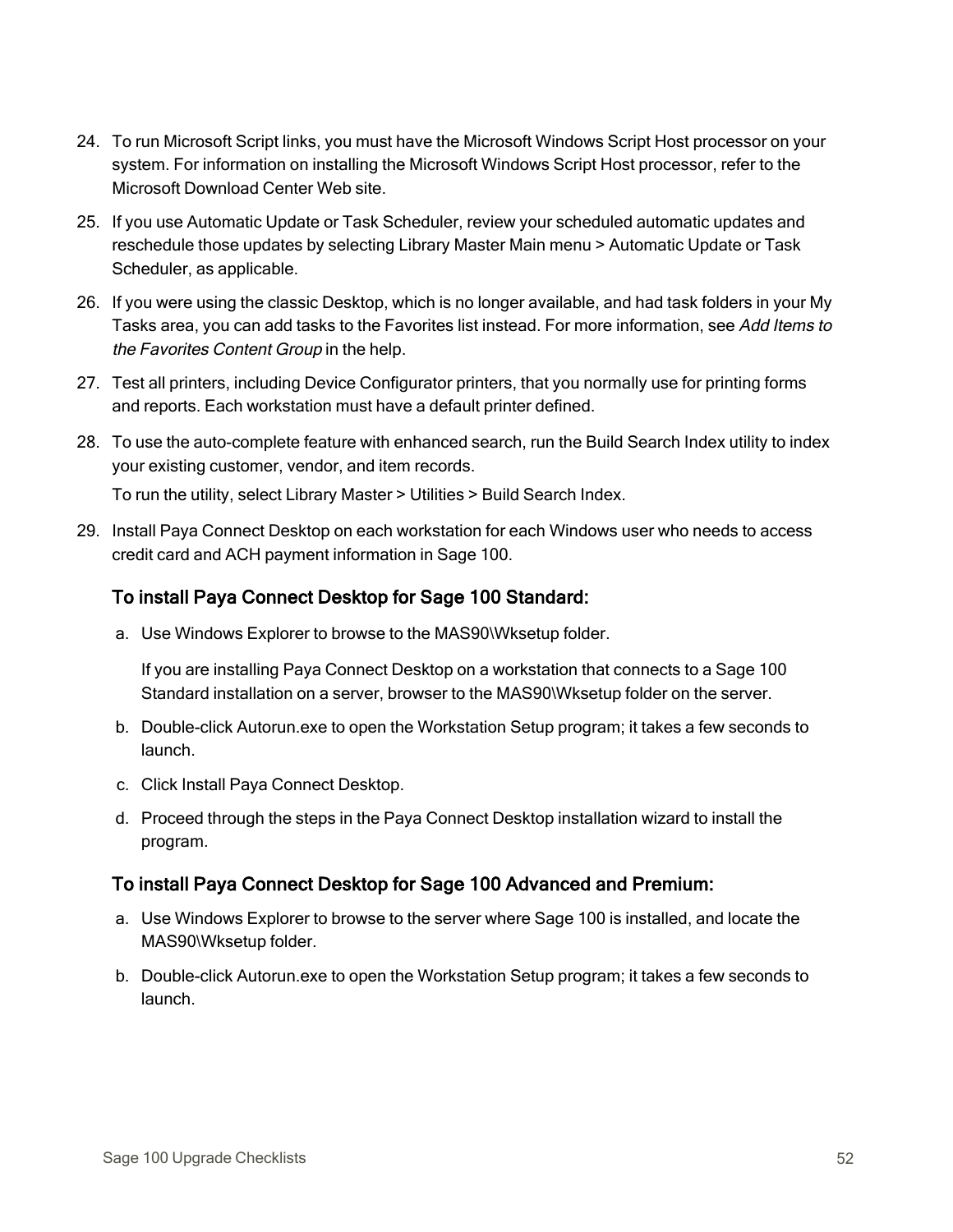- c. Click Install Paya Connect Desktop.
- d. Proceed through the steps in the Paya Connect Desktop installation wizard to install the program.
- 30. If you installed the 32-bit version of Sage 100 and need to convert to the 64-bit version, see ["Converting](#page-55-0) to 64-bit Version of Sage 100" (page 54).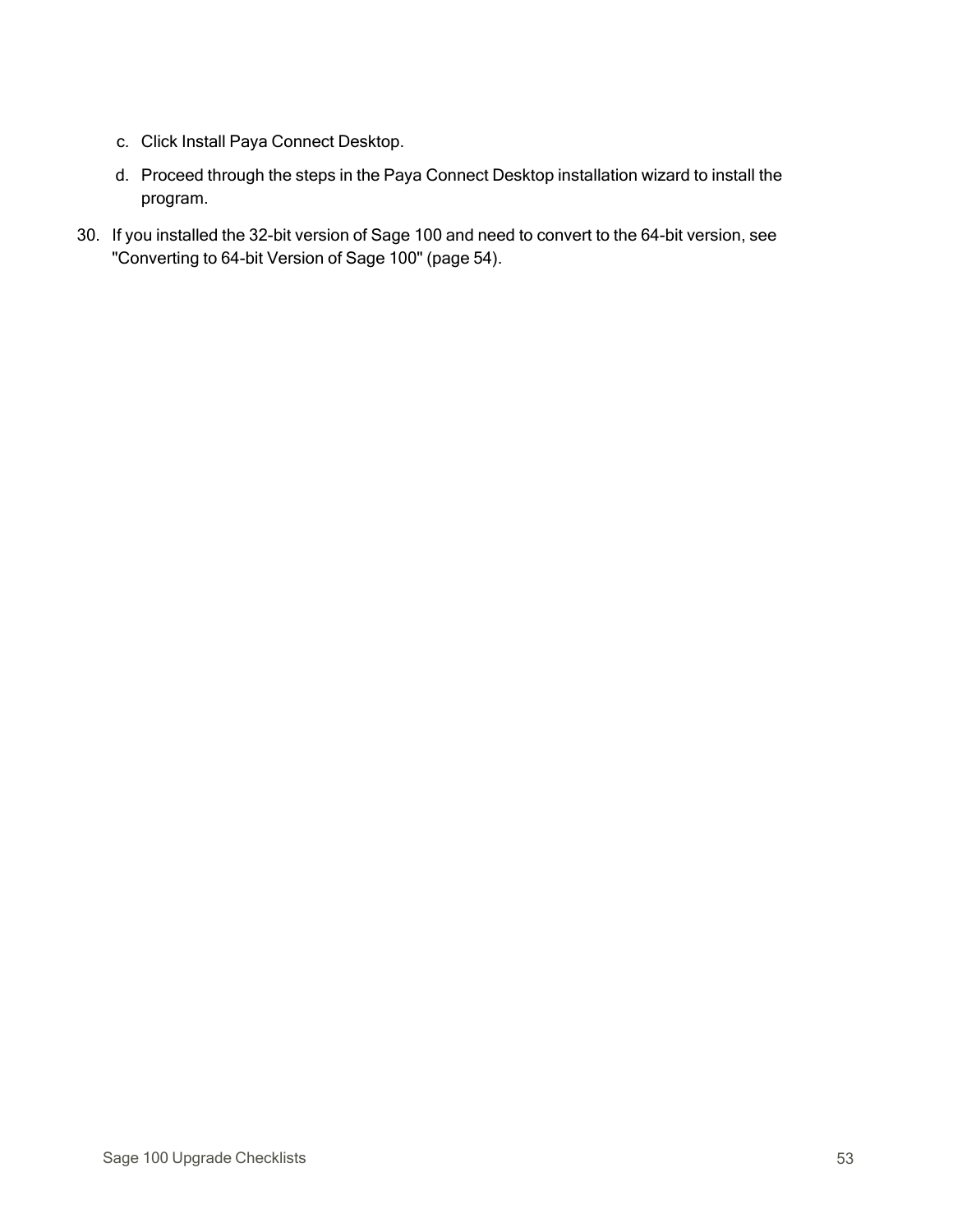# <span id="page-55-0"></span>Converting to 64-bit Version of Sage 100

If you installed the 32-bit version of Sage 100 on a computer running the 64-bit version of Windows, you can convert it to the 64-bit version. You should do this only if you are no longer using any earlier 32-bit versions of Sage 100 installed on the same computer, and if all of your Sage 100 workstations are running the 64-bit version of Windows.

All versions of Sage 100 released before version 2021 are 32-bit.

#### Warnings!

- If you have an earlier 32-bit version of Sage 100 installed on the computer, it will no longer work after you convert version 2021 to 64-bit.
- If you have any Sage 100 workstations running the 32-bit version of Windows they will no longer be able to run Sage 100 after it has been converted to 64-bit.

Do not convert to 64-bit until after you've completed your testing and have created a backup of the data from your earlier version.

### To convert from 32-bit to 64-bit

- 1. On the computer where Sage 100 2021 is installed, open the folder where the Sage 100 installation program is located.
- 2. Click or double-click the 32\_64\_Bit\_Switch\_Utility.exe file.
- 3. Click Next and then enter the password for the Sage 100 Administrator account.
- 4. Click Convert.

Sage 100 is converted to the 64-bit version.

The Workstation Synchronization program automatically upgrades the workstations the next time Sage 100 is started on the workstation.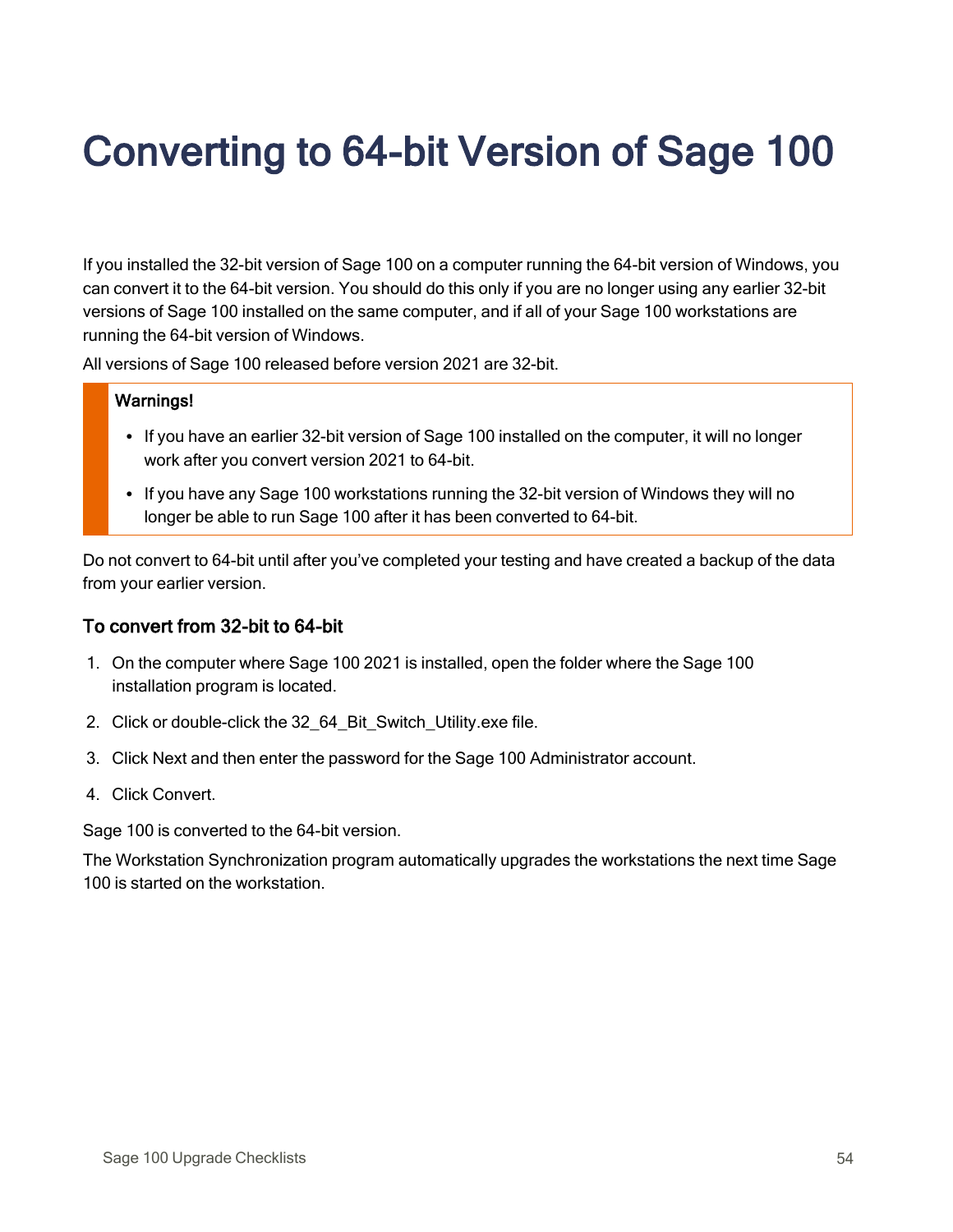# <span id="page-56-0"></span>Upgrading Sage Intelligence Reporting

If you use Sage Intelligence Reporting, follow the steps in this chapter to create a new repository for Sage 100 2022. If you have custom reports, follow the instructions to export custom reports from your prior version of the program and import them into the new repository.

For detailed instructions on each step, see:

- "Export Custom [Reports"](#page-56-1) (page 55)
- "Create a New [Repository"](#page-57-0) (page 56)
- "Set Up Sage [Intelligence](#page-57-1) Reporting in Sage 100 2021" (page 56)
- "Import Custom [Reports"](#page-58-0) (page 57)

# Report Compatibility

Reports can be imported only from an earlier version of the program or another instance of the same version. For example, you can import a report created in version 2013 into version 2022. You cannot import a report created in version 2022 into version 2013.

Reports created in Sage 100 Standard and Sage 100 Advanced are not compatible with Sage 100 Premium. Likewise, reports created in Sage 100 Premium are not compatible with Sage 100 Standard and Sage 100 Advanced.

## <span id="page-56-1"></span>Export Custom Reports

In your prior version of Sage 100, export all of the custom reports that you want to use in version 2022.

#### To export custom reports

- 1. In your prior version of Sage 100, select Sage Intelligence Reporting Main menu > Report Manager.
- 2. Right-click a report and then click Export Report. (Alternately, select a report and then, on the Tools menu, click Export Report.)
- 3. Select the location where you want to save the file and then click Save. A file with an AL\_ extension is created.
- 4. Repeat these steps for all custom reports that you want to use in version 2022.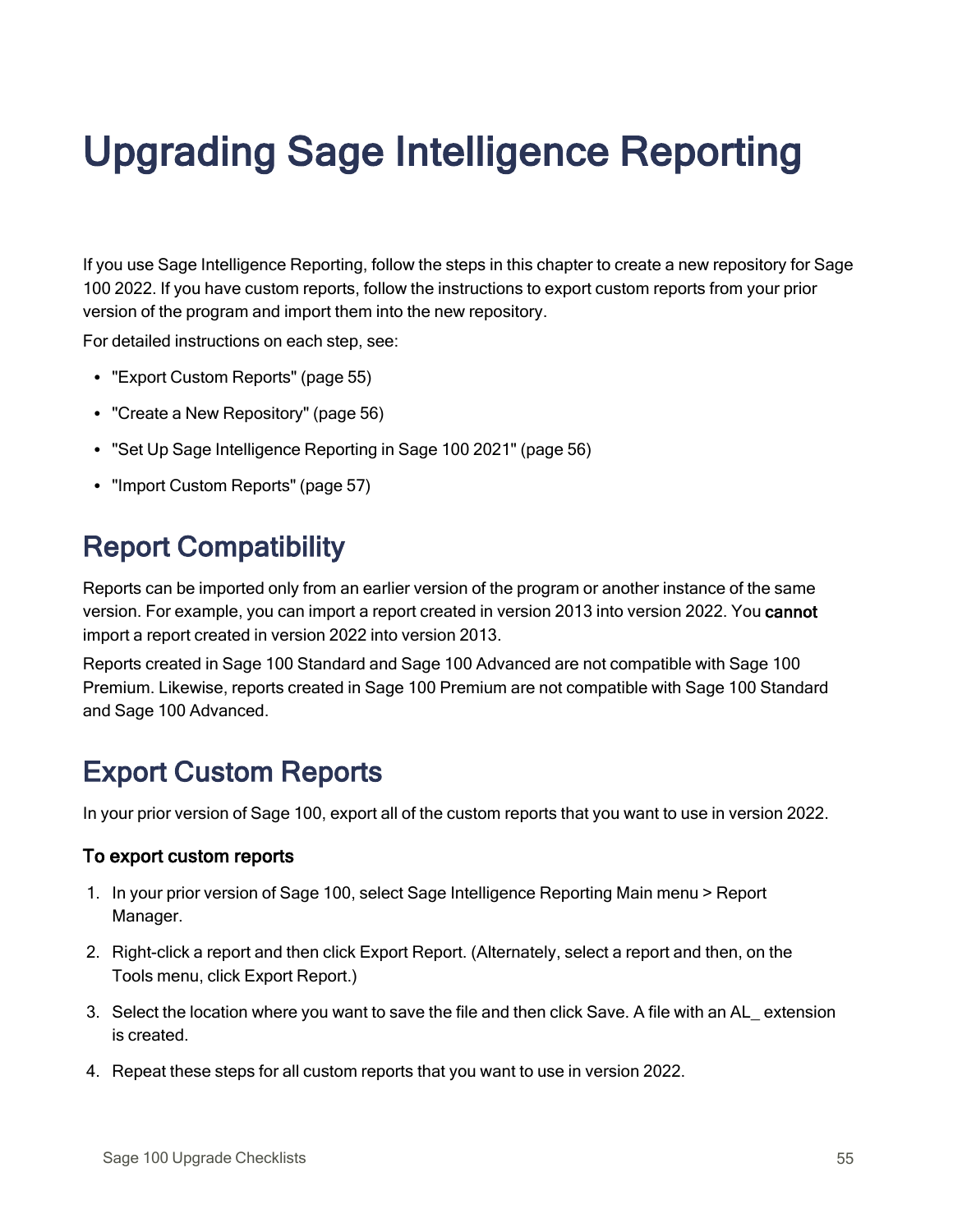# <span id="page-57-0"></span>Create a New Repository

Create a shared folder to use as the Sage Intelligence Reporting repository for Sage 100 2022. We recommend using a separate repository for each installation of Sage Intelligence Reporting.

Note: These steps may vary depending on what version of Windows you are using. Check with your network administrator if you need assistance.

#### To create a repository

- 1. Use Windows File Explorer to create a folder in the desired location.
- 2. Right-click the folder, point to "Share with," and click "Advanced sharing."
- 3. On the Sharing tab, select the "Share this folder" check box.
- 4. Enter a share name.
- 5. Click Permissions.
- 6. For all applicable users, select the Full Control or Read and Write check boxes.
- 7. Click OK.
- 8. If you use reporting trees or distribution settings, copy the following folders from the old repository to the new one:
	- Report Trees
	- Distribution

## <span id="page-57-1"></span>Set Up Sage Intelligence Reporting in Sage 100 2021

After creating the shared folder, enter its location in Sage 100 2022. If you haven't already registered your 2022 version of Sage Intelligence Reporting, you will be asked to do so.

#### To set up Sage Intelligence Reporting

- 1. In Sage 100 2022, select Sage Intelligence Reporting Main menu > Report Manager.
- 2. Click File and then click Change.
- 3. Click Yes in the message window.